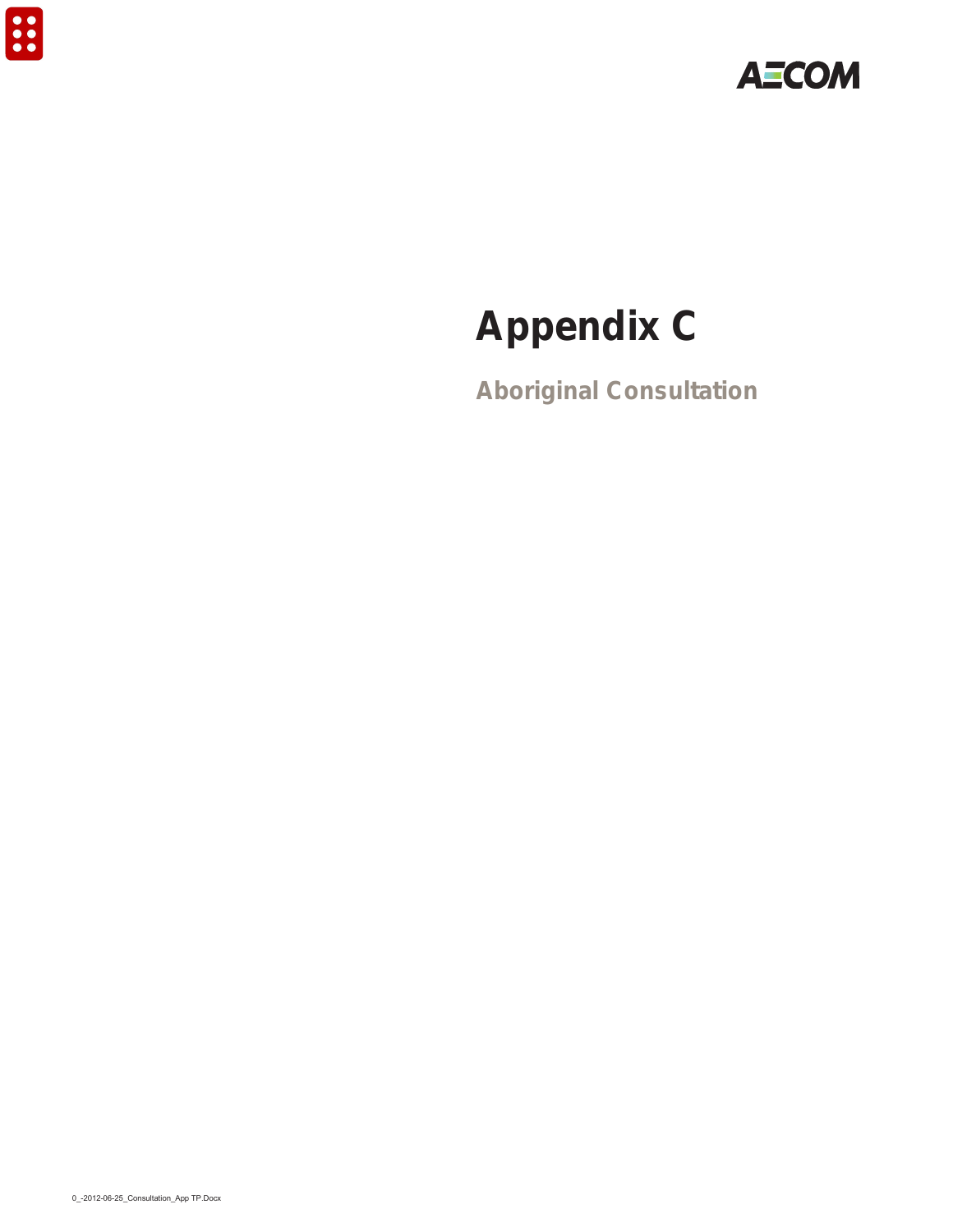### **ABORIGINAL (FIRST NATION AND MÉTIS) CONSULTATION REPORT**

**FOR:** 

## **PROPOSED BLUEWATER WIND ENERGY CENTRE**

**Varna Wind Inc.** 

(a wholly owned subsidiary of NextEra Energy Canada, ULC)

**Report Updated as of June 26, 2012** 

Aboriginal Consultation Report for Bluewater Wind Energy Centre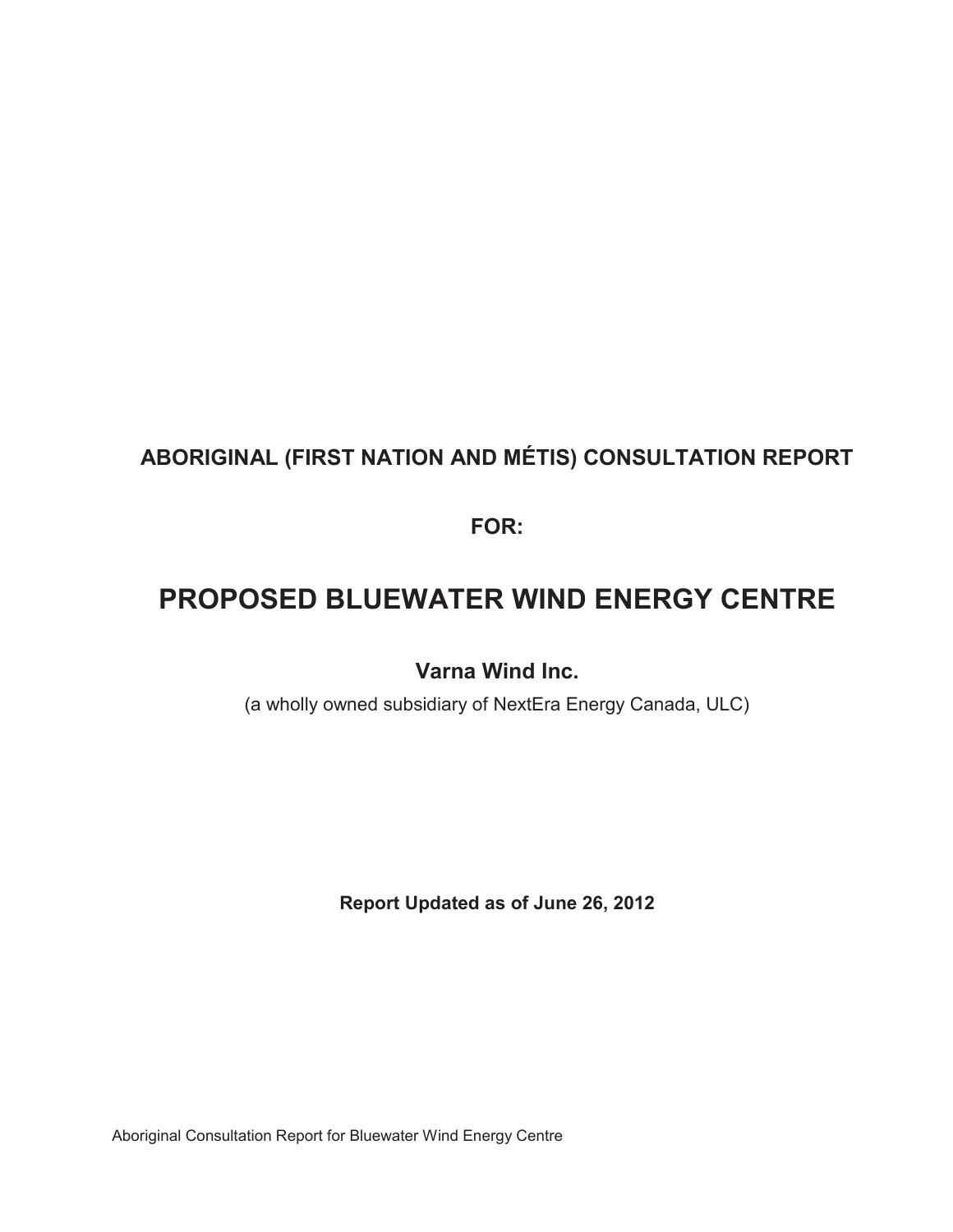### **TABLE OF CONTENTS**

| 1.5 Aboriginal Consultation Links to Natural Heritage and Archaeology REA Components   |  |
|----------------------------------------------------------------------------------------|--|
|                                                                                        |  |
|                                                                                        |  |
|                                                                                        |  |
|                                                                                        |  |
| 3 <sub>1</sub><br>Consultation Activities Applicable to All Aboriginal Communities  21 |  |
|                                                                                        |  |
|                                                                                        |  |
| 4.                                                                                     |  |
|                                                                                        |  |
|                                                                                        |  |
|                                                                                        |  |
|                                                                                        |  |
|                                                                                        |  |
|                                                                                        |  |
|                                                                                        |  |
|                                                                                        |  |
| 4.9 Saugeen Ojibway Nations (Chippewas of Saugeen, Chippewas of Nawash Unceeded        |  |
|                                                                                        |  |
| 4.10                                                                                   |  |
| 4.11 Haudenosaunee Confederacy Chiefs Council (Six Nations Confederacy Council and     |  |
|                                                                                        |  |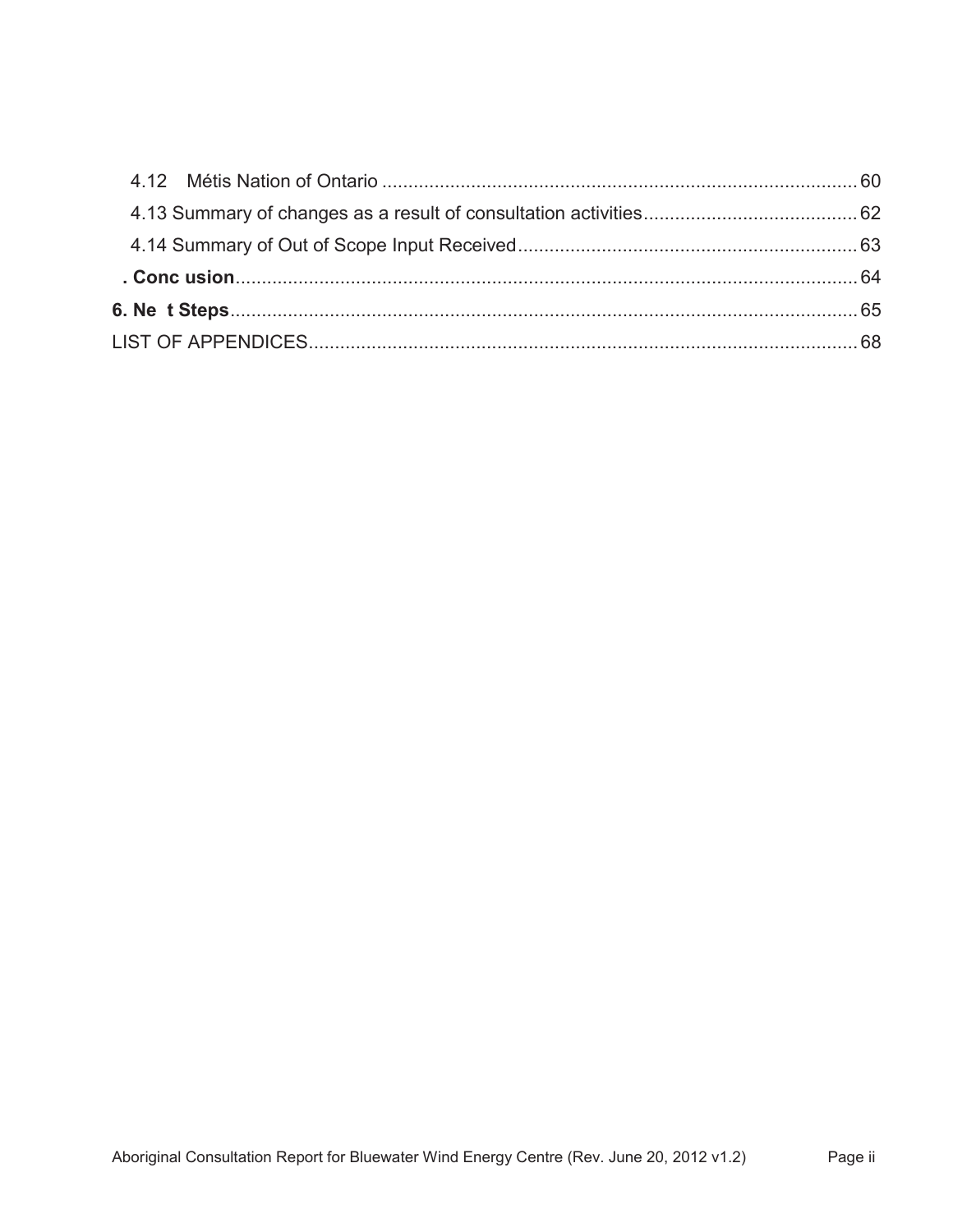

### Executive Summary

NextEra Energy Canada, ULC ("NextEra") has undertaken a thorough program of consultation for the Bluewater Wind Energy Centre project ("the Project", or "Bluewater"). The results of the program indicate there will be no impacts to Aboriginal or treaty rights or other environmental impacts that may be of concern to Aboriginal communities if the Project is approved and implemented with the mitigation outlined in the reports and studies that have been submitted in accordance with Ontario Regulation 359/09 ("the Regulation", or "the REA"). Additionally, no concerns have been expressed to date, or other information brought forward by Aboriginal communities that resulted in a need to make changes to the Project.

The Aboriginal Consultation Report describes NextEra's consultation program in detail. It includes evidence of compliance with the notice requirements under the Regulation; information-sharing that has taken place with First Nation and Métis communities; and, the activities undertaken by NextEra to cooperatively review the Bluewater project with those communities.

NextEra Energy Canada, ULC has been communicating with Aboriginal communities about its Ontario FIT projects since 2007. A Director's List of Aboriginal communities to be consulted for Bluewater was requested on August 6, 2010 and received on April 8, 2011. The list included eight Aboriginal governments (i.e. communities). Through inquiries made by NextEra, four additional communities have been included in Project consultation activities. Section 2 of the Aboriginal Consultation Report identifies all communities consulted with for the Project.

Section 3 of this Aboriginal Consultation Report describes both the consultation activities required under the Regulation, and additional activities undertaken by NextEra. Delivery of the required information and notices are summarized in Table 3.1.1. All required notices and information have been delivered, in compliance with the REA. Beyond those requirements, NextEra has made additional information and opportunities for dialogue about both the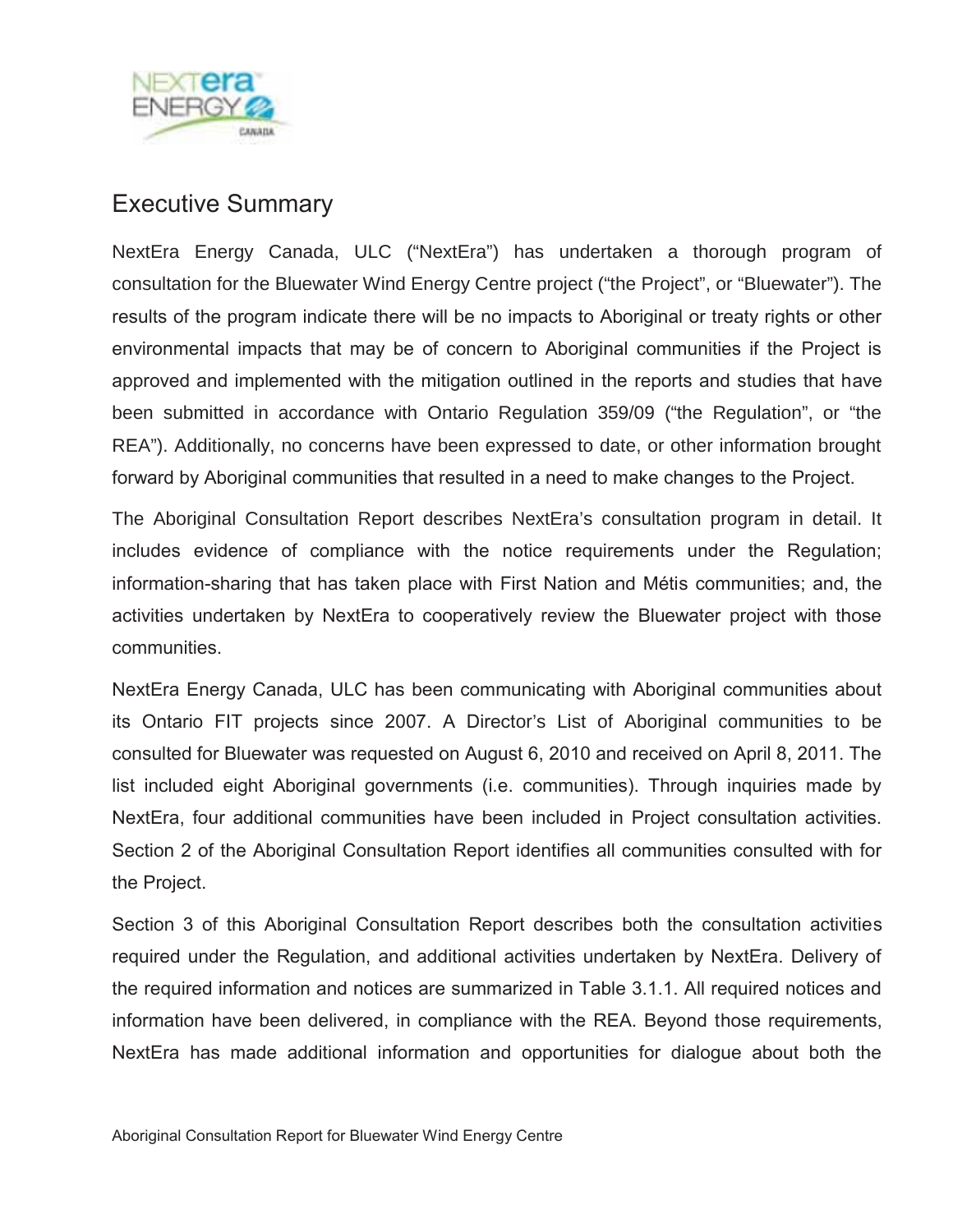

Project specifically, and wind energy in general, available to all interested Aboriginal communities.

Section 4 describes the consultation activities undertaken with each individual community in relation to the Project. In many cases, this dialogue is ongoing. Communications and a collaborative approach will continue during the remaining planning, construction and operations phases for Bluewater.

Section 5 of the Aboriginal Consultation Report provides the concluding summary of consultation results to date. No impacts to Aboriginal or treaty rights, or to the natural environment are anticipated, given the results of the studies for the REA Table 1 Reports and NextEra's commitments for mitigation and follow-up. Section 6 further describes NextEra's commitments to ensure the veracity of those conclusions through ongoing communications with Aboriginal communities and a management system approach to address any unexpected issues or concerns that may be raised.

Appendixes to the Aboriginal Consultation Report include: relevant policy documentation; complete chronologies of all contacts with the affected communities; and, cross-references ("Tables of Concordance") to issues or values that were identified by some Aboriginal communities, which NextEra feels have been addressed in the REA Table 1 Reports (i.e. the reports submitted in fulfillment of the Bluewater renewable energy approval application to Ministry of Environment).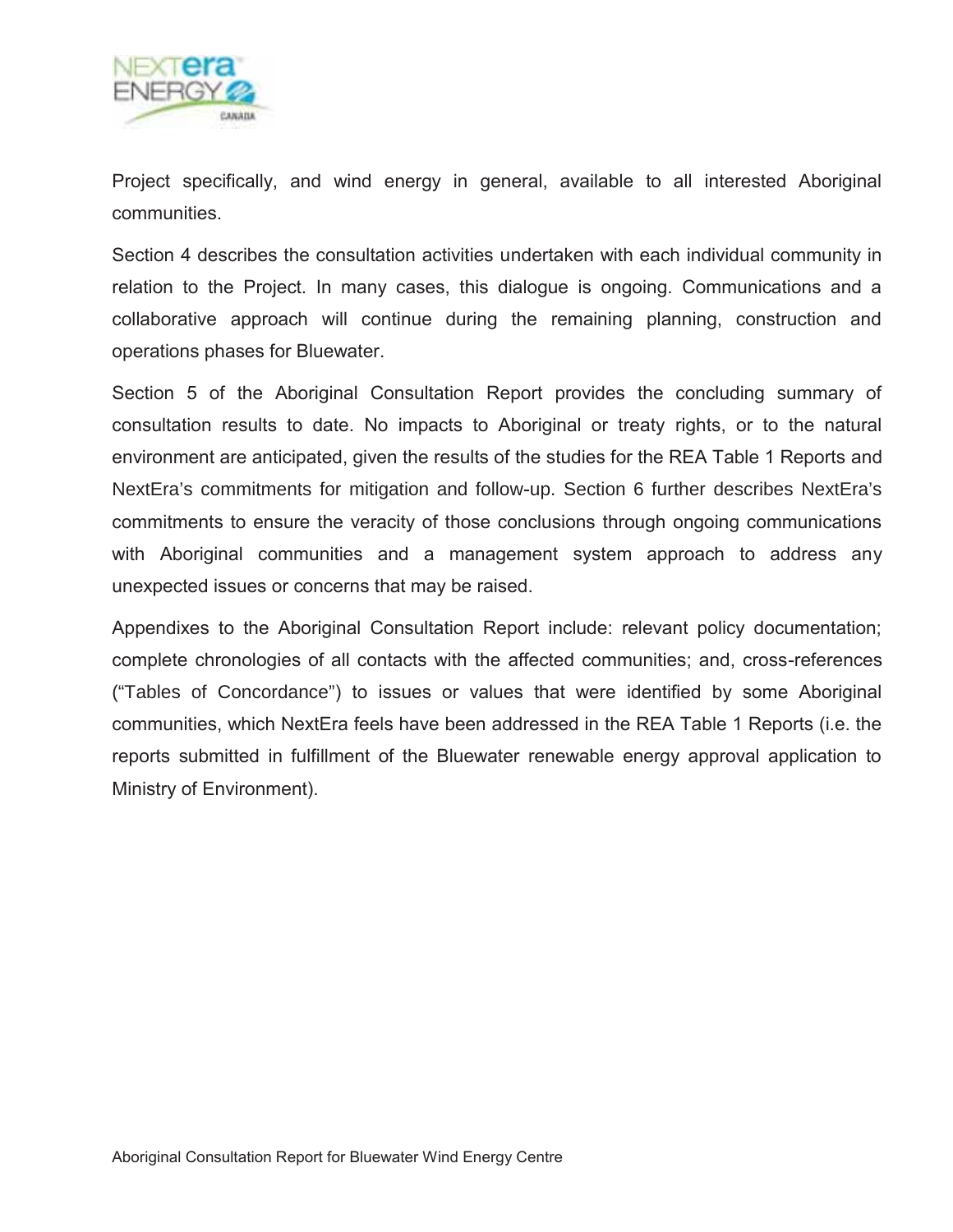

### 1. Context

Development on the Bluewater Wind Energy Centre began in 2006 by Canadian Green Power. In 2007, NextEra and Canadian Green Power began working together. This wind energy project is expected to have a maximum generating capacity of up to 60 megawatts. The wind farm will be located in Bluewater Township, with electrical interconnection extending into Huron East. At the maximum generating capacity, this wind project will produce enough energy for approximately 15,000 homes in Ontario. Bluewater has been awarded a Feed-in-Tariff contract by the Ontario Power Authority and is presently seeking a Renewable Energy Approval.

### *1.1 Description of Project*

Varna Wind Inc. is proposing to construct a wind energy centre project in the Municipalities of Bluewater and Huron East in Huron County, Ontario. The project will be referred to as the Bluewater Wind Energy Centre (the "Project" or "Bluewater") and will be located on private lands east of Highway 21 in the vicinity of the shoreline of Lake Huron (see location map, below).

The Project will be owned and operated by Varna Wind Inc. ("Varna"), a subsidiary of NextEra Energy Canada, ULC ("NextEra"). NextEra's parent company is NextEra Energy Resources, LLC, a global leader in wind energy generation with a current operating portfolio of over 85 wind energy projects is North America.

The Project is located in Huron County, within the Municipalities of Bluewater and Huron East. The Project Study Area consists of the areas being studied for the wind farm components (Wind Energy Centre Study Area), as well as for the interconnection route area being studied for transmission lines to connect the Project to the electrical grid (Transmission Line Study Area). The Wind Energy Centre Study Area is generally bounded by Blackbush/Bronson Line to the west, Mill Road to the north, Concession V Road to the east, and Danceland Road/Staffa Road to the south, in the Municipality of Bluewater. The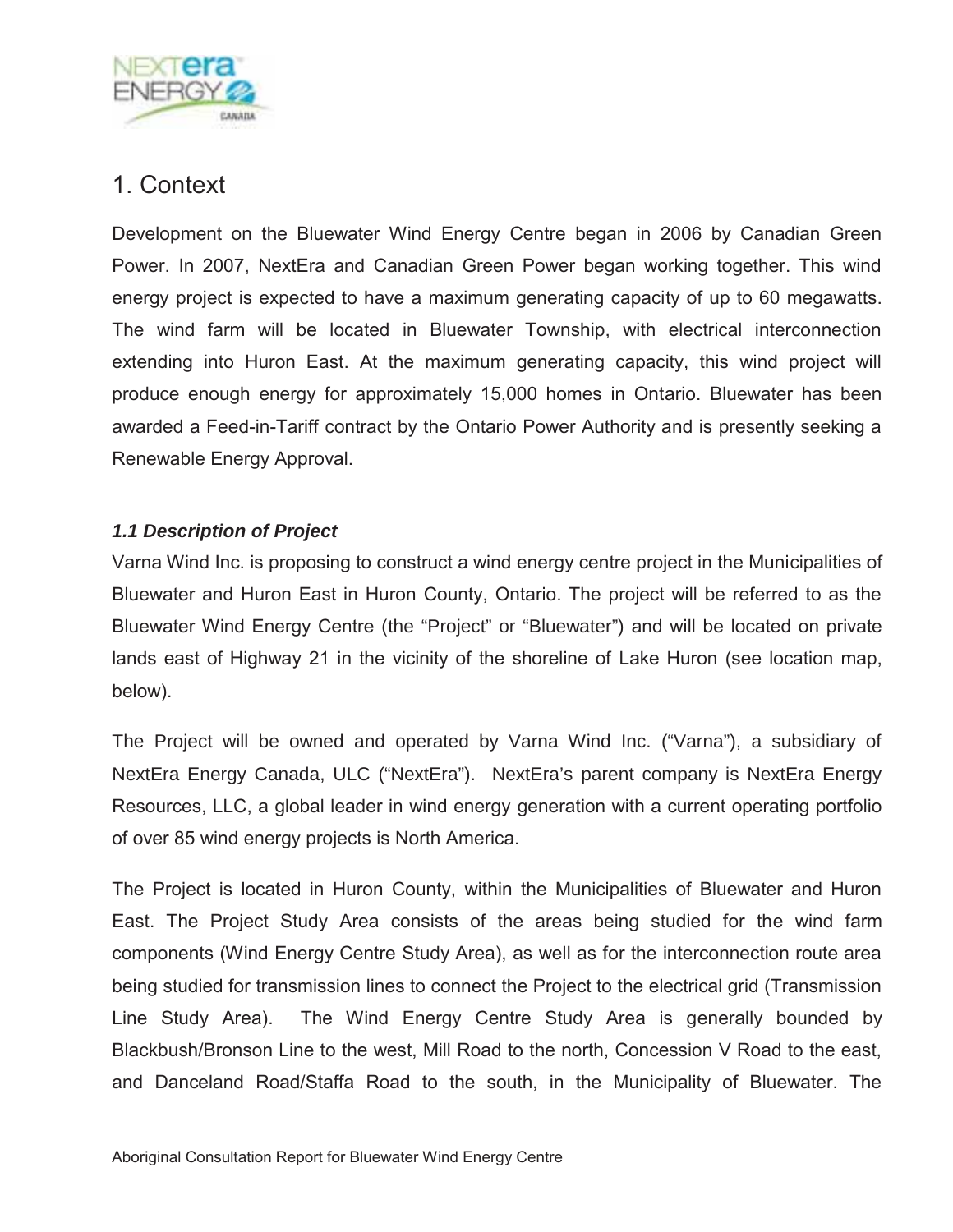

Transmission Line Study Area is located to the east of the Wind Energy Centre Study Area, and is generally bounded by Concession 5 Road to the west, Mill Road to the north, Huron Road and Perth 183 Road to the east, and Staffa Road to the south, extending into the Municipality of Huron East.

The Project components will be located over approximately 2,400 hectares (5,900 acres) of privately owned farmland, although the physical footprint of the project infrastructure is much smaller, at approximately 25 hectares (62 acres) (typically about 0.6 ha or 1.5 acres per turbine). Some overhead electrical lines are expected to be located in municipal right-ofways. The electrical substation will be located on privately owned lands with lease arrangements. The major components of the Project are proposed to be:

- Up to 41 1.6 MW GE model wind turbine generator locations and pad mounted step-up transformers are proposed for permitting (a maximum of 37 turbines will ultimately be constructed);
- Laydown and storage areas (including temporary staging areas, crane pads and turnaround areas surrounding each wind turbine);
- Approximately 52 km of 34.5 kV underground electrical collection lines to connect the turbines to the proposed transformer substation;
- Approximately 24 km of 115 kV transmission line proposed along Centennial Road and Hensall Road from the proposed transformer substation to the existing Hydro One Seaforth Transformer Station;
- Approximately 40 km of turbine access roads; and,
- An operations and maintenance building.

Additional details are available in the Project Description Report.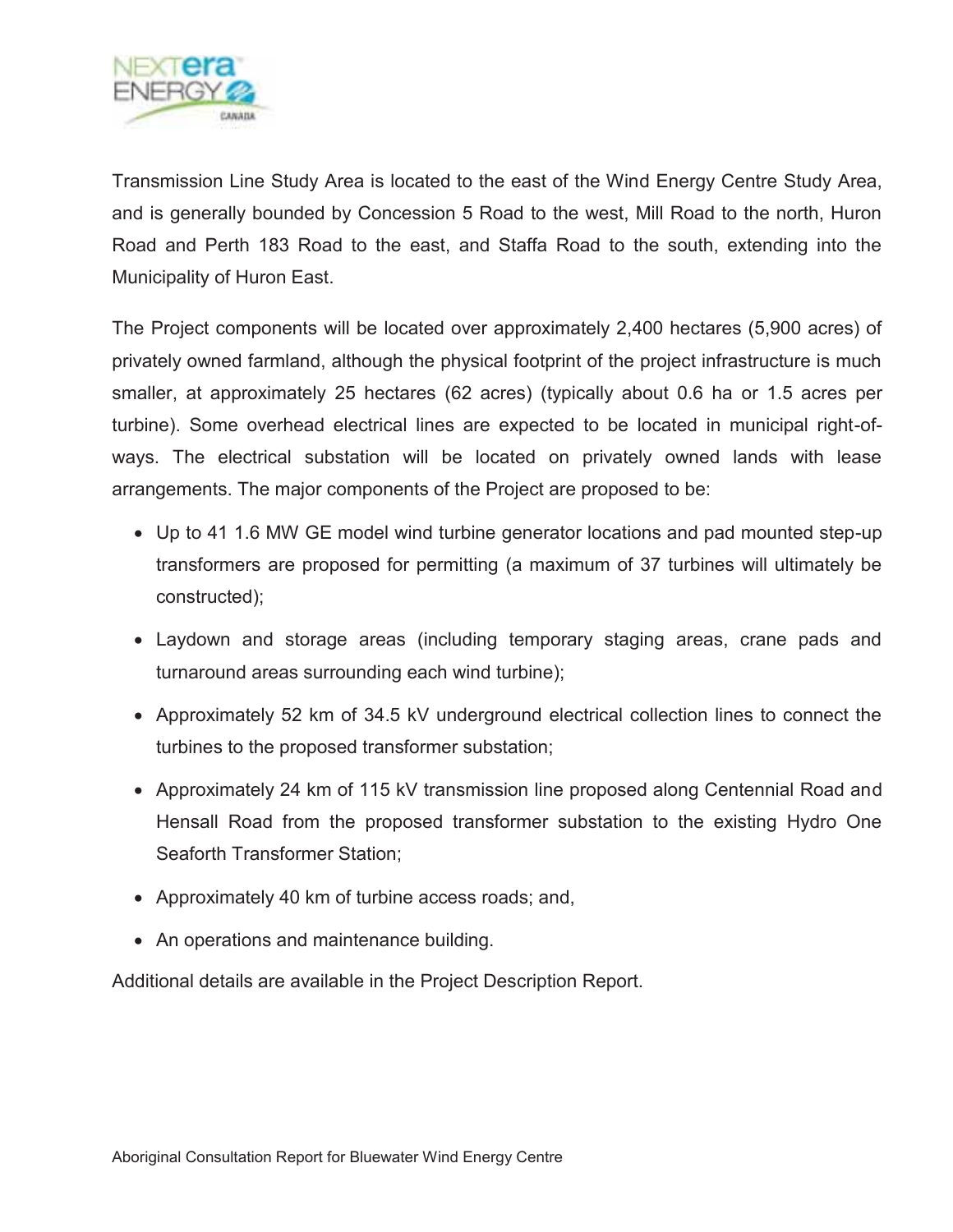

### Bluewater Project Location Map:

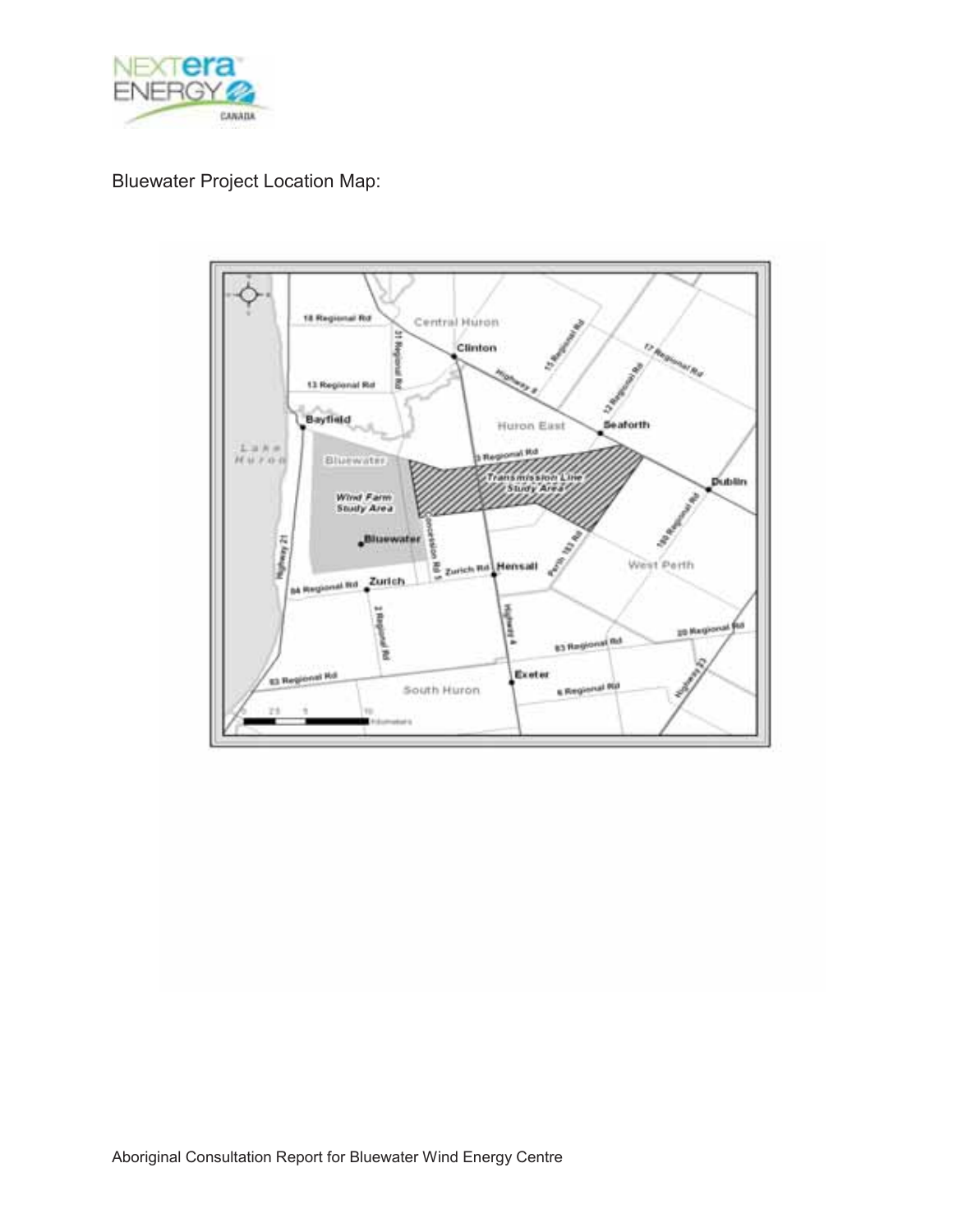

### *1.2 Regulatory Framework*

The Crown's Duty to Consult with Aboriginal peoples arises when a government considers an authorization or action that may affect Aboriginal rights or title. The Duty belongs to the Crown. It is grounded in the honour of the Crown and the Crown cannot delegate its Duty to a proponent. The Crown can, and in the case of Ontario Regulation 359/09, has delegated procedural aspects of its Duty to proponents. As an agent of the Crown, Ministry of Environment must ensure that the Duty to Consult has been discharged before taking a decision on a project that may impact Aboriginal rights or interests.

The Project is subject to approval under Ontario Regulation 359/09 (the "Regulation" or the "REA"). In addition, all such projects require a Feed In Tariff Contract ("FIT Contract") from the Ontario Power Authority. The REA contains specific actions that proponents must include in their procedural consultation with Aboriginal communities, and the FIT Contract application emphasizes both the importance of Aboriginal consultation and the applicant's commitment to conducting it in a thorough manner. The process of Aboriginal consultation is sometimes described analogously as "the path we walk together"<sup>1</sup>, rather than as a specific step or task in a larger process. As a result, consultation in project development may not, and arguably should not, have a distinct start and end point (see Figure 1.2.1, below). Relationshipbuilding is a very large part of the process.

Procedural consultation guidance to REA proponents is contemplated in a Ministry of Environment "Draft Aboriginal Consultation Guide for Preparing a Renewable Energy Approval Application" ("the Draft Guide"). The Draft Guide was issued in Summer 2011 and has not yet been finalized, however, proponents have been advised by MOE to have regard to it when planning and implementing their Aboriginal consultation programs.

 $\overline{a}$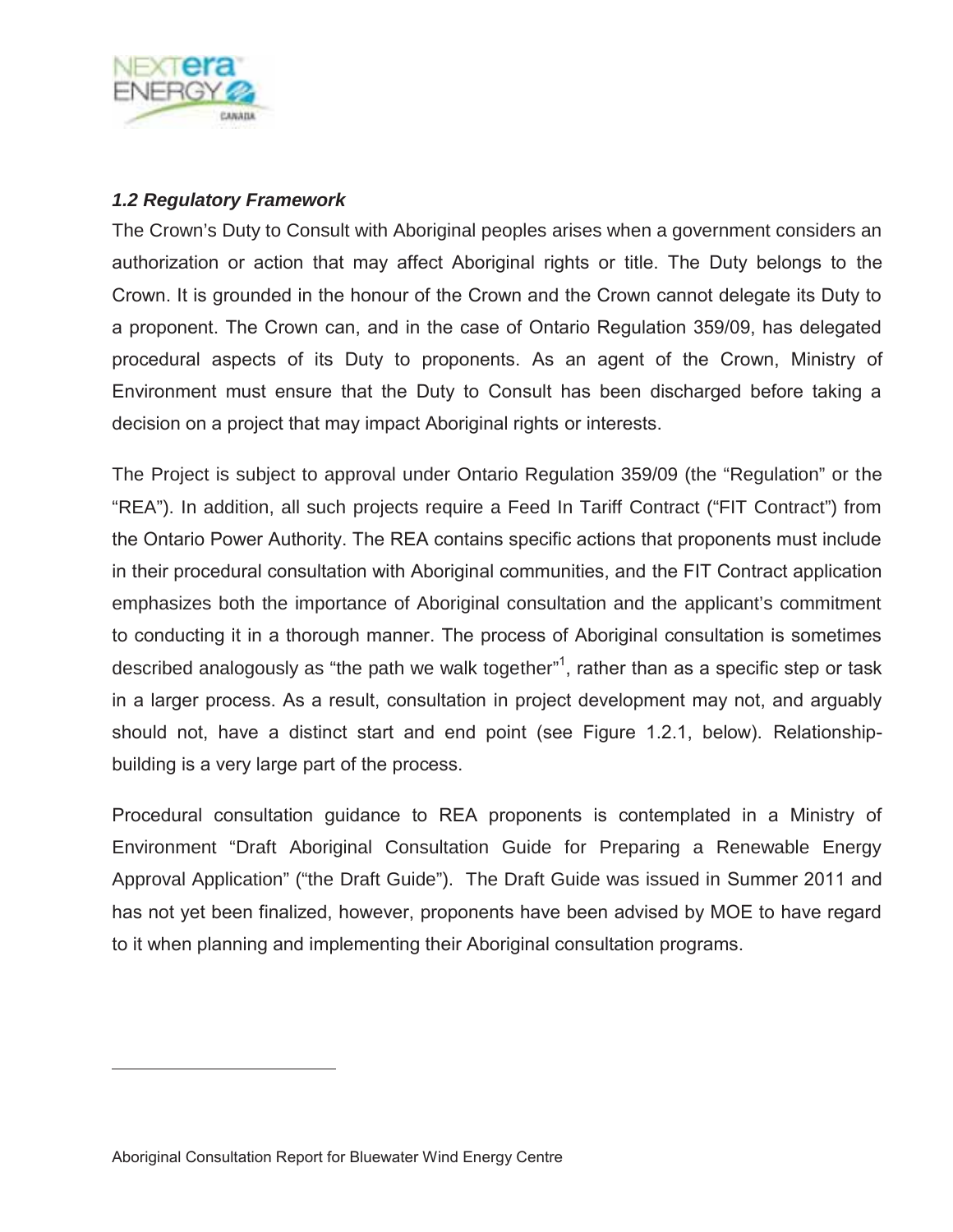

### Figure 1.2.1: Aboriginal Consultation



Source: Technical Guide to Renewable Energy Approvals, Ministry of Environment, 2011 Figure 6

The proponent's responsibility under the REA and FIT Contract is therefore to: seek to establish a process of information-sharing and dialogue with Aboriginal communities who may be affected by its Project; learn about Aboriginal values (rights, interests and way of life) that are relevant to the Project; and, seek mutually acceptable solutions that are within the proponent's control, ability or authority to avoid or mitigate negative impacts.

### *1.3 NextEra's Approach to Aboriginal Consultation*

This section describes the general approach NextEra follows in carrying out Aboriginal consultation and the resources it is providing to Aboriginal communities support that process.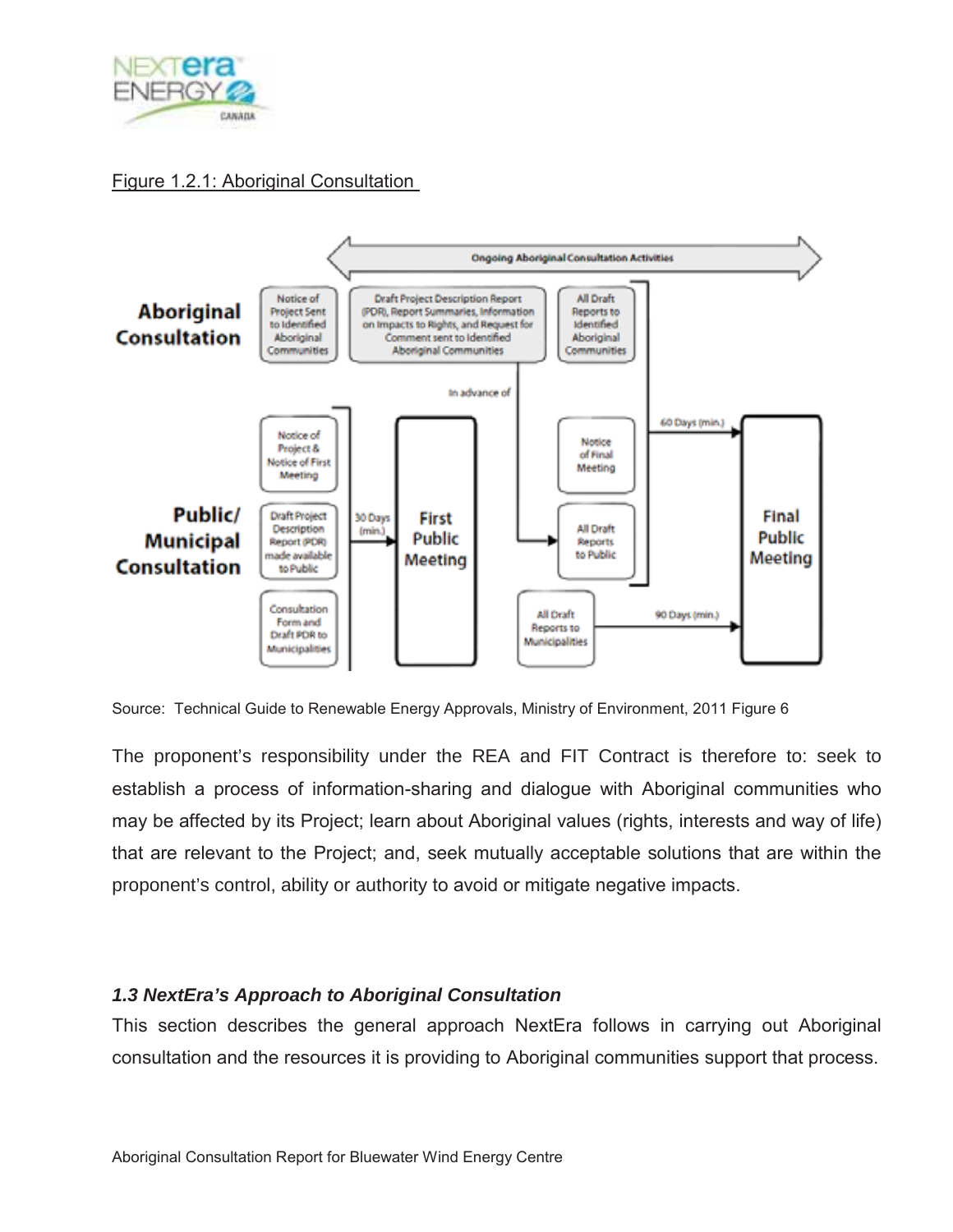

NextEra's approach to procedural consultation with interested First Nation and Métis communities is guided by a NextEra Energy Canada, ULC "First Nation and Métis Relationship Policy" ("NextEra's Policy"). NextEra's Policy is based on five key principles:

- 1. Fostering a collaborative working relationship with potentially impacted First Nation and Métis communities as early as practicable.
- 2. Understanding and recognizing applicable aboriginal and treaty rights and interests.
- 3. Understanding and respecting the cultural integrity of First Nation and Métis communities potentially impacted by NEEC's projects.
- 4. Fulfilling all delegated obligations to consult and (where applicable) accommodate First Nation and Métis communities.
- 5. Being open to discuss a broader relationship with potentially impacted First Nation and Métis communities and host First Nation and Métis communities.

A copy of NextEra's Policy is enclosed in Appendix A.

NextEra has also developed an "Ontario Projects - Archeological Protocol" document that seeks to establish a respectful and collaborative approach to project archaeology, with clear lines of communications and protocols to address significant finds. An external archaeological consultant reviewed the Protocol to ensure consistency with the Ministry of Tourism and Culture's 2011 "Standards and Guidelines for Consulting Archaeologists". It has also been circulated to interested Aboriginal communities for their review and comment. No specific comments have been received.

A copy of NextEra's Archaeological Protocol is enclosed in Appendix B.

NextEra has been actively communicating with all First Nation and Métis communities who express interest in its projects. In southern Ontario, these efforts have been ongoing since approximately 2007. Up to twenty Aboriginal communities, some of which have interest in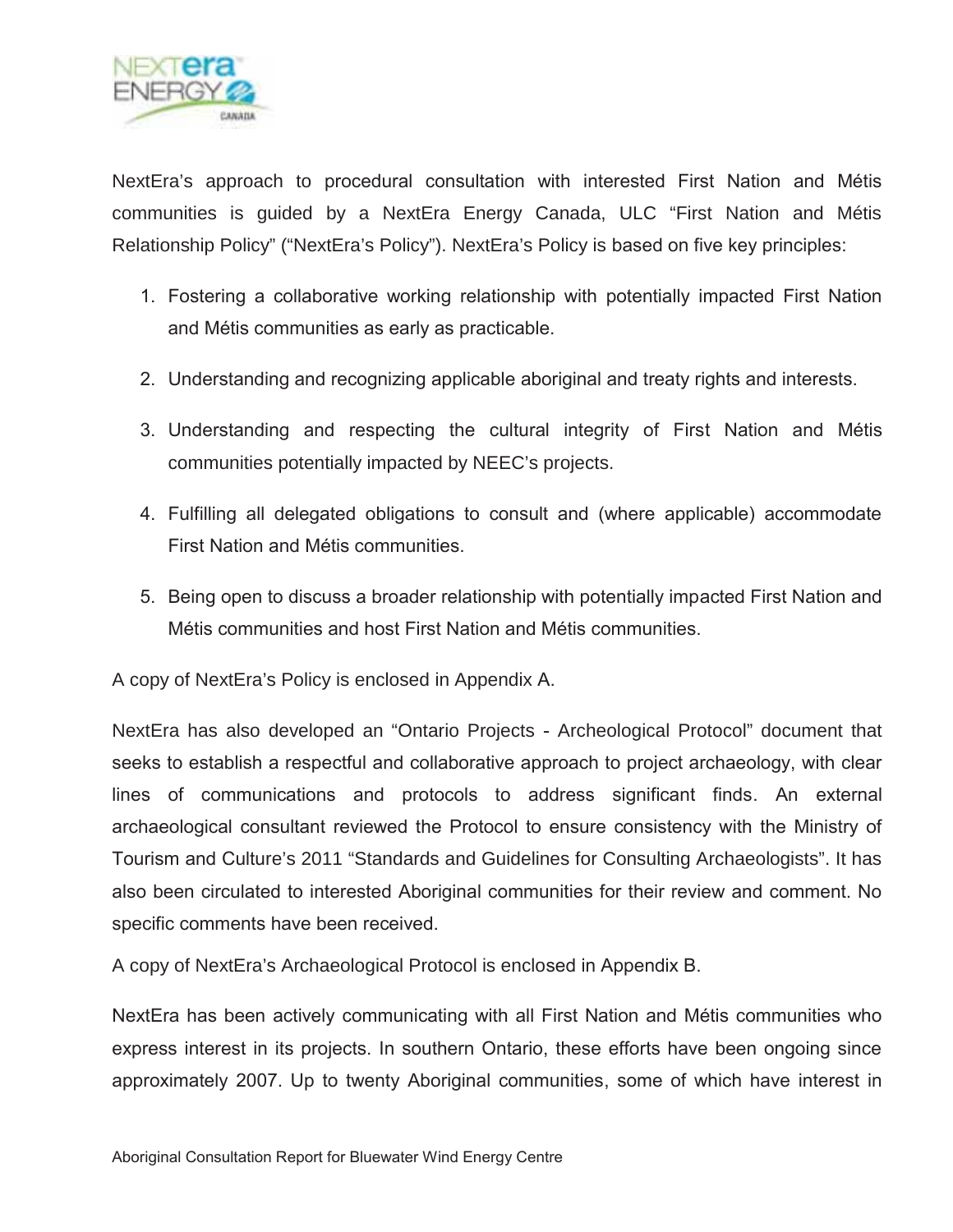

multiple projects, have been contacted for information-sharing for the eight NextEra wind energy projects with FIT Contracts, including Bluewater. Thirteen of those communities (see Section 2.1) were directly consulted about Bluewater, and this process will continue with them throughout the Project's life cycle.

In addition to the requisite information delivered pursuant to Ontario Regulation 359/09, each community has received Project-specific location, planning, process and schedule information. Communities have also been provided with general materials that include information on the wind industry and wind energy technology. This general information is meant to build an information foundation, on which more meaningful Project-specific consultations can be developed, and is comprised of:

- 1. A NextEra "Community Reference Materials" binder, with general industry, technology, mapping, web site, project summary and contact information. This binder has received compliments from community staff. A copy of the index from the most recent binder update is enclosed in Appendix C.
- 2. A NextEra general project location map (also in binder), which is reproduced below as Map 2.1.1.
- 3. A list of NextEra southern Ontario FIT projects, with key milestone dates to assist with planning consultation activities. The list is updated for any significant changes. A copy of the most recently updated list is enclosed in Appendix D.
- 4. An "Archaeological Communiqué", which describes: planned fieldwork; the responsible archaeologist; names of First Nation and independent monitors (where applicable); and, NextEra contact information. The communiqué is issued twice a year. A copy of the most recent communiqué is enclosed as Appendix E.
- 5. General community newsletters. A copy of the Bluewater "Wind Energy News" newsletters can be found in Appendix A of the Bluewater Public Consultation Report.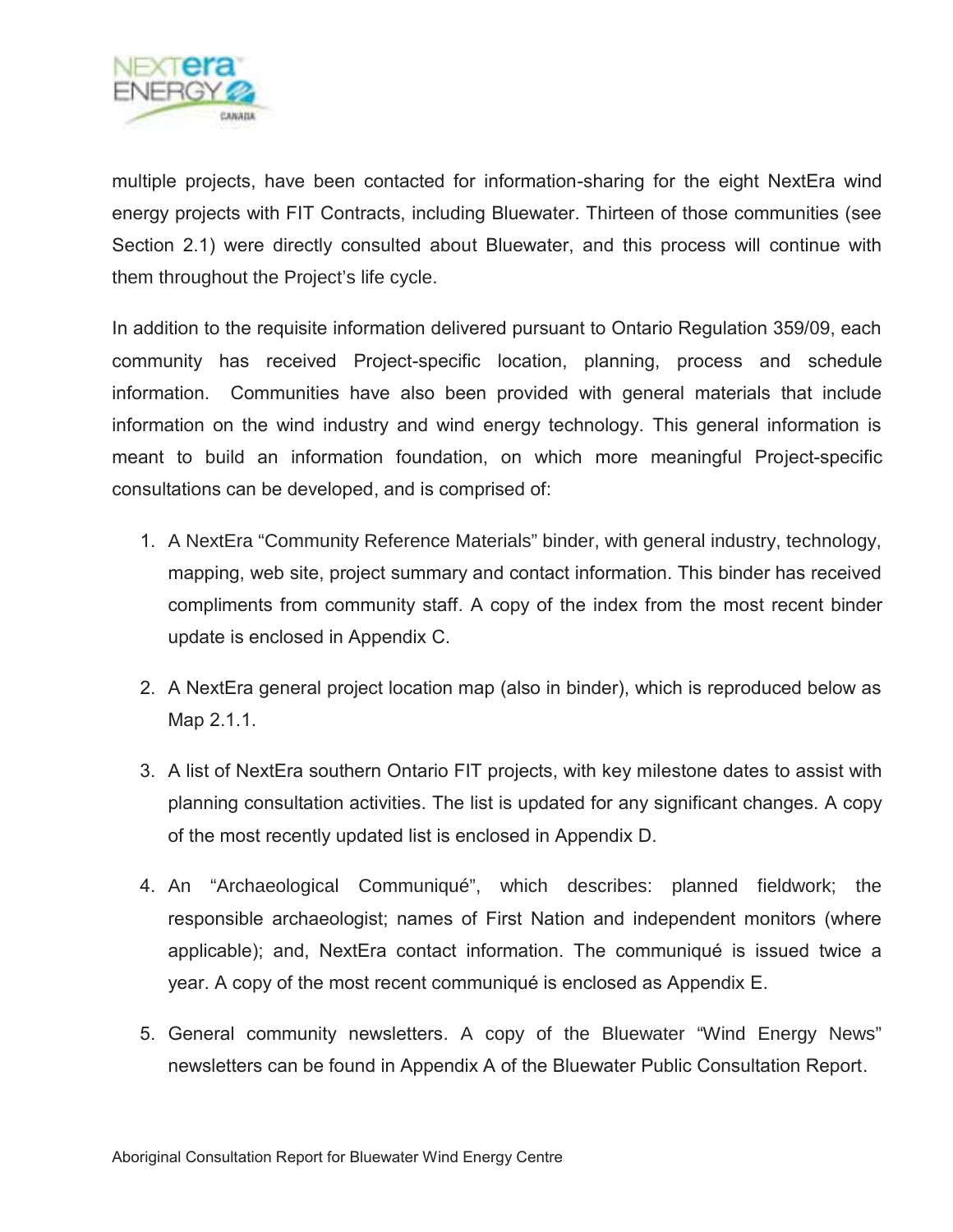

This multi-project experience helps NextEra increase its understanding of Aboriginal-related practices and potential issues. It also provides a good opportunity for communities to learn about wind energy generally, and the various NextEra projects specifically. As information is shared both by NextEra and the communities, the collective knowledge base grows and forms a basis for greater understanding and working together. Information that is shared and learned from one project can improve planning and decision-making on others.

NextEra also works with individual Aboriginal governments to discuss and seek agreement on providing them with appropriate capacity resources they may need to effectively participate in the consultation process. This may include independent archaeological monitoring, third party expertise for draft Project REA Table 1 Reports (see list in section 1.5, below), necessary administrative support and/or community meeting costs to review the Project, or projects. The scope of these discussions includes the project planning, construction and post-construction monitoring stages, however, as explained in NextEra's First Nation and Métis Relationship Policy, the company is open to discussing broader relationships.

### *1.4 Aboriginal Protocols*

NextEra has regard to all consultation protocols and policies that are issued by Aboriginal governments with interests in a NextEra project. All communities being consulted for this Project with such protocols and policies are identified in the individual community consultation narratives in Section 4.0, below, and copies have been included in Appendix F.

### *1.5 Aboriginal Consultation Links to Natural Heritage and Archaeology REA Components*

Over the course of development of the Project REA, First Nations and Métis communities have been provided with information and outcomes of specific studies related to the key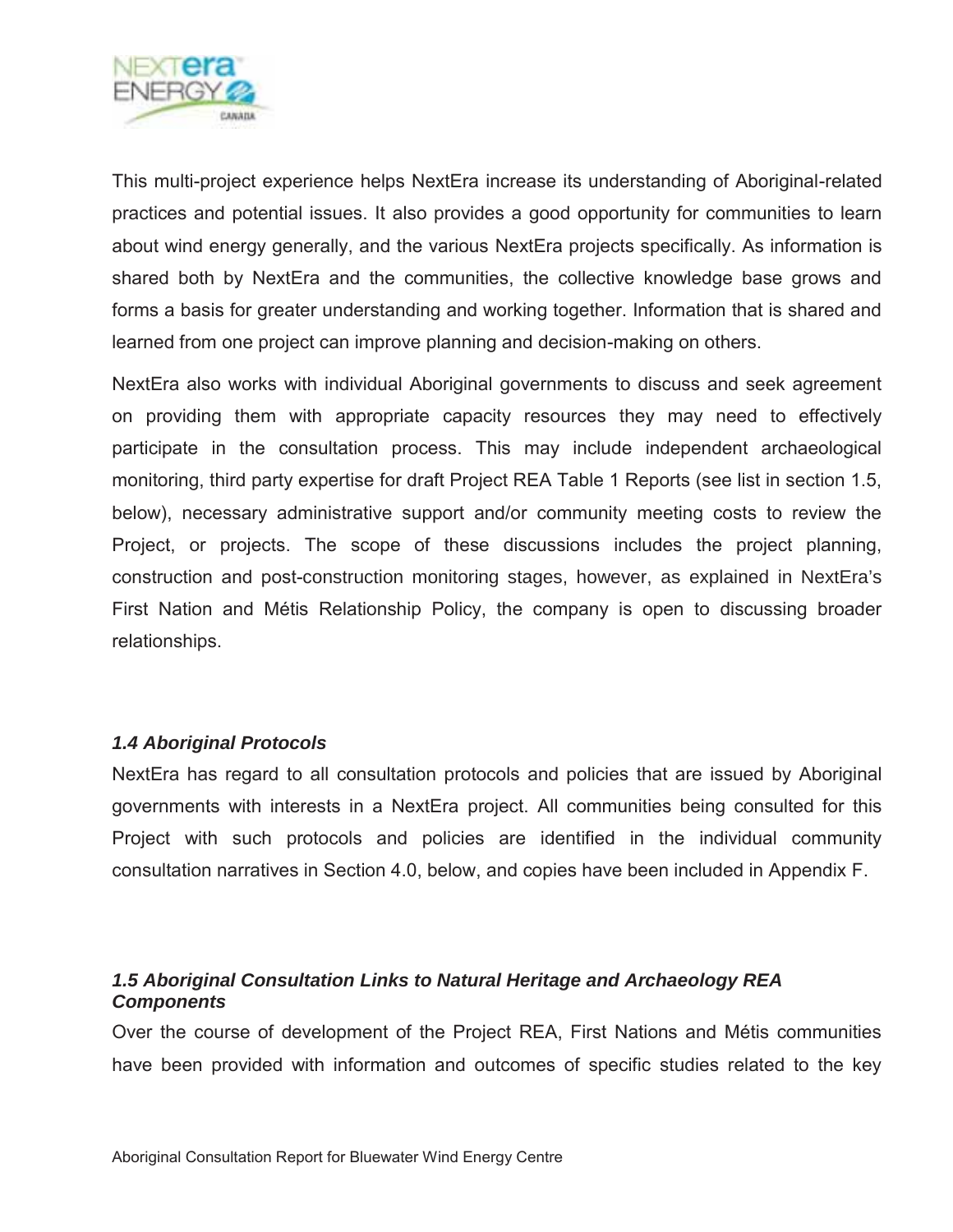

areas of natural and cultural environment. The draft reports and other documents (collectively, "the Project REA Table 1 Reports") provided to Aboriginal communities were:

- Project Description Report and update.
- Natural Heritage Assessment Report (and corresponding sign-off letter from Ministry of Natural Resources).
- Stage 1 and 2 Archaeological Assessment Reports and Heritage Assessment Report.
- Construction Plan Report (and corresponding sign-off letters from Ministry of Tourism, Culture and Sport).
- Design and Operations Report (including Noise Assessment Report).
- Decommissioning Plan Report.
- Water Assessment and Water Body Report.
- Wind Turbine Specification Report.
- "Plain language" summaries of REA reports.
- Shadow Flicker Report.
- Turbine Visualizations.
- Project location mapping, including study area location relative to reserves, claims and First Nation traditional territory/Métis traditional harvest territory.

In short, the information shared with Aboriginal communities touches on three key areas: (A) Natural Environment; (B) Cultural Environment; and, (C) Land.

### (A) Natural Environment

Any Project activities that directly or indirectly have a negative impact on species, habitat or ecosystems that are used for food, ceremonial or social purposes that are integral to an Aboriginal right would be of immediate concern. NextEra received information from some communities about species or habitats of importance to those communities ("Aboriginal values"). Preparation of the Project REA Table 1 Reports took these values into consideration and is discussed for the applicable communities in Section 4, below, with cross-reference to the applicable Project REA Table 1 Report in Appendix G.

The overall conclusion of the Natural Heritage Assessment Report and the Water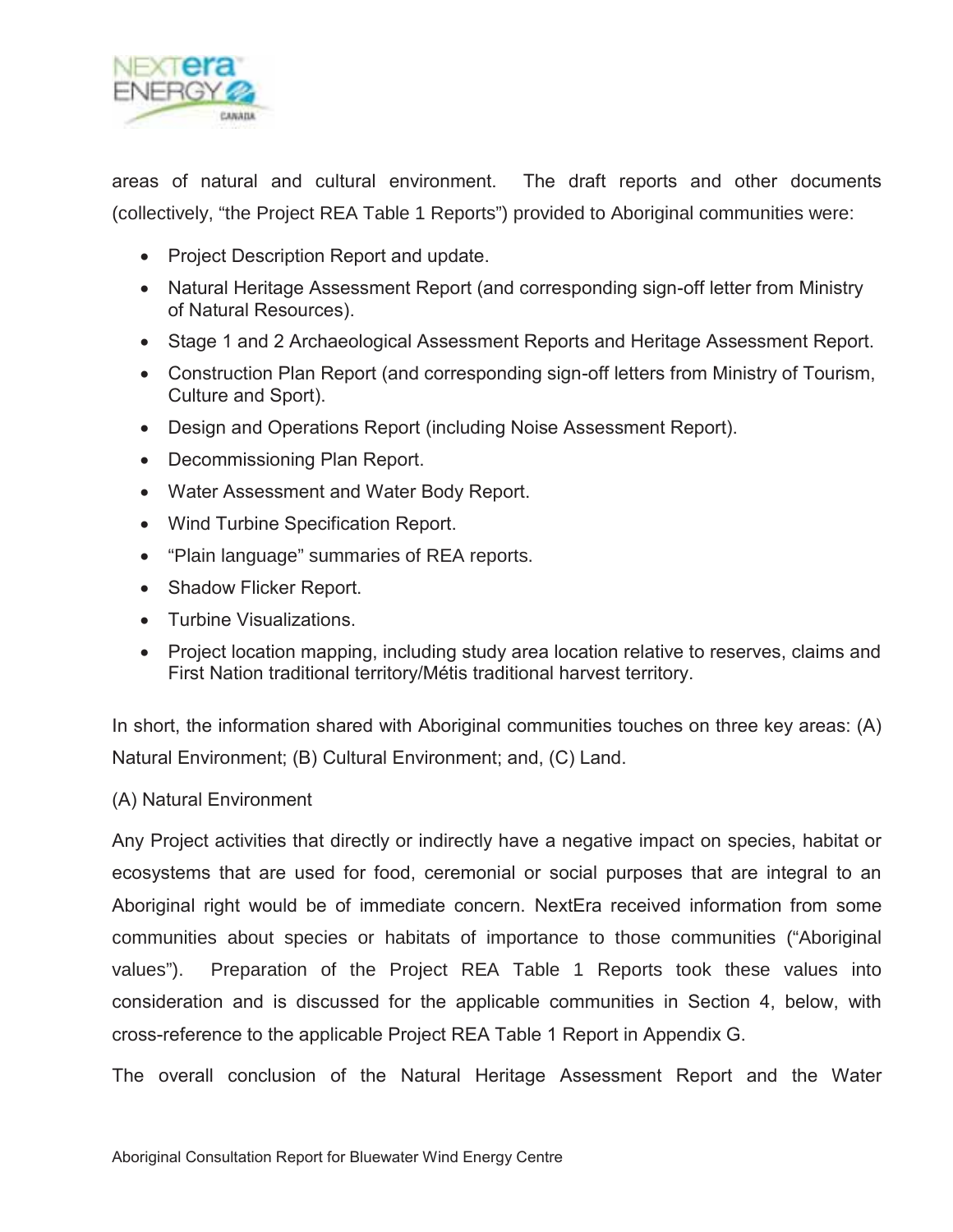

Assessment and Water Body Report is that, with the mitigation measures proposed in the Project REA Table 1 Reports, this Project can be constructed and operated without any significant adverse residual effects that could harm the natural environment. Therefore, to the extent that an Aboriginal community has a right or interest that is based on use of the natural environment, there should be no significant impact.

Post-construction monitoring related to effects on wildlife, including birds and bats, will also be undertaken to confirm the foregoing conclusion. Please refer to the Project REA Table 1 Reports, submitted as part of the REA Application for this Project for specific descriptions of potential effects and the mitigation measures and monitoring proposed. NextEra has sited its facilities appropriately and will implement all environmental mitigation and monitoring as set out in the Project REA Table 1 Reports. NextEra will continue to work with Aboriginal communities concerning potential environmental concerns during construction and postconstruction monitoring, as explained in Section 6 "Next Steps", below.

### (B) Cultural

NextEra has completed Stage 1 and 2 archaeological studies for the Project. The Stage 2 assessment resulted in the identification of 25 archaeological sites, including seven historic Euro-Canadian and 18 pre-contact Aboriginal. Of those, four historic Euro-Canadian sites were recommended for a Stage 3 assessment prior to ground disturbance to document any artifacts that may be present. NextEra will continue to work with Aboriginal communities regarding potential archaeological concerns through monitoring during construction, as explained in Section 6 "Next Steps", below

NextEra submits that its ongoing communications and Archaeological Protocol, the presence of an independent First Nations monitor, the results of the archeology work to date and the planned monitoring during ground disturbance activities, will result in no significant cultural impacts that could be of concern to Aboriginal communities.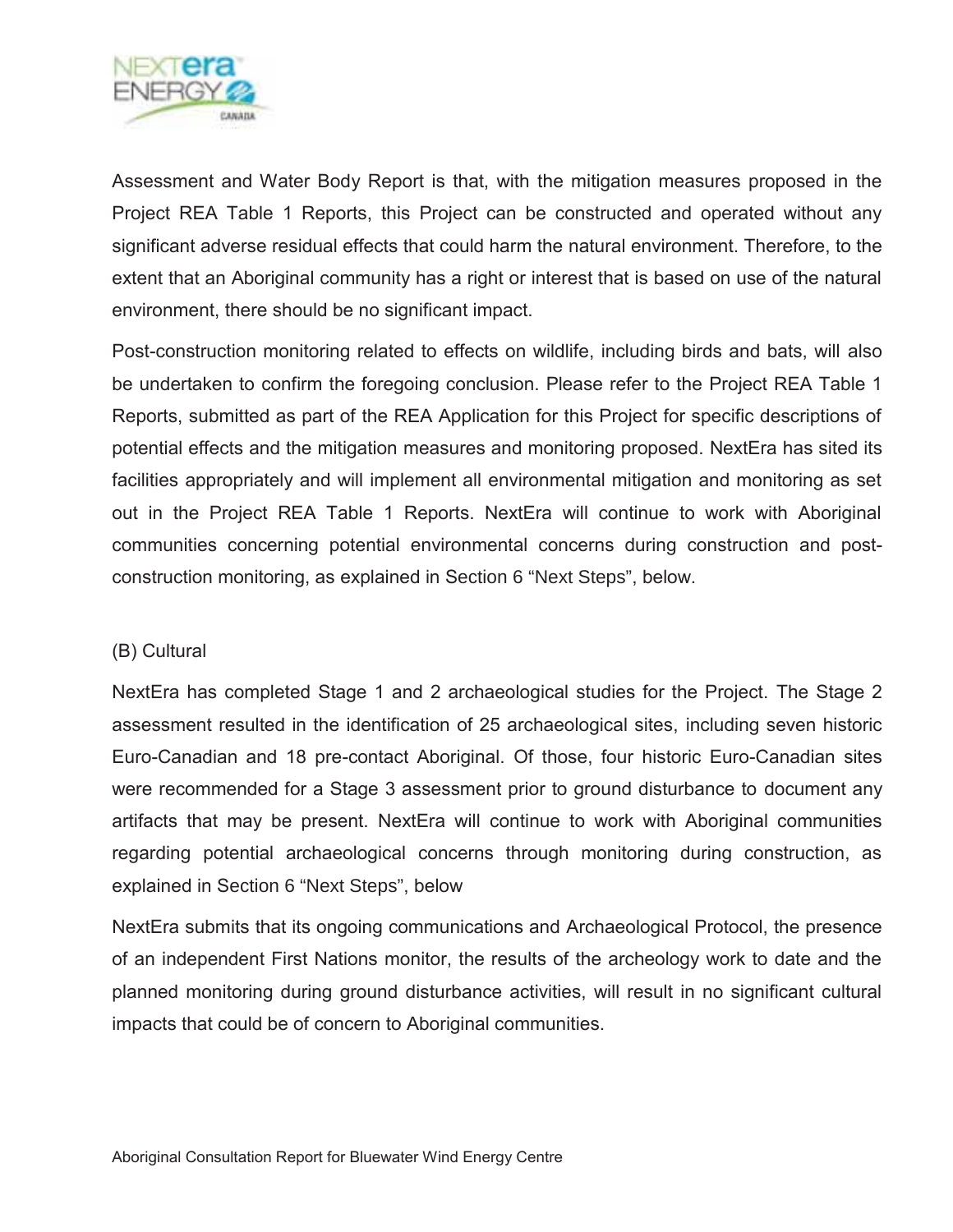

### (C) Land

A strength of claims analysis was completed by outside legal counsel in order to: (a) confirm the completeness of the Directors' List; and (b) fully understand the existing treaties and claims within the Project area, and guide NextEra's consultation program. The strength of claim analysis involved consideration of the Huron Tract Treaty of 1827; and (b) the Nanfan Treaty of 1701. The former was entered into with Chippewa bands in the region, and took a number of years before ultimate signing in 1827. Since then, there have been a number of discrepancies and disputes associated with the Huron Tract Treaty (and its companion Longwoods Treaty). NextEra has considered these treaty rights in its consultation efforts with the Chippewas of the Thames, the Chippewas of Kettle and Stony Point, the Chippewas of Aamjiwnaang, and Walpole Island First Nation (all of which are identified on the Bluewater Director's List (rights)).

The 1701 Nanfan (or Albany) Treaty made between the British Crown and the (then) five Iroquois Nations or Haudenosaunee Confederacy covers virtually all of southern Ontario and therefore the Project is within the Nanfan Treaty area. NextEra has had discussions with Nanfan Treaty successor rights holders in relation to all of NextEra's proposed wind farms, including considerations as to the ability to exercise such treaty rights over private lands as well as the impact of the Bluewater Project on species that migrate across private and public lands.

NextEra does not believe that the Project will not result in significant impacts to any species that may be hunted pursuant to the Nanfan Treaty or Huron Tract Treaty (see also "(A) Natural Environment" above). Consequently, NextEra submits that the Project will not impact on any existing or asserted treaty rights.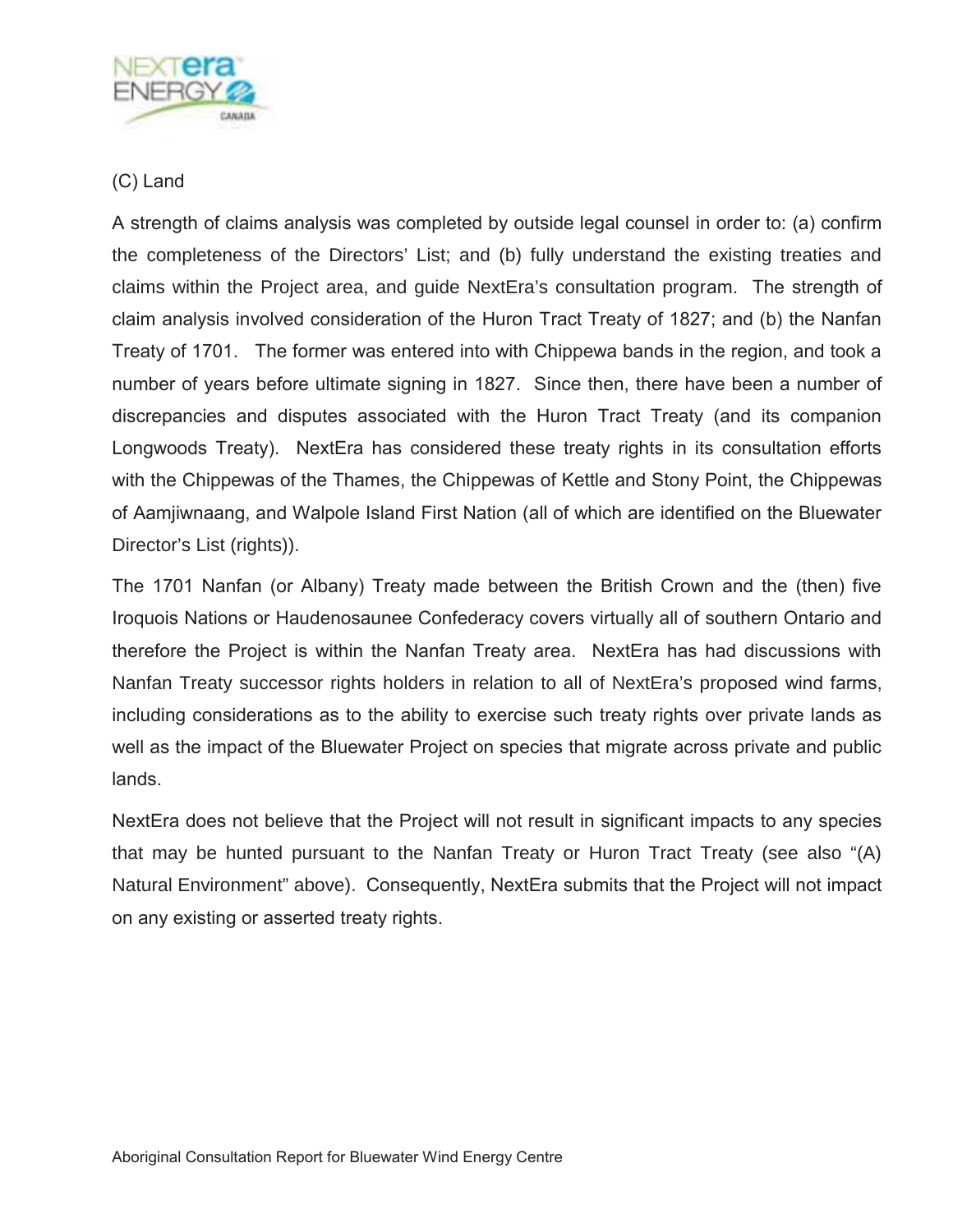

### 2. Aboriginal Communities with Potential Interest in the Project

This section describes the First Nation and Métis governments that have been identified as having potential interests in approval, construction and operation of the Project.

As required by O.Reg.359/09, the draft Project Description Report was provided to the Director of the MOE on July 26 and updated August 6, 2010 in order to obtain the Aboriginal Communities List, as per s.14 (1)(b). The list identifies Aboriginal communities who:

- (i) Have or may have constitutionally protected Aboriginal or treaty rights that may be adversely impacted by the project, or
- (ii) Otherwise may be interested in any negative environmental effects of the project.

The list was received via letter dated April 8, 2011.

### *2.1 Director's List*

The following table identifies communities included in the Director's List of April 8, 2011 (left hand column) and the Director's rationale for including them (right hand column).

| <b>Director's List</b>                                                                 | <b>Notes</b>                                                                      |
|----------------------------------------------------------------------------------------|-----------------------------------------------------------------------------------|
| Chippewas of Kettle and Stony Point                                                    | Identified as may have constitutionally protected                                 |
| Kettle Point 44                                                                        | Aboriginal or treaty rights.                                                      |
| Chippewas of the Thames First Nation                                                   | Identified as may have constitutionally protected                                 |
| Chippewas of the Thames 42                                                             | Aboriginal or treaty rights.                                                      |
| Aamjiwnaang First Nation                                                               | Identified as may have constitutionally protected                                 |
| Sarnia 45                                                                              | Aboriginal or treaty rights.                                                      |
| <b>Bkejwanong Territory</b><br><b>Walpole Island First Nation</b><br>Walpole Island 46 | Identified as may have constitutionally protected<br>Aboriginal or treaty rights. |
| Oneida Nation of the Thames                                                            | Identified as may have constitutionally protected                                 |
| Oneida 41                                                                              | Aboriginal or treaty rights.                                                      |

### *TABLE 2.1.1 ABORIGINAL COMMUNITIES IDENTIFIED*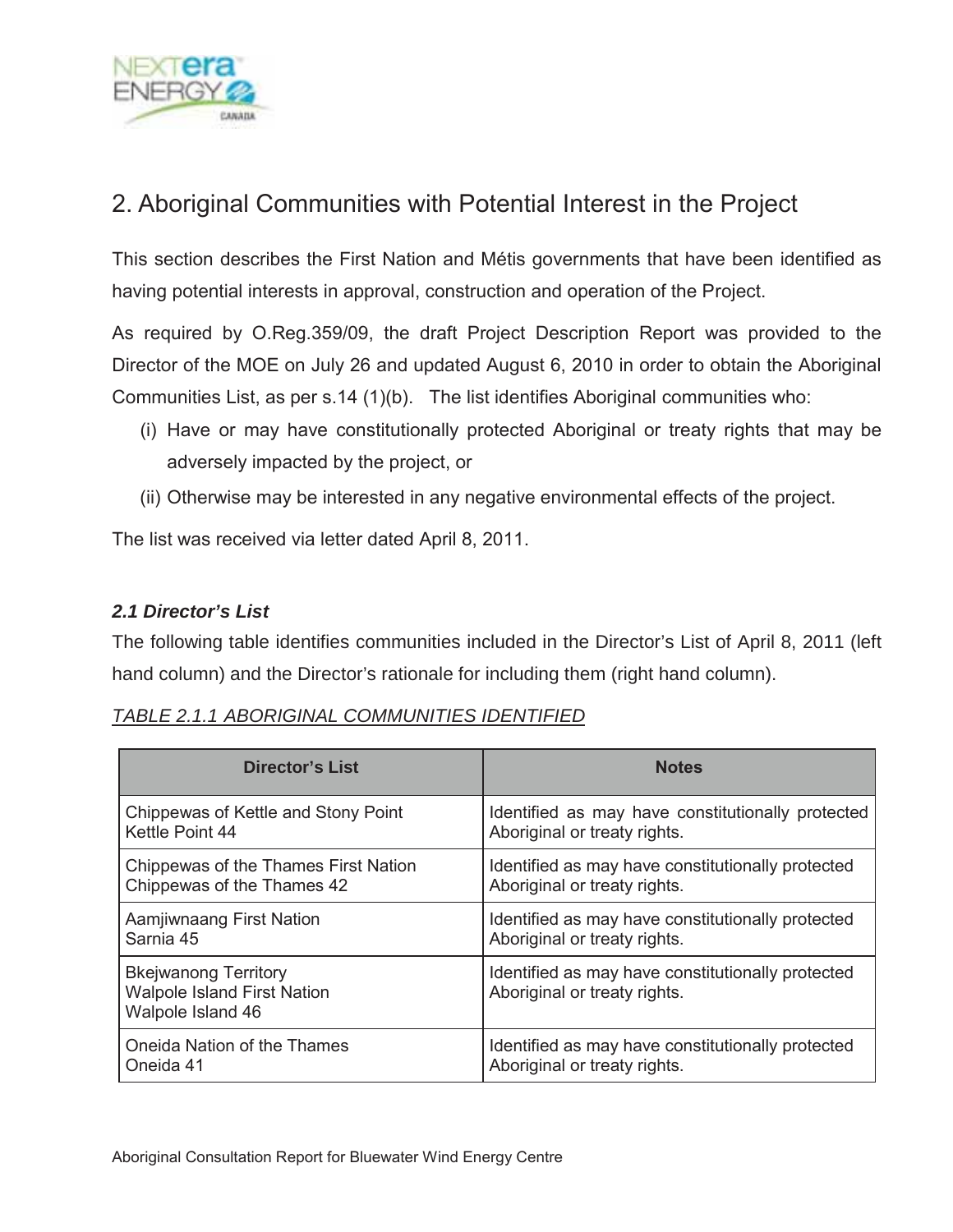

| <b>Director's List</b>                                   | <b>Notes</b>                                                                                                                                                              |  |  |
|----------------------------------------------------------|---------------------------------------------------------------------------------------------------------------------------------------------------------------------------|--|--|
| Historic Saugeen Métis                                   | Identified as may have constitutionally protected<br>Aboriginal or treaty rights.                                                                                         |  |  |
| Munsee-Delaware First Nation<br>Munsee-Delaware Nation 1 | Identified as may have interests in potential<br>negative environmental effects.                                                                                          |  |  |
| Delaware Nation Moravian of the Thames<br>Moravian 47    | Identified as may have interests in potential<br>negative environmental effects.<br>Referred to in this report as Moravian of the<br><b>Thames Delaware First Nation.</b> |  |  |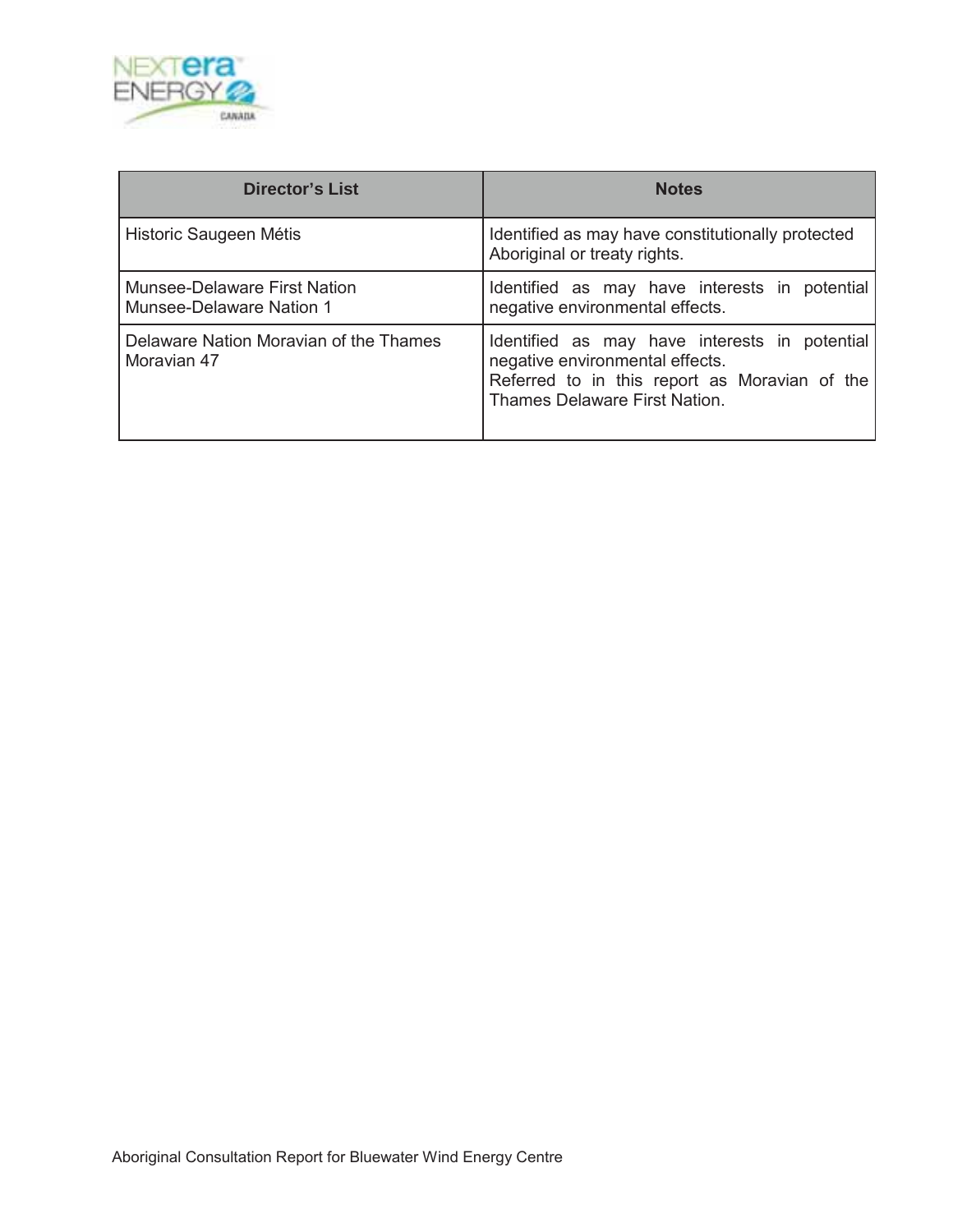

### *MAP 2.1.1 Aboriginal Communities and NextEra Ontario FIT Projects*

Map 2.1.1 shows the location of southern Ontario First Nations in relation to the Project location, and to NextEra's other eight Ontario FIT projects. Available information for traditional territory areas are shown, as well as the approximate area of assertion for the 1701 Nanfan Treaty.

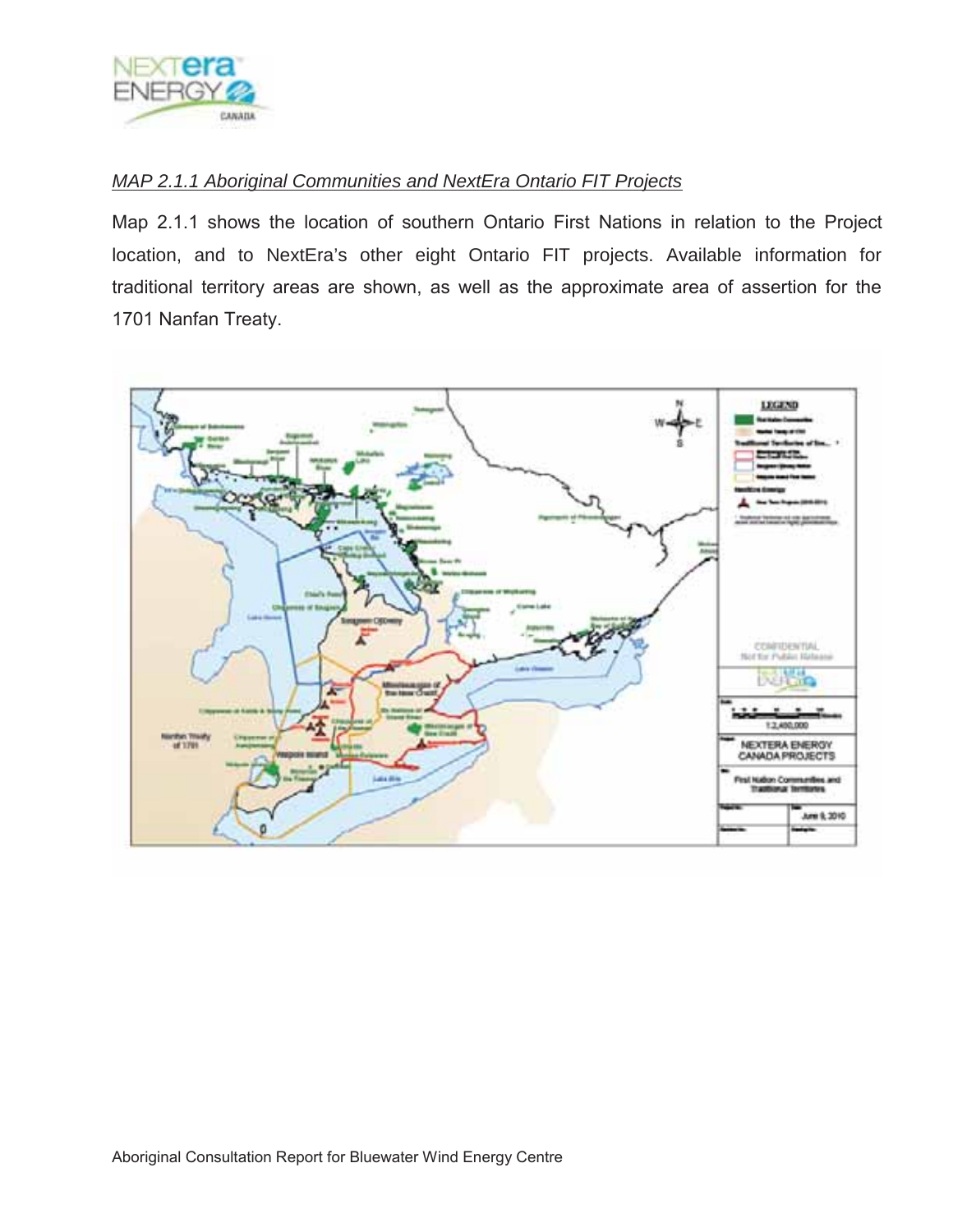

### *2.2 Additional Communities Consulted*

NextEra determined that additional Aboriginal communities expressed interests in the Project. In some cases, the interest was based on proximity of the Project to a traditional territory, or traditional Métis harvest territory. In other cases, the Project is located in an area where treaty rights are asserted, as explained in Section 1.5 (C), above. The following communities were included in the consultation activities described in this report. The rational for doing so is also set out in Table 2.2.1, below.

### *Table 2.2.1 Additional Communities Consulted*

| <b>Additiona Co</b> unities Consu ted                                                                                                                | <b>Rationa e</b>                                                                                                                                                                                                                                                                                                                                                                                                  |  |  |
|------------------------------------------------------------------------------------------------------------------------------------------------------|-------------------------------------------------------------------------------------------------------------------------------------------------------------------------------------------------------------------------------------------------------------------------------------------------------------------------------------------------------------------------------------------------------------------|--|--|
| Chippewas of Saugeen First Nation<br>Chippewas of Nawash Unceeded First Nation<br>Collectively referred to as the Saugeen<br>Ojibway Nations ("SON") | SON asserts a traditional territory that extends to<br>a point just north of the Project (see Map 2.1.1).<br>Given the proximity of SON's traditional territory<br>to the Project location, and the possibility for<br>impacts to be connected by pathways (migratory<br>routes, for example), NextEra has engaged with<br>SON to consult about this aspect of the Project,<br>as well as archaeological matters. |  |  |
| Métis Nation of Ontario ("MNO")                                                                                                                      | MNO asserts the Georgian Bay Traditional<br>Harvest Territory ("GBTHT"), which<br>lies<br>somewhere north of the Project (see Map 2.2.1).<br>Given the proximity of MNO's GBTHT to the<br>Project location, and the possibility for impacts to<br>be connected by pathways (migratory pathways,<br>for example), NextEra has engaged with MNO to<br>consult about this aspect of the Project.                     |  |  |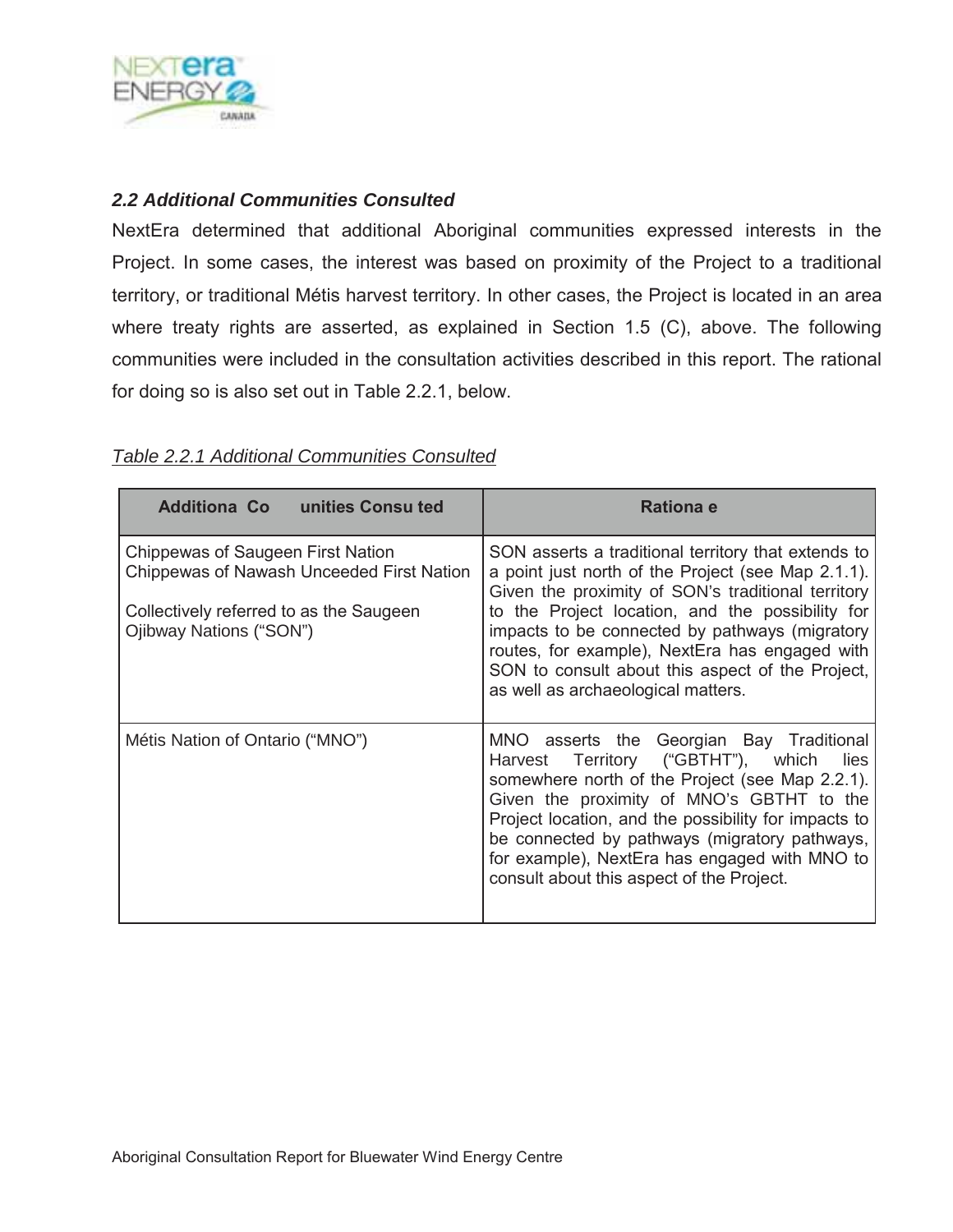

| Additiona Co unities Consu ted                           | Rationa e                                                                                                                                                                                                                                                                                                                                                           |  |
|----------------------------------------------------------|---------------------------------------------------------------------------------------------------------------------------------------------------------------------------------------------------------------------------------------------------------------------------------------------------------------------------------------------------------------------|--|
| Haudenosaunee Confederacy Chiefs Council<br>(HCCC)       | HCCC assert a treaty right to harvest within the<br>1701 Nanfan Treaty area (see Map 2.2.2),<br>including both Crown and private lands. NextEra<br>engaged with HCCC, through its delegated staff<br>secretariat, the Haudenosaunee Development<br>Institute ("HDI") about potential impacts to the<br>natural environment, which may affect harvest<br>activities. |  |
| <b>Oneida Council of Chiefs</b>                          | Oneida Council of Chiefs is one of the traditional<br>councils within the Haudenosaunee Confederacy<br>Council.<br>Oneida Council of Chiefs participates through the<br>HDI process, and was engaged by NextEra as<br>part of HDI's evaluation of the Project.                                                                                                      |  |
| Six Nations of the Grand River Elected<br>Council (SNEC) | SNEC have issued a 2011 Consultation and<br>Accommodation Policy, which asserts SNEC's<br>responsibility to protect the air, land and water<br>within the 1701 Nanfan Treaty area (see Map<br>2.2.2). NextEra engaged with SNEC to consult<br>about potential<br>impacts to<br>the<br>natural<br>environment.                                                       |  |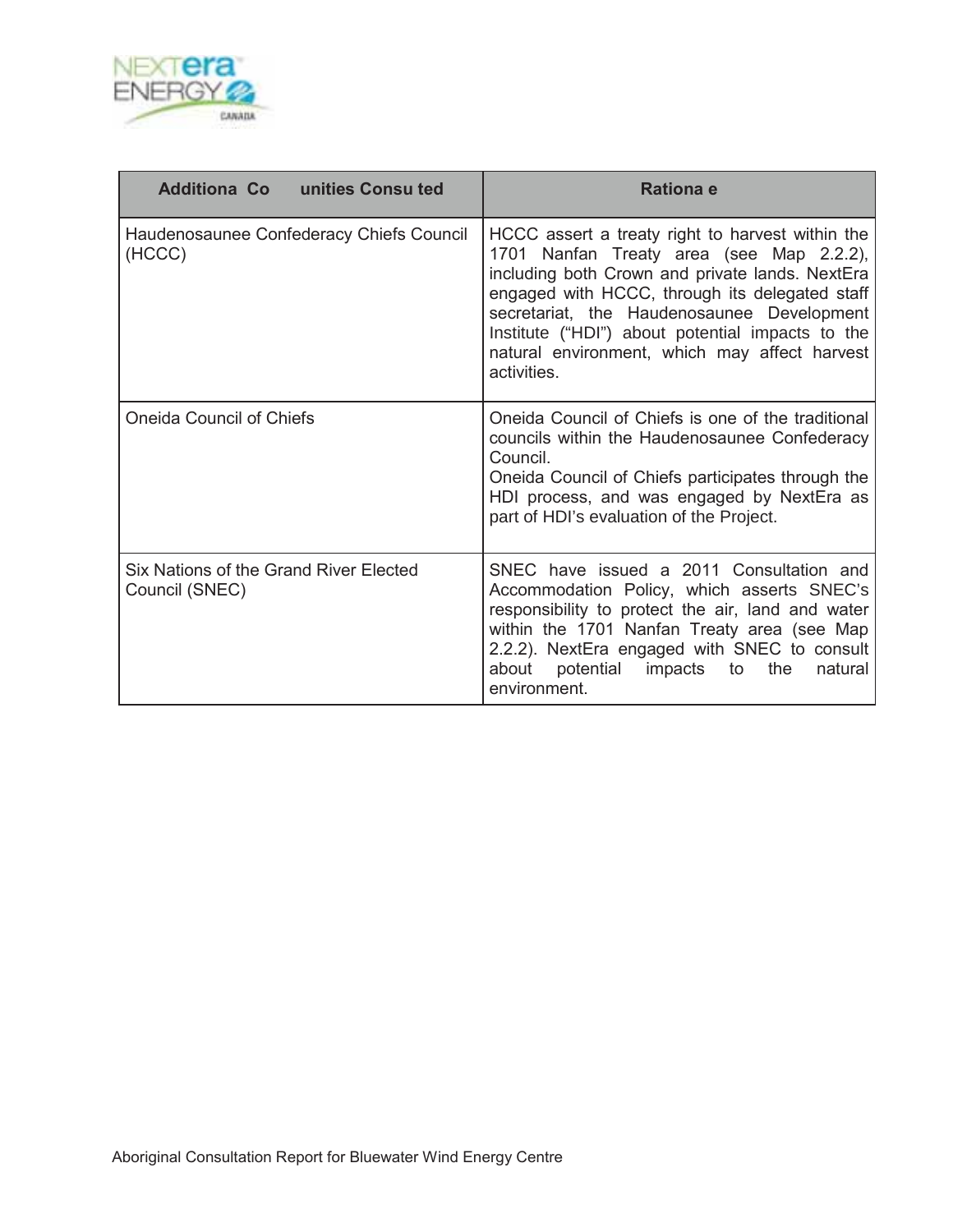

### *MAP 2.2.1 Métis Nation of Ontario Traditional Harvest Territories of Southwestern Ontario*

Map 2.2 describes approximate boundaries of Métis Nation of Ontario Traditional Harvest Territories located in southwestern Ontario. Consultation protocol committees, as of 2010, are also indicated. The Project location and study area are not located in a Traditional Métis Nation of Ontario Harvest Territory, but is proximate (north of) to the Georgian Bay Traditional Harvest Territory.



Map Source: Métis Nation of Ontario Annual Report, 2009-2010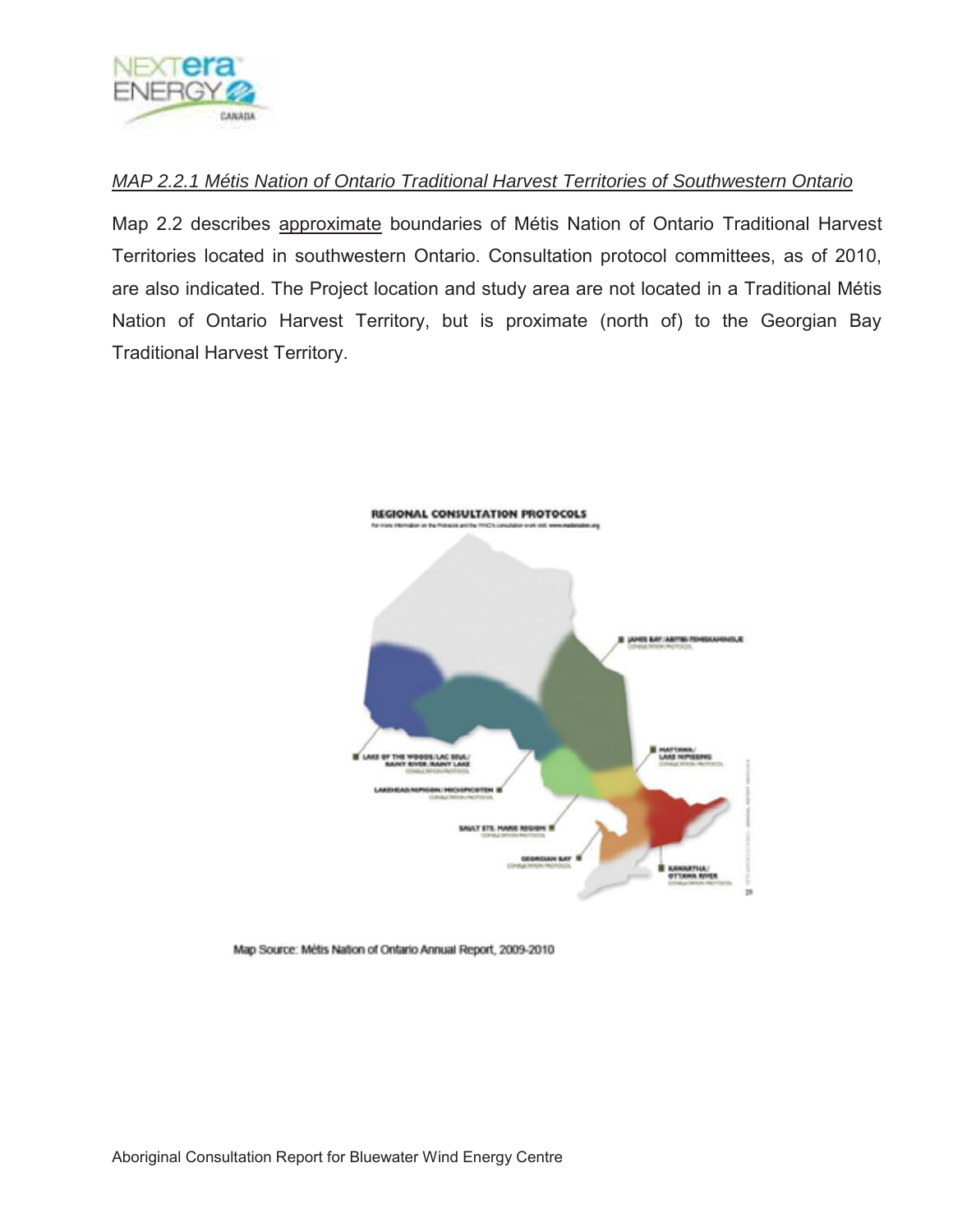

### *MAP 2.2.2 1701 Nanfan Treaty Beaver Hunting Grounds*

Map 2.2.2 identifies the approximate area of the 1701 Nanfan Treaty, and the so-called beaver hunting grounds, between the British Crown and the, then, Five Nations Iroquois Confederacy, or Haudenosaunee. Due to the location of the Project within this area, Aboriginal communities who did not appear on the Director's list but who asserted rights or interests pursuant to the Nanfan Treaty were added for consultation purposes.

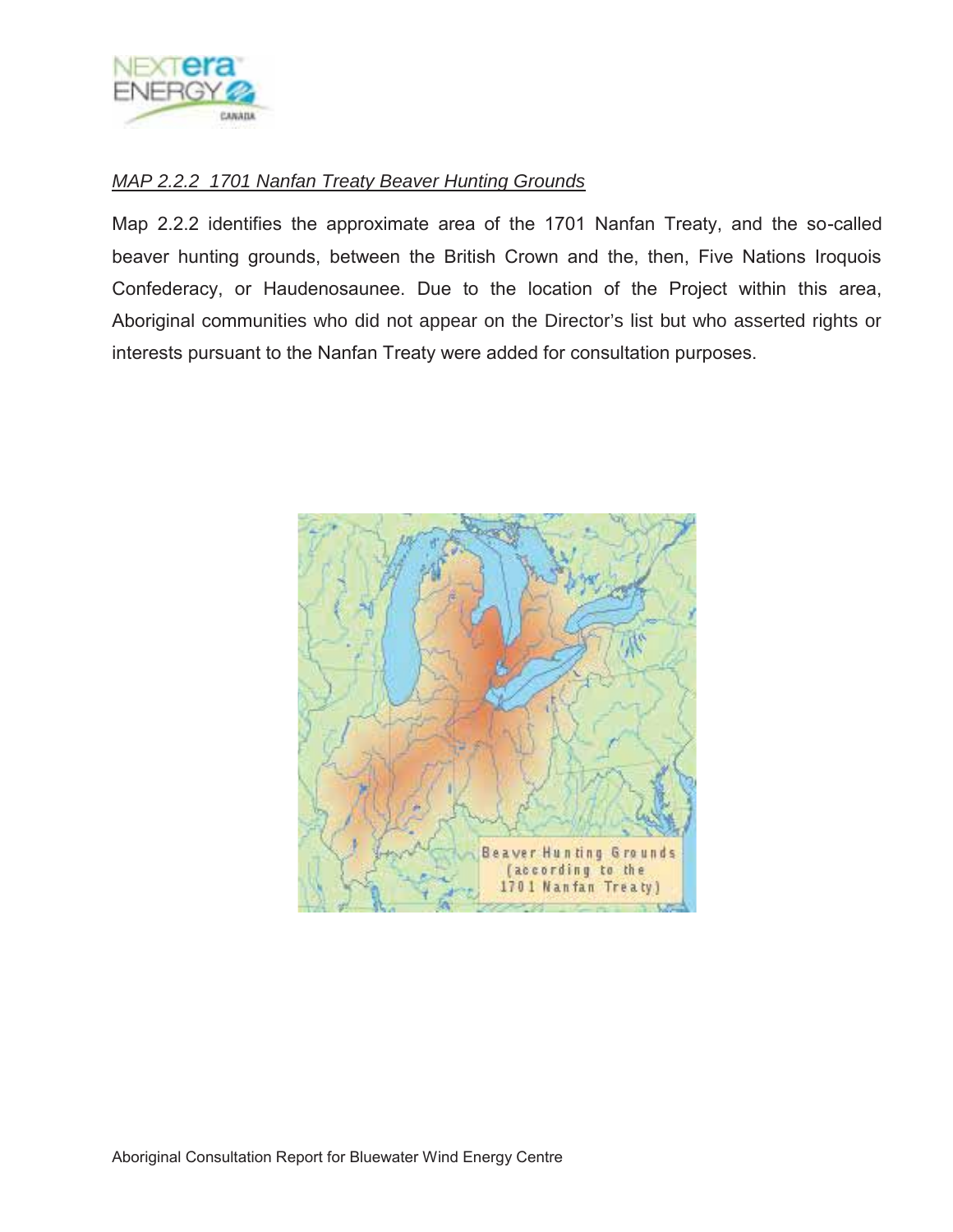

### 3. Consultation Activities Applicable to All Aboriginal Communities

Since the start of the REA process, a variety of consultation activities have taken place to communicate with local and interested Aboriginal communities and to seek input, as required under O.Reg. 359/09.

### *3.1 Description of Activities*

This section gives an overview of the required consultation activities undertaken to ensure local and interested Aboriginal communities were made aware of and kept informed of Project activities and had the opportunity to provide comments, questions and concerns regarding the Project. For a detailed list of compliance activities required under O. Reg. 359/09, methods of consulting, dates and communities involved, please see Table 3.1.1, below.

### *3.1.1 Preparation of draft PDR*

A draft PDR was prepared for the Project, as per Ontario Regulation 359/09, and submitted to the Director of Renewable Energy Approvals July 26, 2010 and updated August 6, 2010.

### *3.1.2 Obtain Director's List*

The Director's List of Aboriginal communities for the

Project was requested on August 6, 2010 as per s.14 (1)(b). The list was received via letter dated April 8, 2011.

### **Applicant's Aboriginal Consultation Process under** O. Reg. 359/09

- 1. Prepare draft Project Description Report (PDR)
- 2. Obtain Aboriginal Consultation list
- 3. Provide Notices
- 4. Distribute draft PDR to communities
- 5. Hold 1<sup>#</sup> public meeting
- 6. Integrate comments
- 7. Circulate report summaries
- 8. Discuss and work with communities; integrate comments
- 9. Provide draft project documents to communities
- 10. Discuss and work with communities; integrate comments
- 11. Hold final public meeting
- 12. Integrate comments
- 13. Prepare REA application
- 14. Submit REA application and inform communities

Source: Draft Aboriginal Consultation Guide for preparing Renewable Energy Application, Ministry of the Environment, Spring 2011, pp. 8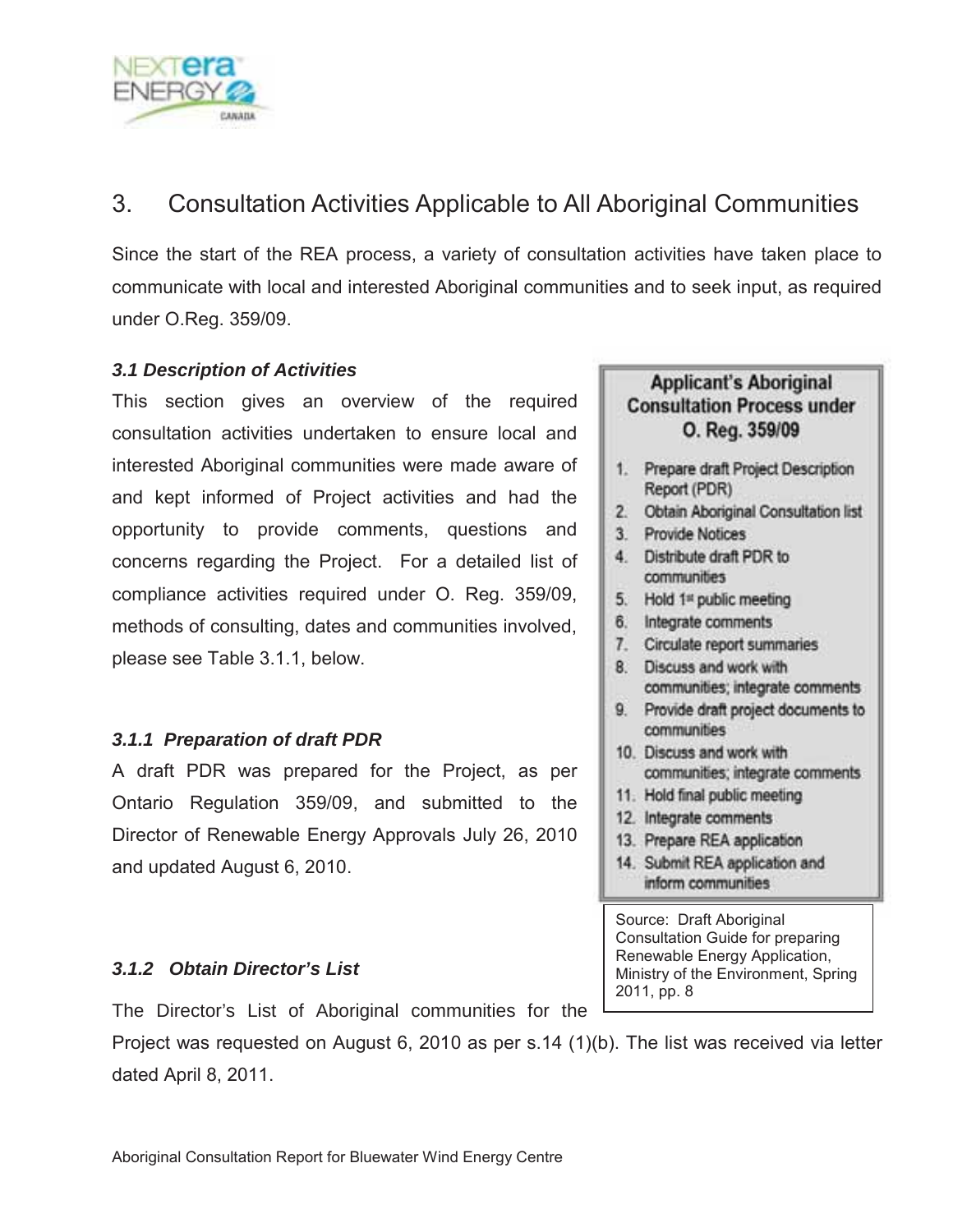

### *3.1.3 Notice of Proposal to Engage in a Renewable Energy Project and Notice of Open House #1*

The first open house notice was distributed May 26, 2010 to all Aboriginal communities NextEra had identified with a right or interest related to the Project. Note that the Director's list had not been received at this time. Notices were also published in newspapers as described in section 3.1.15, below.

An additional public open house #1 was held on December 2011. Notice of this open house was circulated through written correspondence dated November 2, 2011 to all Aboriginal communities on the Director's list, as well as the additional communities identified by NextEra (Tables 2.1.1 and 2.2.1, above).

Project Notices were also placed in local newspapers that serve communities within the Project study area. In addition, notices were published in the *Turtle Island News*, which is broadly circulated and accessible on-line in the Aboriginal communities associated with this Project. No other appropriately scheduled and published community newspapers were available. Although many of the communities distribute community newsletters locally they were not compliant with the requirements of Ontario Regulation 359/09, due to circulation frequency, coverage or method. Similarly, the *Métis Voyageur* could not be utilized due to its publication schedule.

### *3.1.4 Distribute Draft PDR to Communities*

The draft PDR was distributed initially as part of the NextEra "Community Reference Materials" binder, delivered to Aboriginal communities in June, July, September and October 2010 as part of a series of meetings and contacts with community consultation staff. Delivery dates are noted in the individual community summaries in section 4, below. The updated PDR was distributed through written correspondence dated November 2, 2011 to all communities on the Director's list, as well as the additional communities identified above (Tables 2.1.1 and 2.2.1, above).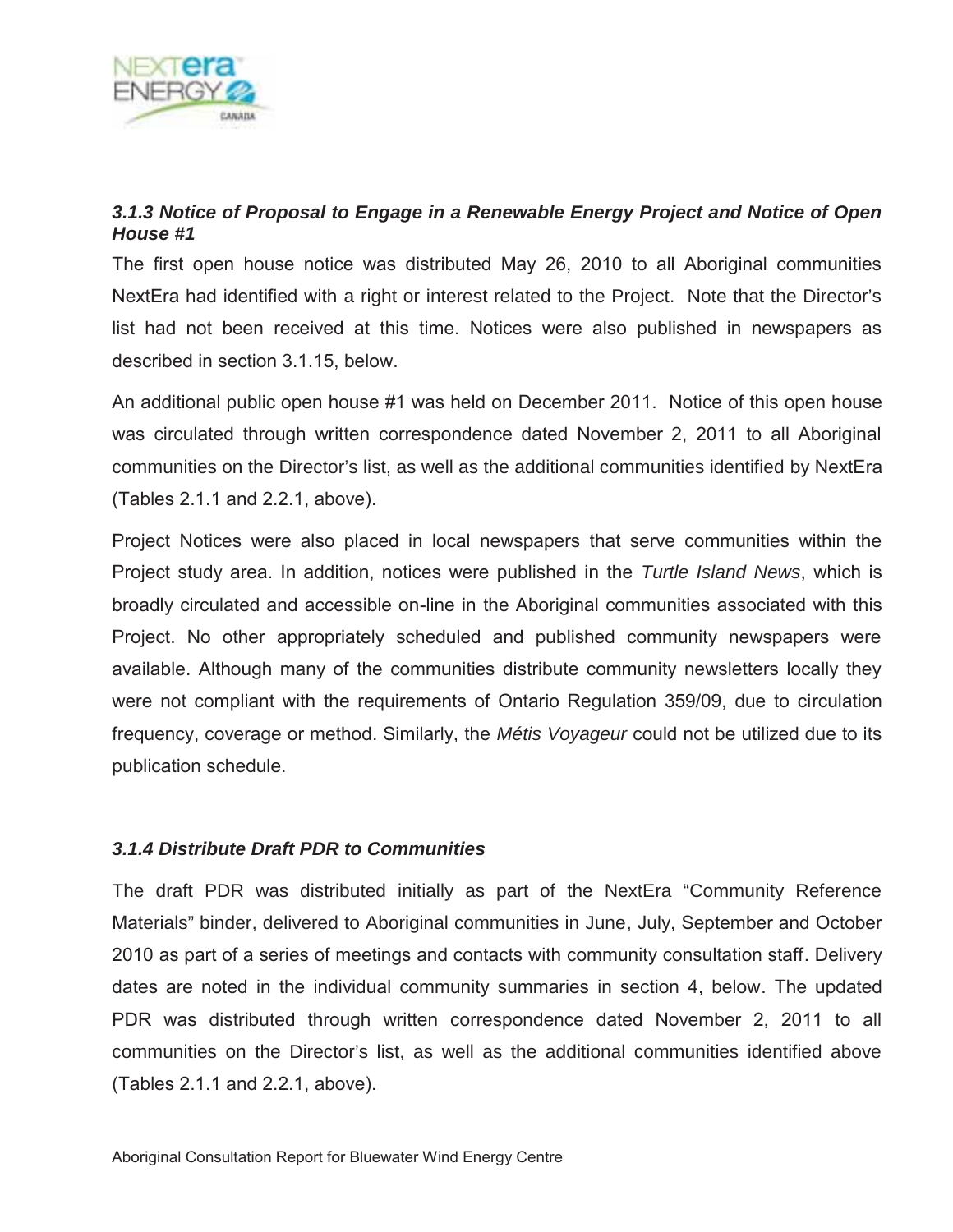

### *3.1.5 Hold First Public Meeting*

The first public meeting for the Project was held at the Bluewater Community Centre on June 28, 2010. A second ("first") public open house #1 was held on December 2011. No attendees identified themselves as Aboriginal community leadership or representatives.

### *3.1.6 Integrate Comments*

Comments received from the public at the Open Houses, and through ongoing communications were addressed and integrated as part of the REA process. No comments specific to Aboriginal values or interests were submitted at the open houses.

General comments received from Aboriginal communities were provided to NextEra's environmental consultants to consider in preparing the draft REA Table 1 Reports. These general issues are described for each community that provided them, in Section 4, and in the Tables of Concordance in Appendix G.

One community, Historic Saugeen Métis, submitted a written list of questions concerning the Project draft PDR, which is described below in Section 4.6. Their questions primarily related to REA reports which were yet to be developed and would be addressed as part of that process.

### *3.1.7 Circulate Report Summaries*

Project REA Table 1 Report summaries, or "plain language summaries", were prepared and delivered with the complete set of draft Project REA Table 1 reports (see 3.1.9, below).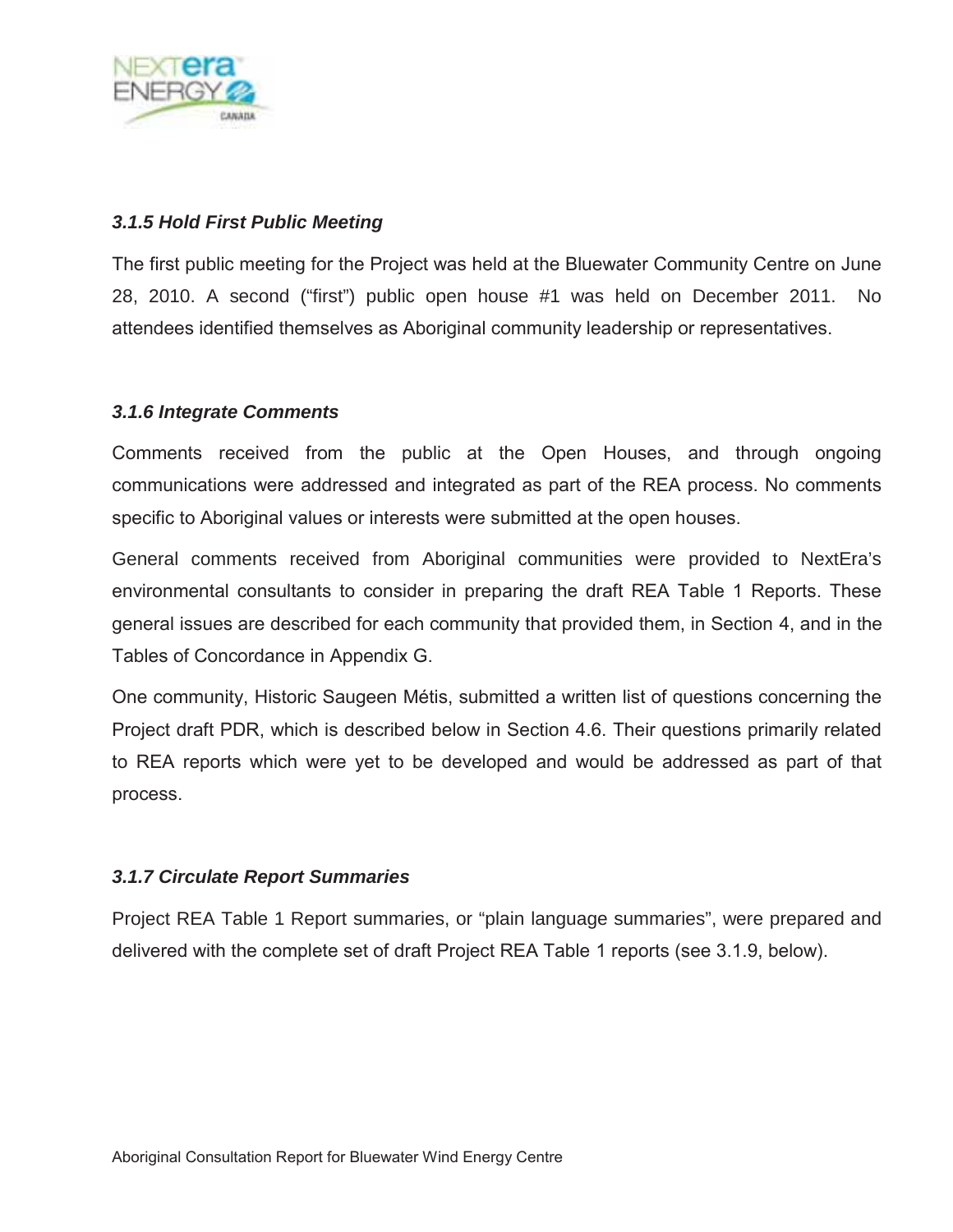

### *3.1.8 Discuss and Work with Communities*

The process of discussing the Project and working with Aboriginal communities began far in advance of delivering the requisite notices and reports, continued through the period of open houses and report deliveries, and is ongoing. NextEra is working with multiple Aboriginal communities, and for multiple projects that are of interest to them. This has resulted in regular, ongoing communications aimed at finding common ground and deeper understanding of all parties' interests. Please see the Project-specific description of consultation activities in Section 4.0, below.

### *3.1.9 Draft REA Reports and Report Summaries*

As per O. Reg. 359/09 S.16 (5) (c and d), the draft Project REA Table 1 Reports were sent to each Aboriginal community on the Project distribution list (i.e. the Director's List plus the additional communities identified by NextEra) on March 15, 2012 in both hard copy and CD versions.

Each community was requested to provide views related to:

- Anticipated adverse impacts the Project may have on constitutionally protected Aboriginal or treaty rights;
- Other concerns about potential negative impacts to the environment they anticipated, and;
- Any suggestions for mitigating impacts they identified.

Written comments or feedback regarding the draft REA Table 1 Reports was requested, so that it could be considered during the planning stages of the Project and for inclusion in the REA application. NextEra also offered to meet with communities regarding the REA reports, so that any comments, concerns or issues could be conveyed and reflected in the REA, if not addressed directly with those communities.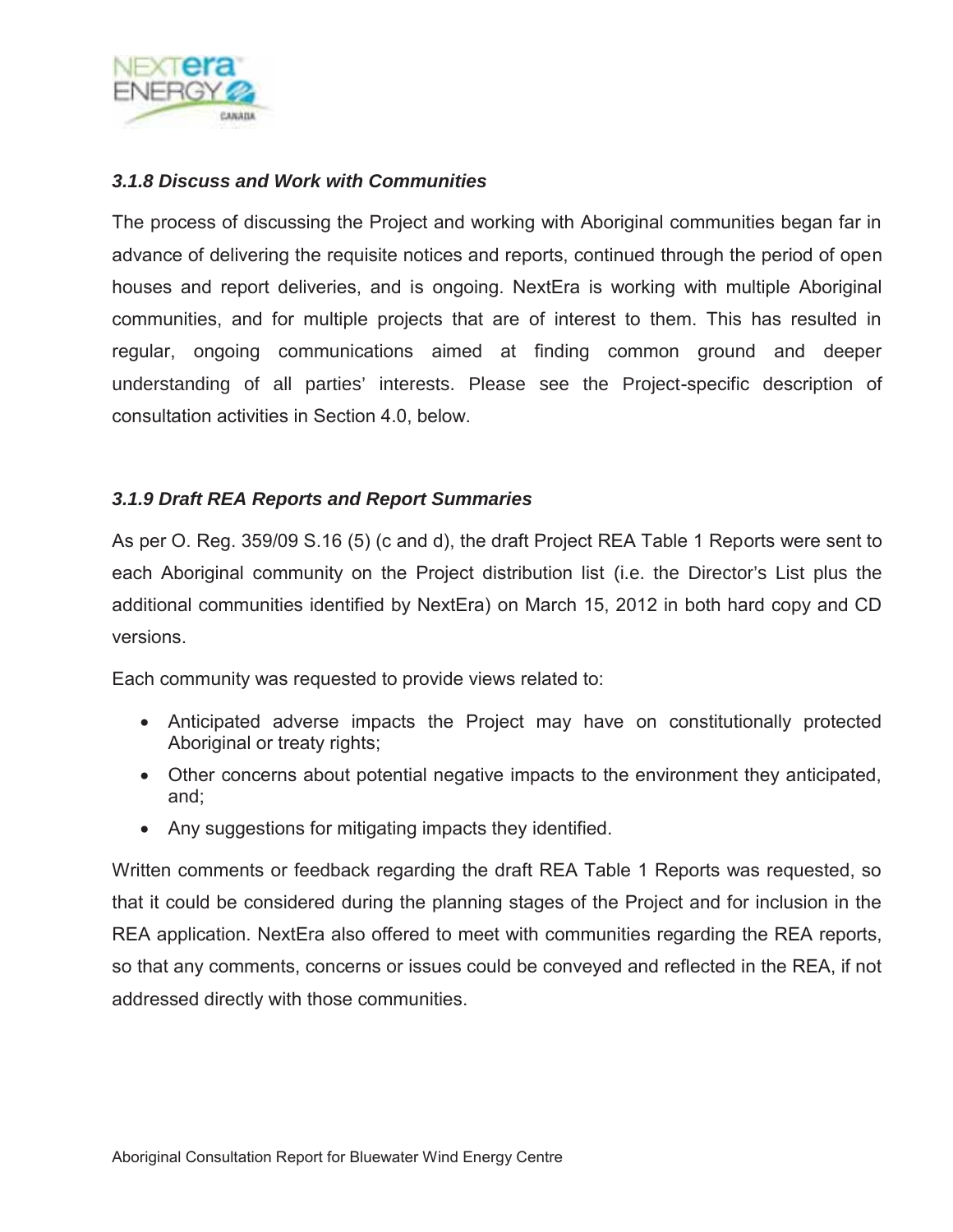

### *3.1.10 Discuss and Work with Communities*

The process of discussing the Project and working with Aboriginal communities began far in advance of delivering the requisite notices and reports, continued through the period of open houses and report deliveries, and in ongoing. NextEra is working with multiple Aboriginal communities, and for multiple projects that are of interest to them. This has resulted in regular, ongoing communications aimed at finding common ground and deeper understanding of all parties' interests. NextEra is addressing, or has addressed requests for capacity assistance to help Aboriginal communities review and provide informed comment on the draft Project REA Table 1 Reports.

Please see the Project-specific description of consultation activities in Section 4.0, below.

### *3.1.11 Hold Final Open House(s)*

This notice was distributed through written correspondence dated April 11, 2012 to all communities on the Director's list, as well as the additional communities identified. Notices were also published in newspapers as described in section 3.1.15, below.

The Open Houses were held on June 13 and 14, 2012. Two open houses were held to cover the two affected municipalities. No attendees identified themselves as Aboriginal community members or representatives.

### *3.1.12 Integrate Comments*

Comments received from the public at the Open Houses, and through ongoing communications were addressed and integrated as part of the REA process. Furthermore, NextEra has provided copies of the draft text from section 4 below, to the relevant Aboriginal community for their review and comment. As of the date of writing this report, no responses have been received on this report's text.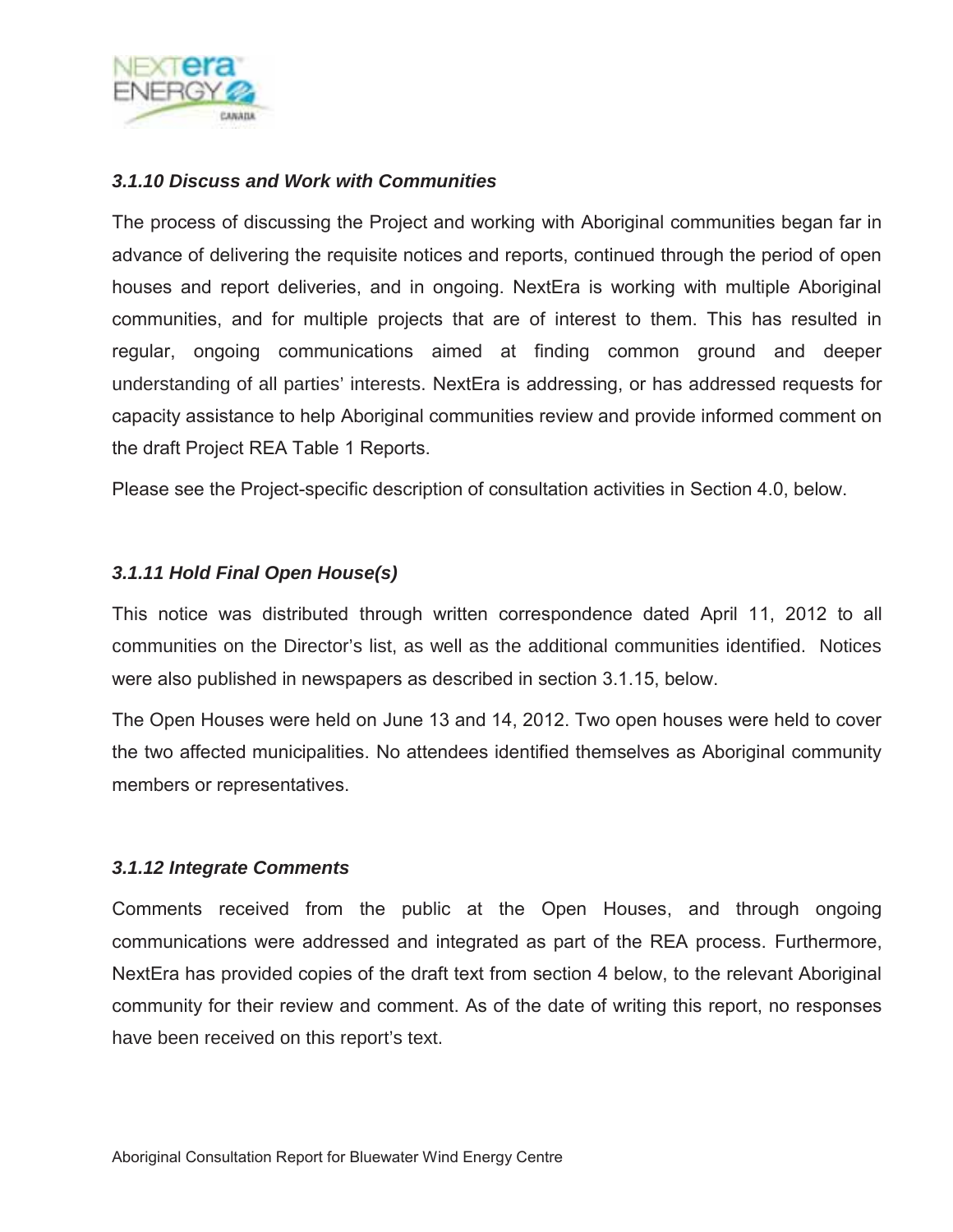

### *3.1.13 Prepare REA Application*

This consultation report has been prepared as part of the Project REA application, and reflects the consultation work completed to date.

### *3.1.14 Submit REA Application and Notify Communities*

NextEra has an established practice of notifying interested Aboriginal communities upon filing its REA applications, upon receipt of the "application complete" status from the Ministry of Environment, and upon receipt of the Ministry Environment posting of its REA decision. These letters will be sent to all Aboriginal communities on the Director's List for the Project and the additional communities NextEra identified, to notify them that the Project's REA has been filed.

### *The following Table summarizes NextEra's compliance with Ontario Regulation 359/09 notice and information requirements for Aboriginal consultation*

### Table 3.1.1 Summary of REA Notification Compliance

The following table summarizes the dates, method and recipients of the requisite notices under Ontario Regulation 359/09 for the Project.

| $O$ Re $.$<br>$\bf{0}$<br><b>Section</b> | <b>Action Re</b> uired                                             | Date Co peted                                                                                                                         | A ori ina Co<br>unit                                                                                                                                                                                                                                                                                                                | Met od                                            |
|------------------------------------------|--------------------------------------------------------------------|---------------------------------------------------------------------------------------------------------------------------------------|-------------------------------------------------------------------------------------------------------------------------------------------------------------------------------------------------------------------------------------------------------------------------------------------------------------------------------------|---------------------------------------------------|
| 14                                       | Request Director's List                                            | Requested August 10,<br>2010 (with submission<br>of updated PDR)<br>Received April 8.<br>2011                                         | Communities Identified:<br>Chippewas of Kettle and Stony Point<br>Chippewas of the Thames First Nation<br>Aamjiwnaang First Nation<br><b>Bkejwanong Territory</b><br>Walpole Island First Nation<br>Oneida Nation of the Thames<br>Historic Saugeen Métis<br>Munsee-Delaware First Nation<br>Delaware Nation Moravian of the Thames | Via letter from<br>Ministry of the<br>Environment |
| 15.3                                     | is Notices in<br>Pu<br><b>Aboriginal Community</b><br>Newspaper(s) | The date of the first<br>Public Meeting (PM1)<br>was June 28, 2010 in<br>the Municipality of<br>Bluewater (Zurich)<br>and December 7. |                                                                                                                                                                                                                                                                                                                                     |                                                   |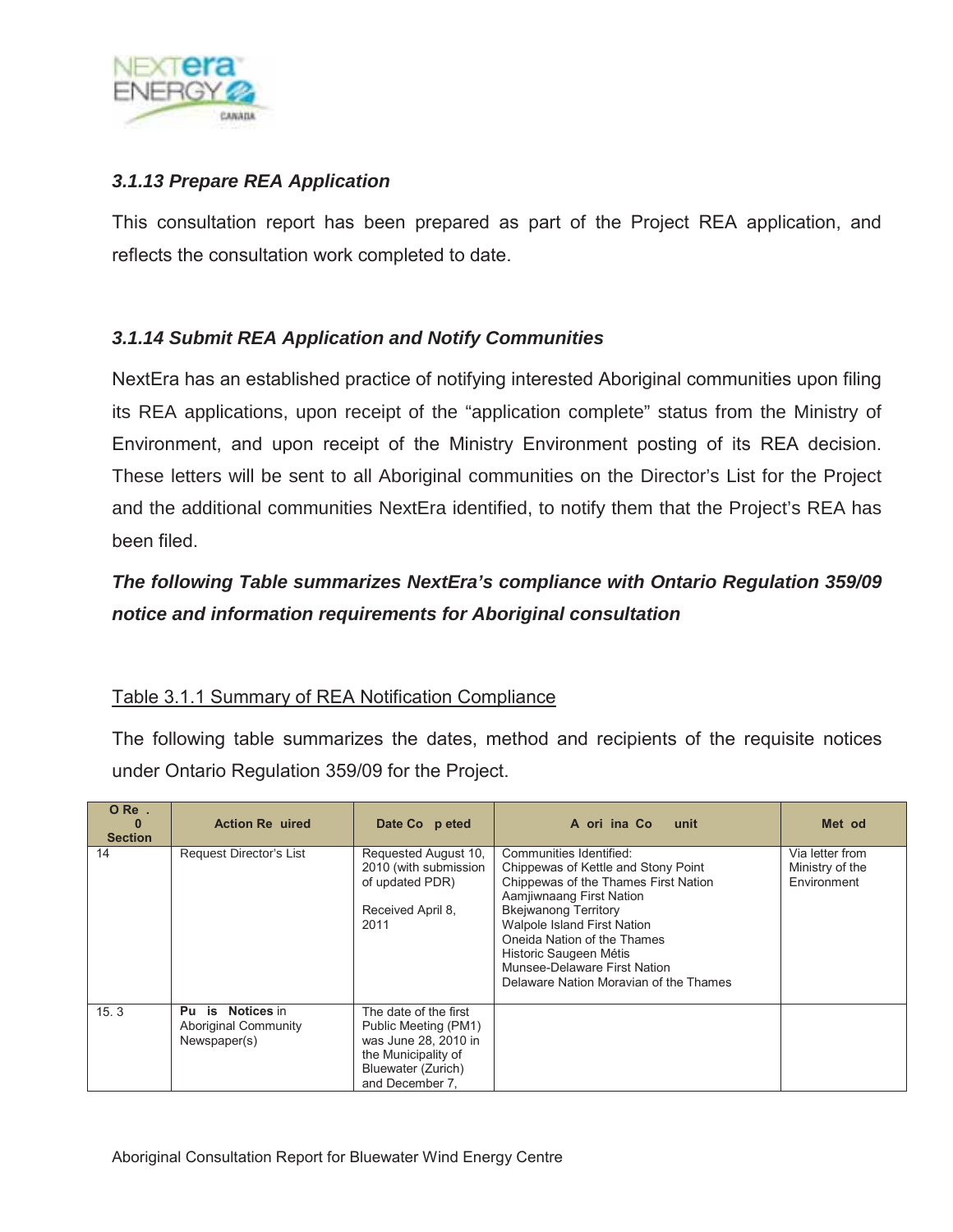

| O Re .<br>$\bf{0}$<br><b>Section</b> | <b>Action Re uired</b>                                                        | Date Co peted                                                                                                                                                                                                                                                                        | A ori ina Co<br>unit                                                                                                                                                                                                                                                                                                                                                                                                                                                                                                                                                                                                                                                              | Met od                                                                                             |
|--------------------------------------|-------------------------------------------------------------------------------|--------------------------------------------------------------------------------------------------------------------------------------------------------------------------------------------------------------------------------------------------------------------------------------|-----------------------------------------------------------------------------------------------------------------------------------------------------------------------------------------------------------------------------------------------------------------------------------------------------------------------------------------------------------------------------------------------------------------------------------------------------------------------------------------------------------------------------------------------------------------------------------------------------------------------------------------------------------------------------------|----------------------------------------------------------------------------------------------------|
|                                      | Notice of Proposal<br>First Public Meeting -<br>Municipality of Bluewater     | 2011 in the<br>Municipality of Huron<br>East (Seaforth).<br>Note: The final public<br>meetings were held<br>on June 13 and 14 in<br>the Municipality of<br>Huron East (Seaforth)<br>and the Municipality<br>of Bluewater (Varna).<br>December 21, 2011<br>November 2 and 30.<br>2011 |                                                                                                                                                                                                                                                                                                                                                                                                                                                                                                                                                                                                                                                                                   | <b>Turtle Island News</b><br><b>Turtle Island News</b>                                             |
|                                      | First Public Meeting -<br>Municipality of Huron East                          | November 2 and 30.<br>2011                                                                                                                                                                                                                                                           |                                                                                                                                                                                                                                                                                                                                                                                                                                                                                                                                                                                                                                                                                   | <b>Turtle Island News</b>                                                                          |
|                                      | Final Public Meeting -<br>Municipality of Huron East                          | April 11 and June 6,<br>2012                                                                                                                                                                                                                                                         |                                                                                                                                                                                                                                                                                                                                                                                                                                                                                                                                                                                                                                                                                   | <b>Turtle Island News</b>                                                                          |
|                                      | Final Public Meeting -<br>Municipality of Bluewater                           | April 11 and June 6,<br>2012                                                                                                                                                                                                                                                         |                                                                                                                                                                                                                                                                                                                                                                                                                                                                                                                                                                                                                                                                                   | <b>Turtle Island News</b>                                                                          |
| $15.5.$ ii                           | De i er Notices to all<br><b>Aboriginal Communities</b>                       |                                                                                                                                                                                                                                                                                      |                                                                                                                                                                                                                                                                                                                                                                                                                                                                                                                                                                                                                                                                                   |                                                                                                    |
|                                      | Notice of Proposal/Public<br>Meeting #1 - Municipality of<br><b>Bluewater</b> | May 26, 2010                                                                                                                                                                                                                                                                         | Chippewas of Kettle and Stony Point<br>Chippewas of the Thames First Nation<br>Aamjiwnaang First Nation<br><b>Bkejwanong Territory</b><br>Walpole Island First Nation<br>Oneida Nation of the Thames<br>Munsee-Delaware First Nation<br>Delaware Nation Moravian of the Thames<br>(Note: The Director's List had not been issued at<br>this time.)                                                                                                                                                                                                                                                                                                                                | Notice (only)<br>delivered via<br>Canada Post. No<br>covering letters.                             |
|                                      | Public Meeting #1 -<br>Municipality of Huron East                             | November 2, 2011                                                                                                                                                                                                                                                                     | Chippewas of Kettle and Stony Point<br>Chippewas of the Thames First Nation<br>Aamjiwnaang First Nation<br><b>Bkejwanong Territory</b><br>Walpole Island First Nation<br>Oneida Nation of the Thames<br>Historic Saugeen Métis<br>Munsee-Delaware First Nation<br>Delaware Nation Moravian of the Thames<br>Chippewas of Saugeen First Nation<br>Métis Nation of Ontario ("MNO")<br>Haudenosaunee Confederacy Chiefs Council<br>Oneida Council of Chiefs<br>Six Nations of the Grand River Elected Council<br>(Note: To save space, this list is not duplicated<br>in the table. Where all of the above communities<br>were involved, the notation "All communities"<br>appears.) | Written<br>correspondence<br>delivered via<br>courier. See<br>Appendix I.1 for<br>covering letters |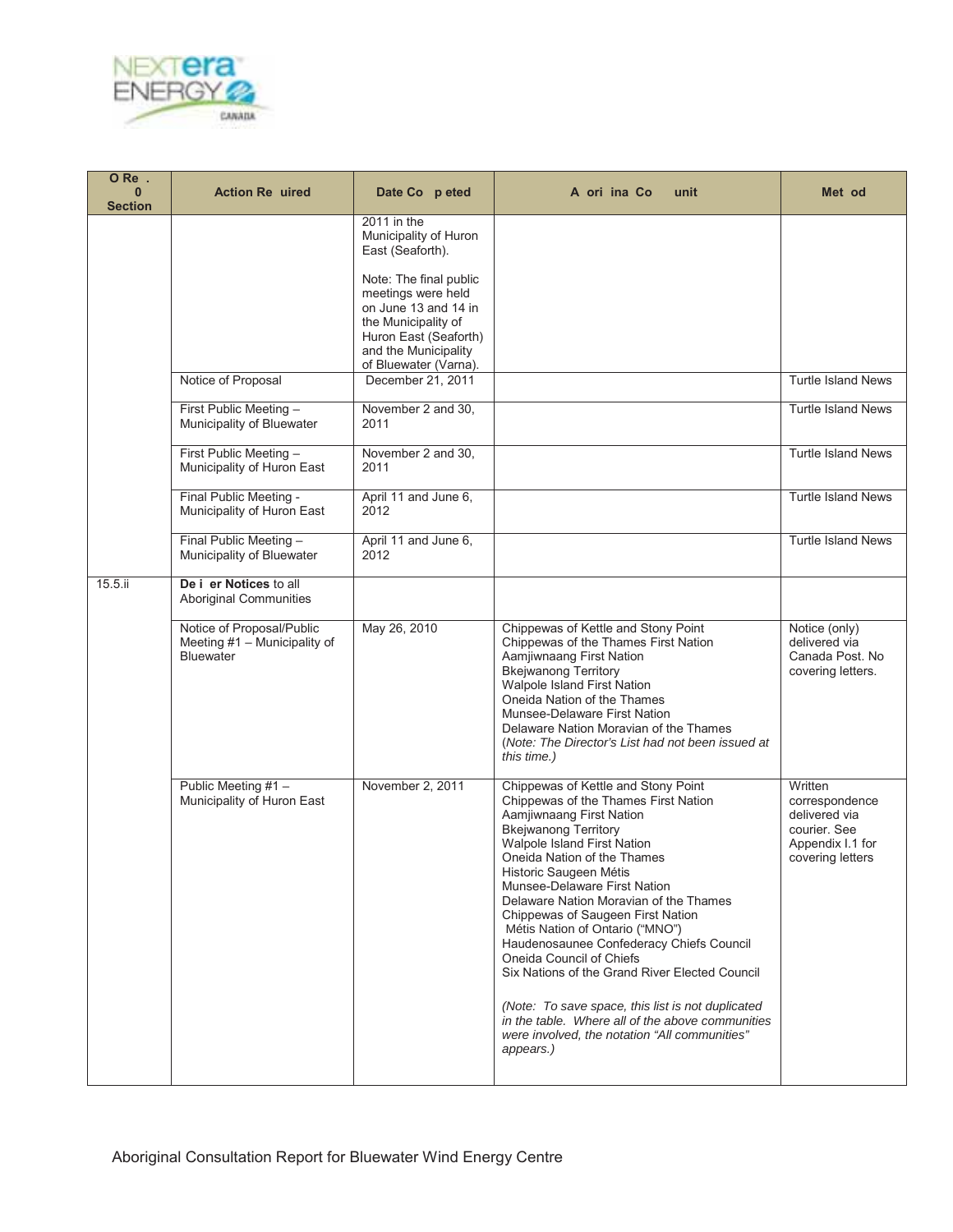

| ORe.<br>$\mathbf{0}$<br><b>Section</b> | <b>Action Re</b> uired                                                                                                                                                                                                                                                                                                                                       | Date Co peted                                                                                                                                                                                                                                                                                                                                     | A ori ina Co<br>unit                                                                                               | Met od                                                                                                                                                        |
|----------------------------------------|--------------------------------------------------------------------------------------------------------------------------------------------------------------------------------------------------------------------------------------------------------------------------------------------------------------------------------------------------------------|---------------------------------------------------------------------------------------------------------------------------------------------------------------------------------------------------------------------------------------------------------------------------------------------------------------------------------------------------|--------------------------------------------------------------------------------------------------------------------|---------------------------------------------------------------------------------------------------------------------------------------------------------------|
|                                        | Public Meeting #2 -<br>Municipality of Bluewater and<br>Huron East                                                                                                                                                                                                                                                                                           | April 11, 2012                                                                                                                                                                                                                                                                                                                                    | All communities                                                                                                    | Written<br>correspondence<br>delivered via<br>courier. See<br>Appendix I.4 for<br>covering letters                                                            |
| 16(1)                                  | Hold at least two public<br>meetings.                                                                                                                                                                                                                                                                                                                        | The date of the first<br>Public Meeting (PM1)<br>was June 28, 2010 in<br>the Municipality of<br>Bluewater (Zurich)<br>and December 7,<br>2011 in the<br>Municipality of Huron<br>East (Seaforth).<br>Note: The final public<br>meetings were held<br>on June 13 and 14 in<br>the Municipality of<br>Huron East (Seaforth)<br>and the Municipality | No Aboriginal community members of<br>representatives identified themselves as such at<br>the two public meetings. |                                                                                                                                                               |
| $\overline{16.(2)(c)(d)}$              | Make paper copies of draft<br>PDR available at least 30<br>prior to PM1.<br>Distribute draft PDR at least<br>30 days prior to PM1.                                                                                                                                                                                                                           | of Bluewater (Varna).<br>Original draft PDR<br>was delivered as part<br>of Community<br>Reference materials<br>in June, July,<br>September and<br>October 2010.<br>Updated PDR was<br>delivered November<br>2, 2011.                                                                                                                              | All communities.                                                                                                   | Paper copy of<br>updated PDR<br>transmitted by<br>written<br>correspondence<br>delivered via<br>courier. See<br>Appendix I.1 for<br>covering letters          |
| 16(1)                                  | Hold at least two public<br>meetings.                                                                                                                                                                                                                                                                                                                        | The date of the<br>second Public<br>Meeting (PM2) was<br>June 13, 2012<br>(Seaforth) and June<br>14, 2012 (Varna).                                                                                                                                                                                                                                | No Aboriginal community members of<br>representatives identified themselves as such at<br>the two public meetings. |                                                                                                                                                               |
| 16.(5)(c)                              | Make paper copies of draft<br>REA (Table 1) reports<br>available at least 60 days<br>before PM2.                                                                                                                                                                                                                                                             | March 15, 2012                                                                                                                                                                                                                                                                                                                                    | All communities.                                                                                                   | One paper copy<br>and 2 CD copies<br>transmitted by<br>written<br>correspondence<br>and delivered via<br>courier. See<br>Appendix I.3 for<br>covering letters |
| $16.(5)(d)$ ,<br>16.(6)                | Distribute drafts of REA<br>(Table 1) reports.<br>Reports distributed were:<br>$\bullet$<br>Natural Heritage<br>Assessment<br>Water Body and Water<br>$\bullet$<br>Assessment<br>Heritage Assessment<br>$\bullet$<br>Stage 1 and 2<br>$\bullet$<br>Archaeological<br>Assessment<br>Project Description<br>$\bullet$<br><b>Construction Plan</b><br>$\bullet$ | March 15, 2012                                                                                                                                                                                                                                                                                                                                    | All communities.                                                                                                   | One paper copy<br>and 2 CD copies<br>transmitted by<br>written<br>correspondence<br>and delivered via<br>courier. See<br>Appendix I.3 for<br>covering letters |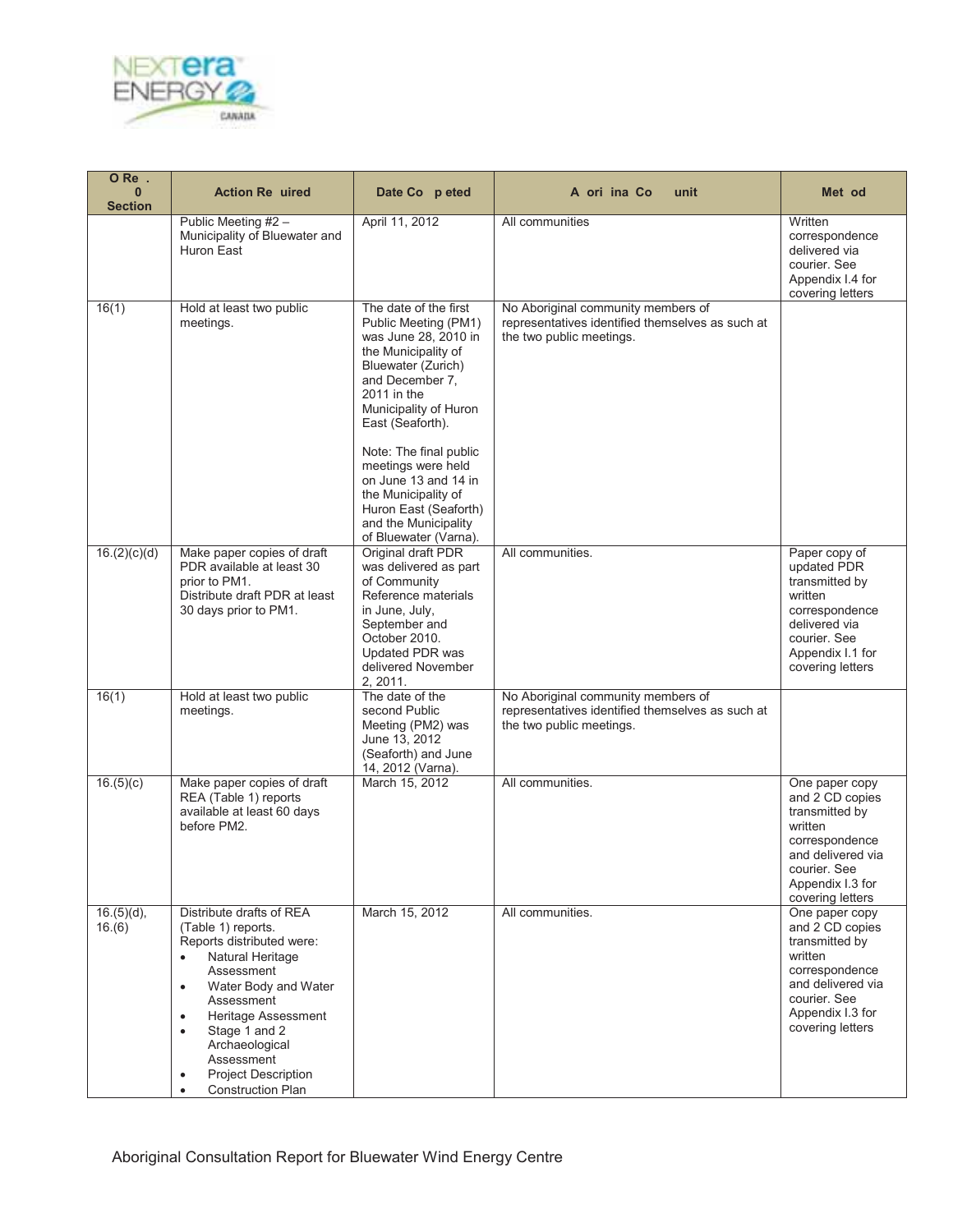

| O Re .<br>$\bf{0}$<br><b>Section</b> | <b>Action Re</b> uired                                                                                                                                                                                                                                                   | Date Co peted                                                                                                                  | A ori ina Co<br>unit                                                                                                                                                                                                                         | Met od                                                                                                                                                         |
|--------------------------------------|--------------------------------------------------------------------------------------------------------------------------------------------------------------------------------------------------------------------------------------------------------------------------|--------------------------------------------------------------------------------------------------------------------------------|----------------------------------------------------------------------------------------------------------------------------------------------------------------------------------------------------------------------------------------------|----------------------------------------------------------------------------------------------------------------------------------------------------------------|
|                                      | Design and Operations<br>$\bullet$<br>Decommissioning Plan<br>$\bullet$<br>Plain Language Report<br>$\bullet$<br>Summaries                                                                                                                                               |                                                                                                                                |                                                                                                                                                                                                                                              |                                                                                                                                                                |
|                                      | Sign-off Letters from:<br>Ministry of Natural Resources<br>Ministry of Tourism, Culture<br>and Sport                                                                                                                                                                     | April 12, 2012                                                                                                                 | All communities.                                                                                                                                                                                                                             | One paper copy<br>and one CD copy<br>transmitted by<br>written<br>correspondence<br>and delivered via<br>courier. See<br>Appendix I.4 for<br>covering letters. |
|                                      | Other Reports:<br><b>Shadow Flicker</b><br>$\bullet$<br><b>Turbine Visualizations</b><br><b>Updated Reports:</b><br>Natural Heritage<br>$\bullet$<br>Assessment<br><b>Cultural Heritage</b><br>$\bullet$<br>Assessment<br>Stage 2 Archaeology<br>$\bullet$<br>Assessment | April 12, 2012                                                                                                                 | All communities.                                                                                                                                                                                                                             | One paper copy<br>and one CD copy<br>transmitted by<br>written<br>correspondence<br>and delivered via<br>courier. See<br>Appendix I.4 for<br>covering letters. |
| 17.(1)1.                             | Distribute draft PDR:<br><b>First Draft</b><br><b>Updated Draft</b>                                                                                                                                                                                                      | See 16.(2)(c) and (d), above.<br>See 16.5(d), 16.(6). Above                                                                    |                                                                                                                                                                                                                                              |                                                                                                                                                                |
| 17.(1)2.                             | Provide information on<br>adverse impacts to any<br>Aboriginal or treaty rights<br>identified by the community.                                                                                                                                                          |                                                                                                                                | No adverse impacts had been identified or were<br>anticipated, other than those identified in the<br>draft Project REA Table 1 Reports, including the<br>plain language summaries, all of which were<br>delivered to Aboriginal communities. |                                                                                                                                                                |
| 17.(1)3.i.                           | Distribute a summary of all<br>draft REA (Table 1) reports.                                                                                                                                                                                                              | March 15, 2012.                                                                                                                | All communities.                                                                                                                                                                                                                             | One paper copy<br>and 2 CD copies<br>transmitted by<br>written<br>correspondence<br>and delivered via<br>courier. See<br>Appendix I.3 for<br>covering letters. |
| 17.(1)4.                             | Make a written request for<br>information relevant to REA.                                                                                                                                                                                                               | March 15, 2012.                                                                                                                | All communities.                                                                                                                                                                                                                             | Written<br>correspondence<br>delivered via<br>courier. See<br>Appendix I.3 for<br>covering letters.                                                            |
| 17.(1.1)(a)                          | Make the s. 17.(1)4 written<br>request before making<br>documents under 16.(5)<br>available.                                                                                                                                                                             | See 16.(5) and 17.(1)4, above.                                                                                                 |                                                                                                                                                                                                                                              |                                                                                                                                                                |
| 17.(2)(a)                            | Communicate with each<br>community about any<br>constitutionally protected<br>aboriginal or treaty rights that<br>the community has identified<br>as being adversely impacted                                                                                            | 2007 to present and<br>will continue in a<br>manner and<br>frequency as may be<br>agreed to with each<br>Aboriginal community. |                                                                                                                                                                                                                                              | See Aboriginal<br>Consultation report,<br>sections 3 and 4.                                                                                                    |
| 17.(2)(b)                            | Communicate with each<br>community about measures                                                                                                                                                                                                                        | 2007 to present and<br>will continue in a                                                                                      |                                                                                                                                                                                                                                              | See Aboriginal<br>Consultation report,                                                                                                                         |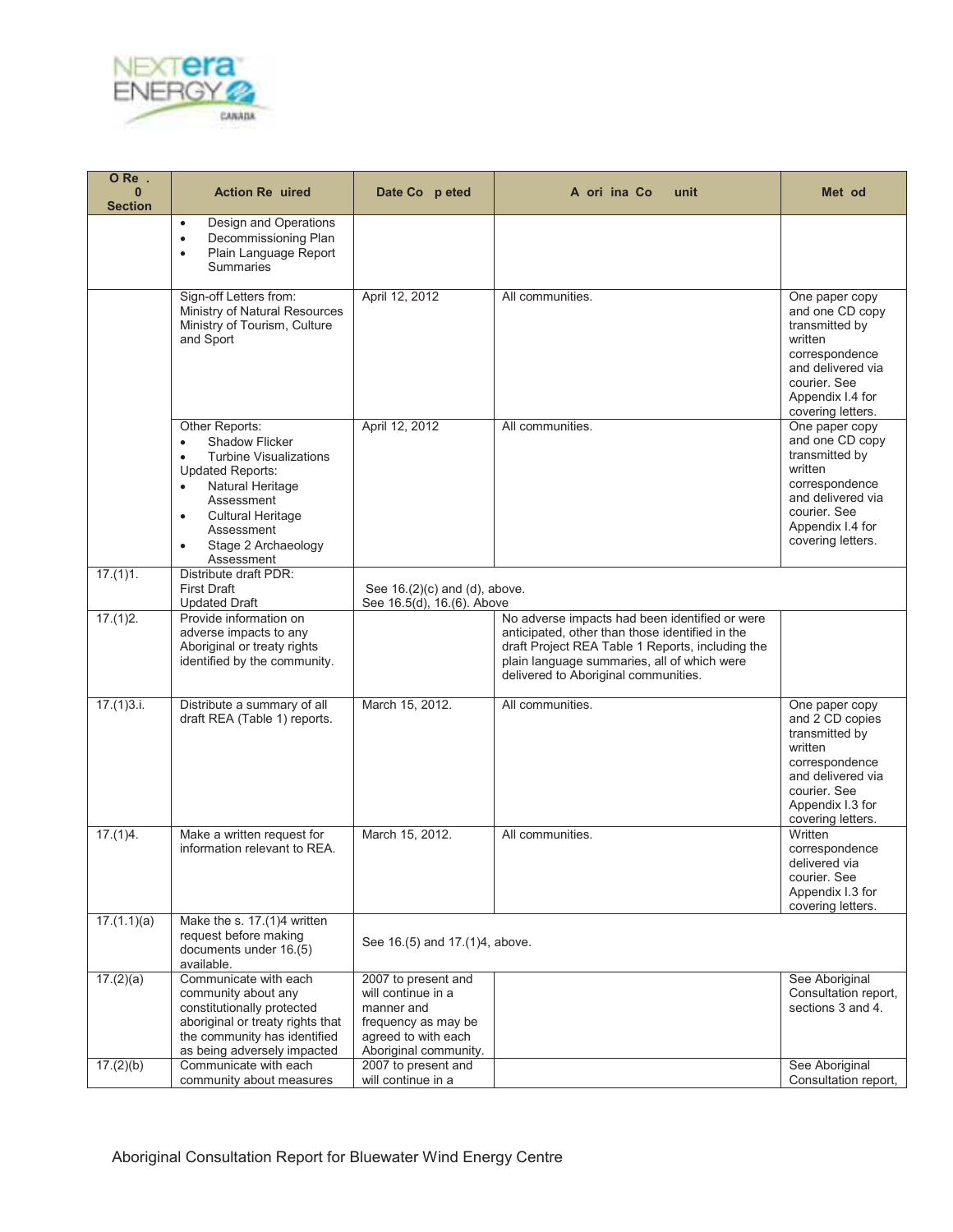

| ORe.<br>n<br><b>Section</b> | <b>Action Re</b> uired                                                                                                    | Date Co p eted                                                                   | A ori ina Co<br>unit | Met od                                                                                                                              |
|-----------------------------|---------------------------------------------------------------------------------------------------------------------------|----------------------------------------------------------------------------------|----------------------|-------------------------------------------------------------------------------------------------------------------------------------|
|                             | for mitigating any adverse<br>impacts referred to in clause<br>(a), including any measures<br>identified by the community | manner and<br>frequency as may be<br>agreed to with each<br>Aboriginal community |                      | sections 3 and 4.                                                                                                                   |
| $54.1(c)$ and<br>(v)        | Give copies of Notice of Draft<br>Site Plan                                                                               | December 19, 2011                                                                | All communities.     | Paper copy<br>transmitted by<br>written<br>correspondence<br>delivered via<br>courier. See<br>Appendix I.2 for<br>covering letters. |
| $54.1(d)$ and<br>(e)        | Make copies of Draft Site<br>Plan available and distribute                                                                | December 19, 2011                                                                | All communities.     | Paper copy<br>transmitted by<br>written<br>correspondence<br>delivered via<br>courier. See<br>Appendix I.2 for<br>covering letters. |

### *3.2 Additional Consultation Activities*

In order to foster informed ongoing dialogue and engagement about the Project, and other NextEra projects, NextEra also carried out a number of additional Aboriginal consultationrelated activities (i.e. beyond those considered in Ontario Regulation 359/09) with all Aboriginal communities noted in Section 2 of this report, as follows:

- 1. In May 2010, NextEra offered to host leadership from all Ontario Aboriginal communities with potential interests in NextEra Projects, at the CanWEA seminar, titled "Building the Wind Energy Supply Chain in Canada", held on June 9-10, 2010 in Toronto. The purpose was to offer broader information about the wind energy industry that would be of potential interest beyond procedural consultation under the REA and have a chance to meet in person. Three communities sent representative to this seminar out of over twenty invitations offered, and two attended the conference.
- 2. NextEra has offered to make presentations about its projects to Aboriginal leadership and communities and has done so whenever invited. This includes presentations to leadership, committees of council and attendance at community events. These actions are detailed in the individual consultation summaries in Section 4, below.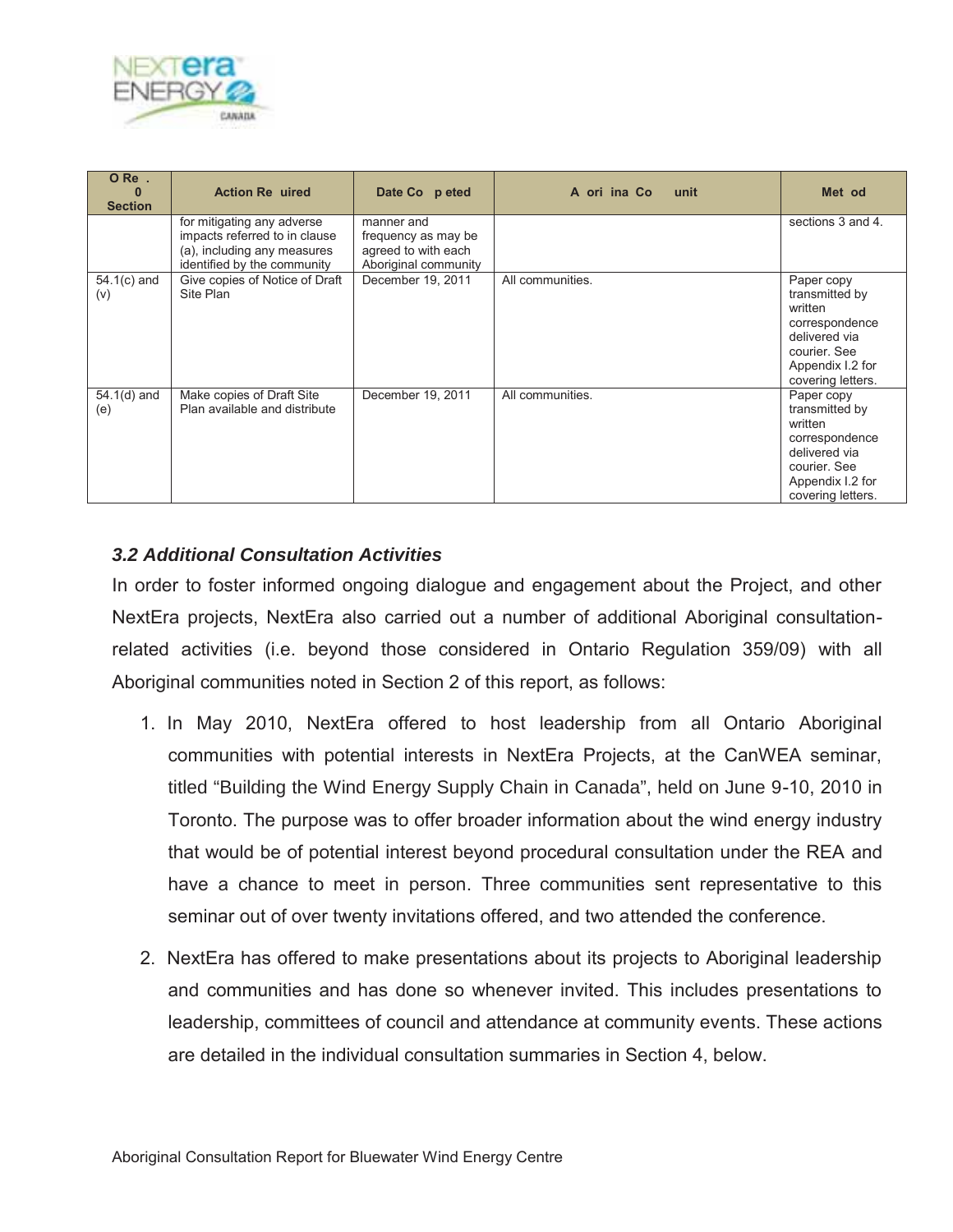

- 3. NextEra has established a practice of circulating an "Archaeological Communiqué" to all Aboriginal communities with interests in its projects; two communiqués have been issued to date (Fall 2011 and Spring 2012). The communiqué describes planned field work, its timing, the consulting archaeologist and contact information for more information, and for the appropriate NextEra representatives.
- 4. NextEra has also provided capacity funding for a fully independent First Nations archeology monitor for the Project. The monitor, Brandy George of Brandy George Cultural Research Inc. is a licensed Ontario archaeologist and First Nations person. The monitor's mandate is to liaise with interested Aboriginal communities to obtain any relevant information for potential locations of cultural and spiritual importance, and to monitor and report on the activities of the consulting archaeologist's field crews. Her reports are available to all First Nations communities, and are specifically provided to Oneida Council of Chiefs, Kettle & Stony Point First Nation, Aamjiwnaang First Nation and Walpole Island First Nation. To date, the independent monitor has raised no concerns and been satisfied with the consulting archaeologist's fieldwork.
- 5. NextEra also offers to host field orientation meetings at the outset of archaeological fieldwork. The field orientation meetings were a suggestion from one of the Project Aboriginal communities. They are meant to be an opportunity for community staff and leadership to meet the consulting archaeologist on site, discuss the proposed work and review contact information for NextEra's, "Ontario Projects - Archaeological Protocol". While only one community has responded to these invitations to date, they will continue to be offered as part of the regular Archaeological Communiqué summaries issued twice yearly, prior to the start of fieldwork.
- 6. NextEra has prepared and delivered a "Community Reference Materials" binder containing: general wind industry and technology information; project location mapping; additional information sources; relevant project information, such as newsletters; and, NextEra contact information. The binder is meant to provide a quick reference for staff or for community members. The initial binder included the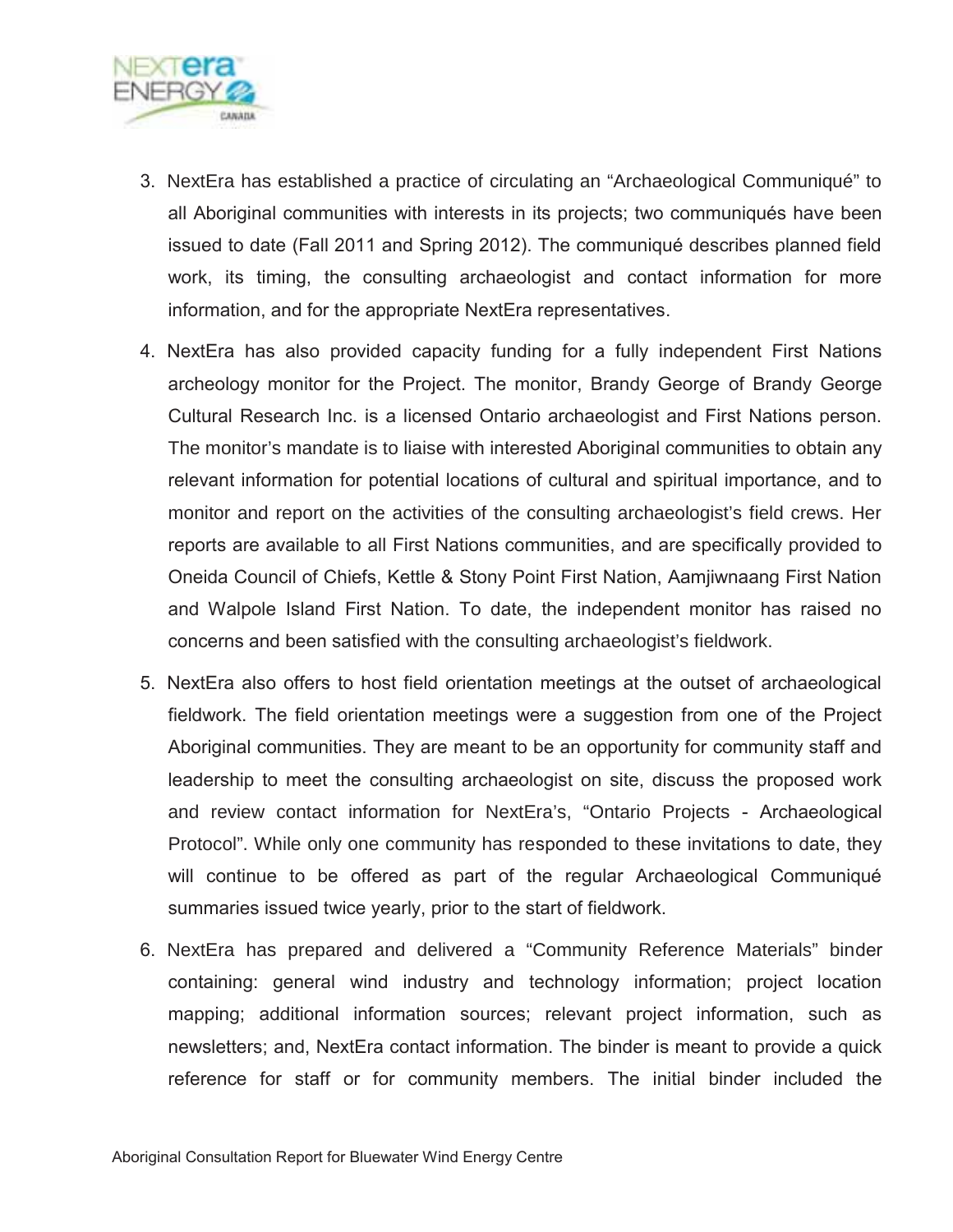

Bluewater draft Project Description Report. One update to the Binder has been circulated, which included the "Bluewater Project: Wind Energy News" newsletter to provide current project status. Please see Section 4 for dates of delivery to individual communities.

- 7. NextEra distributed project summary tables in the Fall 2011 with information on project locations, nameplate capacities, number of turbines, and current status of fieldwork. To assist Aboriginal community staff with planning for report reviews and related consultation activities an additional summary table was distributed in Spring 2012 with key milestone dates and lists of the Project REA Table 1 Reports to be produced. Copies of these summaries are found in Appendix D.
- 8. In order to be proactive at all stages of REA development, there has been, and continues to be ongoing personal, telephone and e-mail contact with staff in Aboriginal communities. The number, scope and frequency of these ongoing efforts are illustrated by the Chronologies of Communication reproduced in Appendix H. These Chronologies represent the broader effort of communication, information sharing and engagement across all NextEra FIT projects. Project-specific summaries have been extracted in a narrative for each community in Section 4 that outline the process, discussion and issues, which are specific to Bluewater.
- 9. NextEra is developing initiatives that seek to establish broader relationships with Aboriginal communities, including: an "opportunities outreach" program to provide information on wind energy and company opportunities in employment and procurement; and, a scholarship program.
- 10. The draft text of the community summaries in Section 4 of this report was forwarded to individual Aboriginal communities for comment and to ensure that this report adequately reflects any project-related comments received.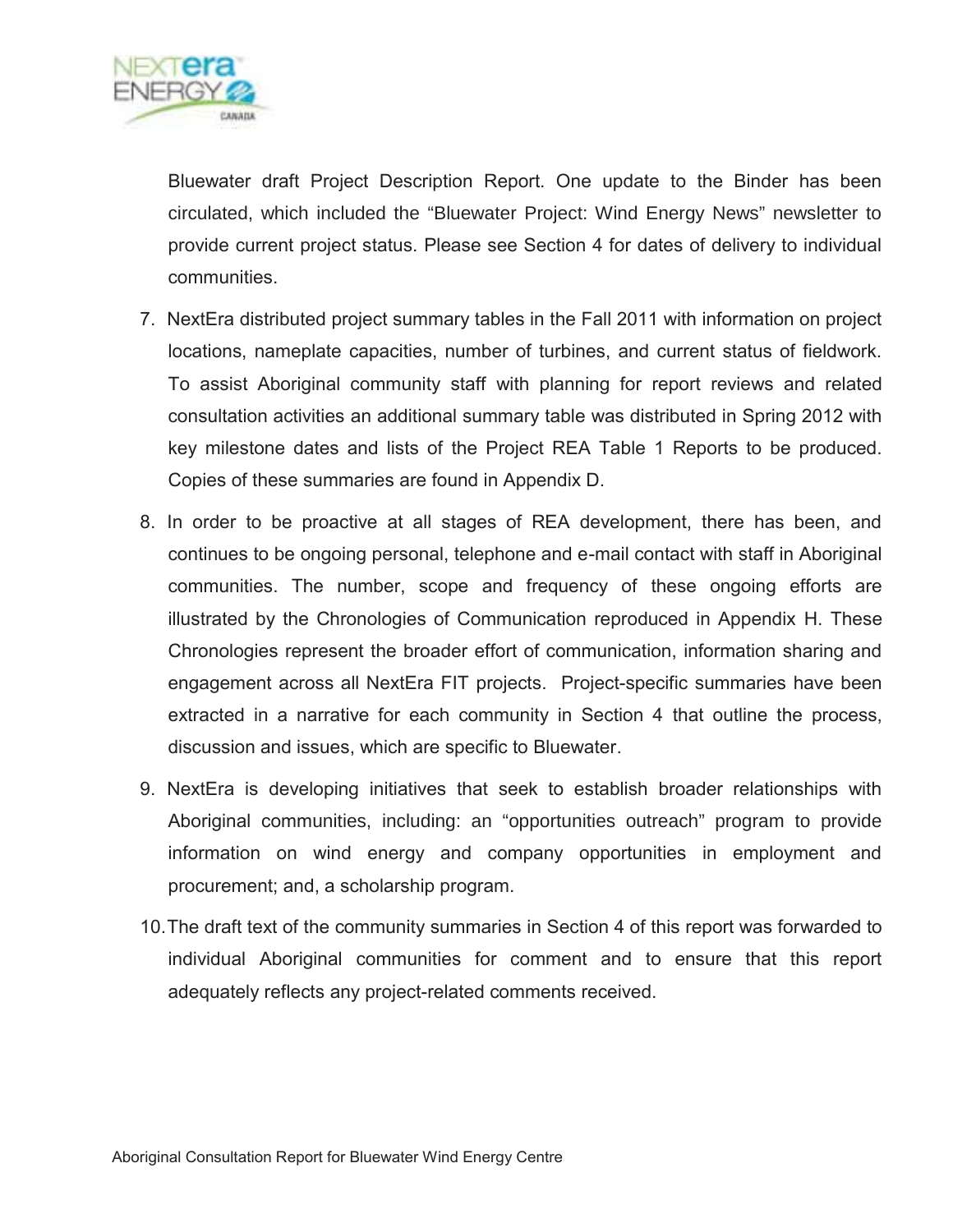

### 4. Community-Specific Aboriginal Consultation

This section builds on the description of required and additional consultation activities in Section 3.0 that are applicable to all communities. It describes the process and results of consultation for each individual community in a narrative format, with specific reference to this Project.

The purpose of Aboriginal engagement as it relates to the Project is to engage interested and local Aboriginal communities in a way that is meaningful and respectful of their Aboriginal and treaty rights and interests in the Project area.

As can be seen from the following sections of this report, the degree of consultation and engagement with Aboriginal communities varies. Although a consistent effort has been made to engage them, not each and every community has responded with the same degree of interest. While NextEra does offer to assist where capacity is needed to enable meaningful participation, each community responds according to the community's own priorities. A wind farm proposal may be only one of any number of issues, events or other matters which community leadership and staff are addressing.

Supporting data for this section is included in the following Appendixes:

- i. Appendix H Chronologies of communication with each community.
- ii. Appendix I Copies of covering letters accompanying information required to be delivered for the REA.
- iii. Appendix F Copies of Aboriginal government consultation protocols and policies.
- iv. Appendix G "Tables of Concordance" that cross-reference lists of Aboriginal values provided to NextEra with Project Table 1 Report sections that address them.

Although the Appendixes provide supporting documentation, *each community summary, below is intended to provide a summary description of efforts made, the results achieved and the plans going forward.* Updates to these summaries will be provided as meaningful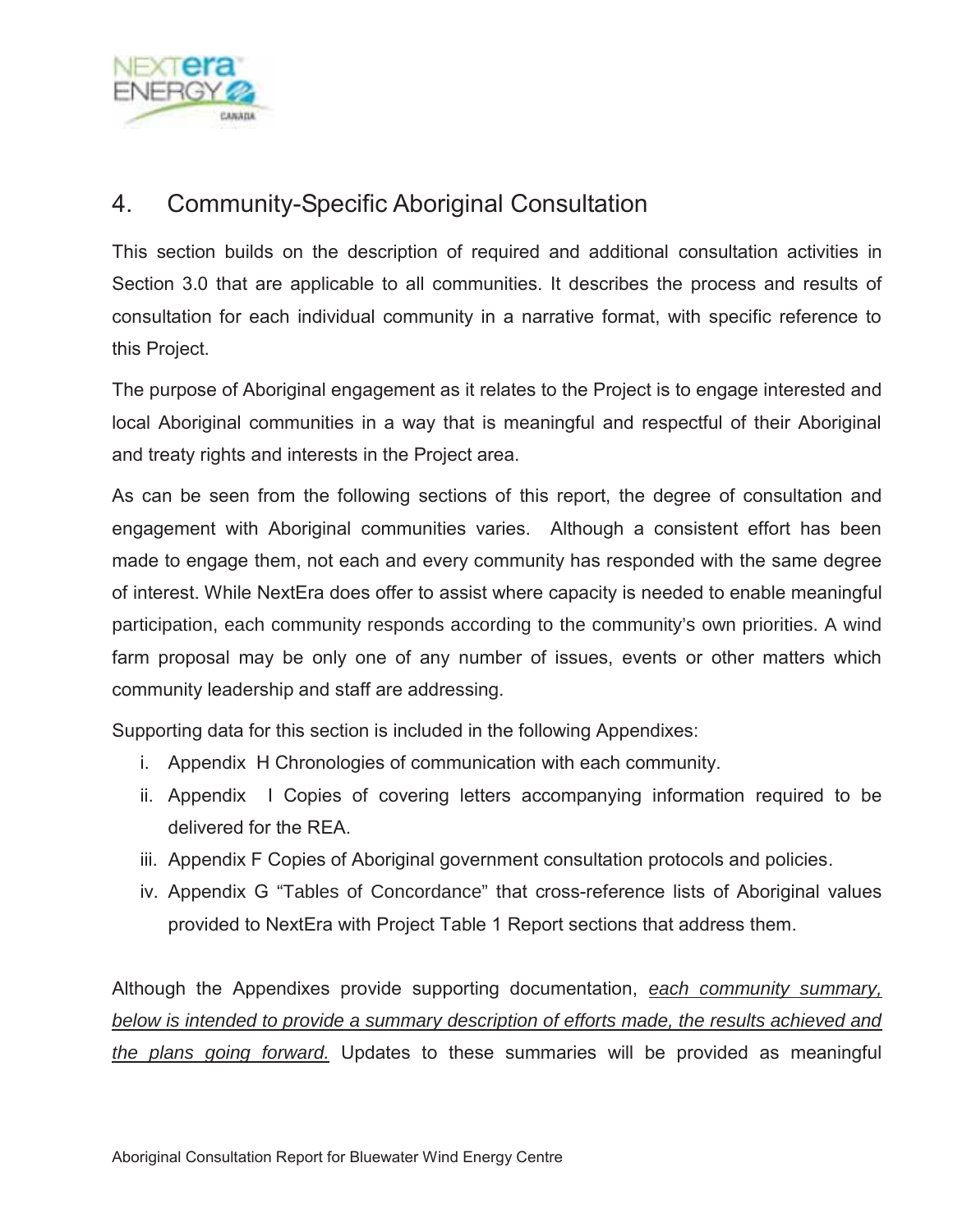

developments take place, and/or as requested by Ministry of the Environment to assist it in evaluating the Project REA.

#### *4.1 Chippewas of Kettle and Stony Point*

Communications and information sharing with Chippewas of Kettle and Stony Point First Nation ("Kettle and Stony Point") began in 2007 for the Bluewater project. Please see Appendix H.1 for a complete chronology of all communications concerning the five projects of interest to Kettle and Stony, including Bluewater.

All requisite delivery of REA notices and information have been completed, as more specifically set out in Table 3.1.1, above.

The Bluewater project was specifically identified in NextEra's first "Community Reference Materials" binder, which was developed as a handy reference guide for Aboriginal community staff. The binder included the draft Bluewater Project Description report as well as map of all Ontario projects and general industry and company information. This information was delivered at a meeting with Kettle and Stony Point leadership and staff on June 7, 2010. The binder was updated and delivered to Kettle and Stony Point staff November 11, 2011. It included the NextEra Spring 2011 "Bluewater, Goshen, Jericho Wind Energy News" and web site address to obtain Project information and draft Project REA Table 1 reports.

The June 7, 2010 meeting was in direct response to information received from the independent First Nations Archaeological monitor, Brandy George of Brandy George Cultural Research Inc. As a member of Kettle and Stony Point, and in her monitor role reporting to Kettle and Stony Point leadership, Ms. George had been made aware of potential issues of interest to Chief Liz Cloud. On June 7, 2010, NextEra met with Chief Cloud and two Council environment portfolio holders. Through that discussion, it was determined that many of the issues of interest related to an existing wind farm owned by SkyGen, located immediately adjacent to Kettle and Stony Point community. Other issues were identified, however, that related to this project and potential impacts to the natural environment. These issues were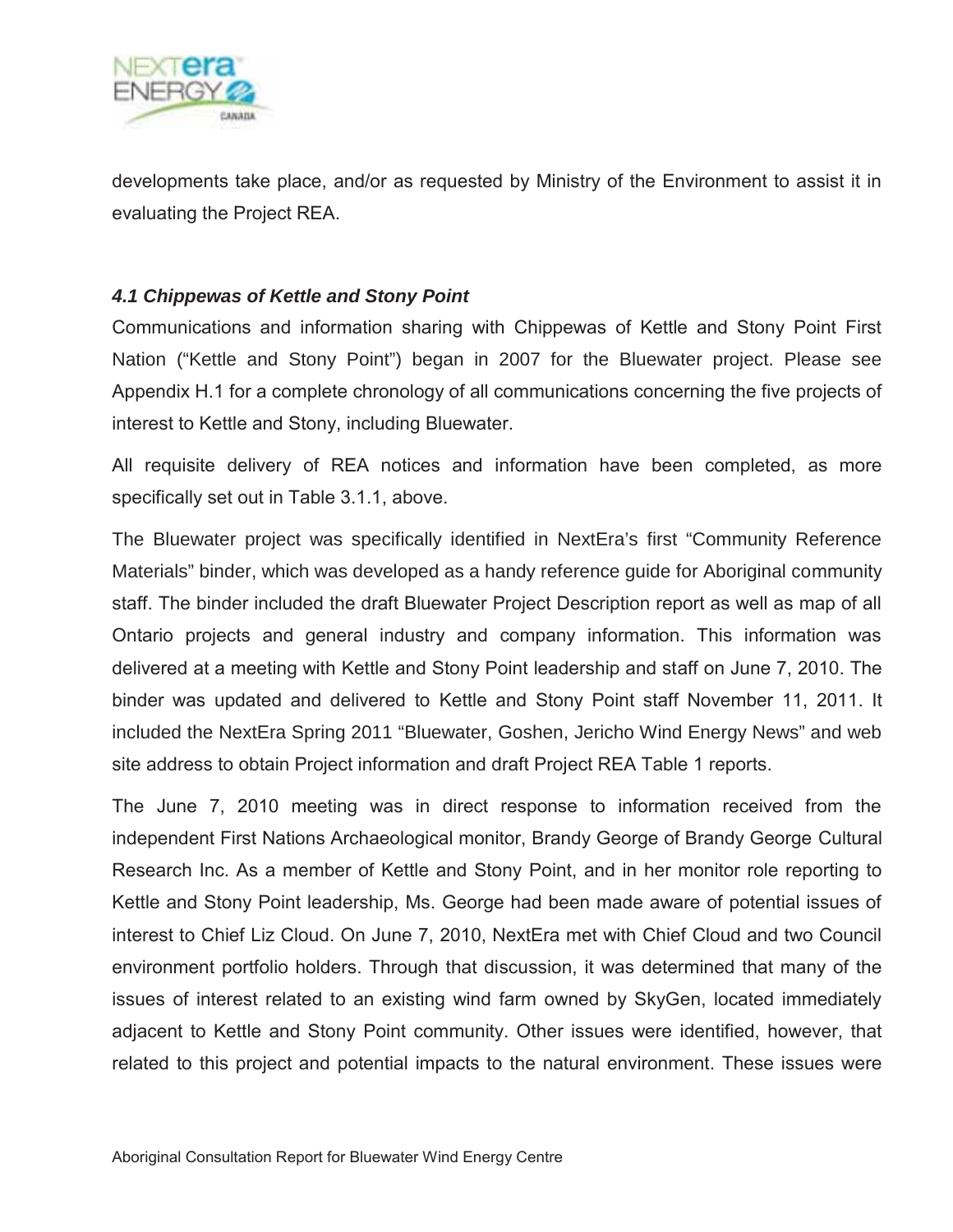

sent to NextEra's environmental consultants to be considered as part of their preparation of the draft Project REA Table 1 Reports. A "Table of Concordance" cross-referencing the issues/questions to sections of the relevant reports addressing these questions and issues is set out in Appendix G.1. NextEra believes these issues have been addressed in the draft Project REA Table 1 Reports.

In November 2010, Kettle and Stony Point created a staff role with responsibility for consultation. NextEra contacted the new Communications Relations Officer ("CRO") in December 2010, provided overview information of all NextEra projects and offered to arrange a meeting to discuss all projects of interest to Kettle and Stony Point. A number of follow-up offers to meet were sent and a meeting with the CRO, First Nation Manager and Council Environment Committee took place on July 19, 2011. NextEra gave a presentation on all Ontario projects with a specific focus on the five projects of direct interest to Kettle and Stony Point. Issues raised at that meeting which could not be answered at that time were also sent to NextEra's environmental consultant, to be addressed as part of the REA Table 1 Report studies. They have also been included in the Table of set out in Appendix G.1.

A follow-up meeting was arranged with Kettle and Stony's CRO on November 10, 2011 to discuss current public open houses scheduled for various NextEra projects, and make plans for the anticipated release of draft Project REA Table 1 Reports in 2012. The updated copy of the Community Reference Materials binder was also delivered at that meeting. The CRO explained that Kettle and Stony Point had developed a draft Consultation and Accommodation Protocol, but it was not available for external distribution at that time. The possibility was discussed of Kettle and Stony Point taking part in a joint review of NextEra projects where its interests were coincident with Chippewas of Aamjiwnaang and Walpole Island First Nations, and the CRO was open to such a discussion. All three First Nations are included in Director's Lists for the same five NextEra wind projects, including Bluewater.

A joint meeting with staff from Kettle and Stony, Aamjiwnaang First Nation and Walpole Island First Nation took place on January 12, 2012 to further explore the possibility of a joint technical review of the draft Project REA Table 1 Reports. There was agreement in principle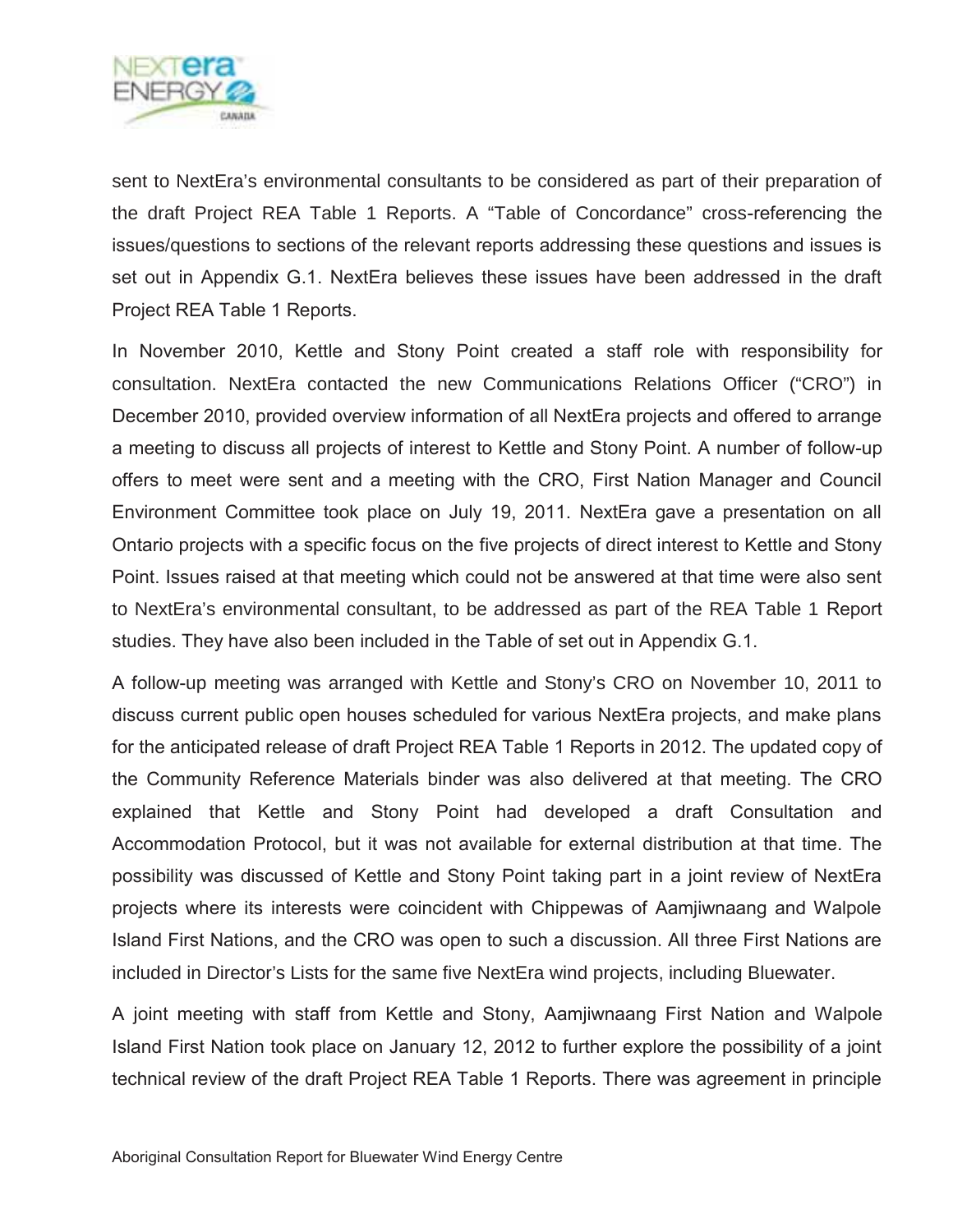

to that idea and options for retaining third party reviewers and capacity funding were discussed. The review would include all five projects (namely Adelaide, Bornish, Bluewater, Goshen and Jericho) that were of common interest to all three First Nations.. It was acknowledged that there may be common issues among the First Nations and there was no desire or need to create duplicate effort and information. A number of follow-up e-mails took place with staff from all three First Nations and on March 22, 2012 NextEra was advised that the three First Nations had agreed to work together as a Joint Assessment Committee (the "JAC") to facilitate review of the five NextEra.

Copies of the draft REA Table 1 Reports were delivered to Kettle and Stony Point on March 15, 2012

On March 23, 2012 a proposal for the technical review work was received by NextEra from JAC's consultant, Ben Porchuk, for review and discussion. Initial telephone discussion took place with the JAC. NextEra then met with staff from the three Fist Nations (now operating as the JAC) and Ben Porchuk on May 8, 2012 at Aamjiwnaang First Nation to finalize the review proposal. An approach to completing the review work was discussed and a consensus was reached. The terms of reference for the third party reviews were to be two-fold:

- 1. To review the draft REA Table 1 Reports for three projects, including Bluewater, and provide a draft discussion report of questions or issues. The draft discussion report will form the basis of a meeting between NextEra and JAC, after which it will be finalized and used to inform the consultation processes of the three First Nations;
- 2. Work with each community, to provide an Issues List Report, specifically addressing the questions posed in Ontario Regulation 359/09 for all five projects of interest to the First Nations represented by JAC, namely:

"What information is available that should be considered in finalizing the Project Companies' [i.e. NextEra's] Renewable Energy Approval reports ("REA Reports") and planning for the Projects, and in particular, what information is available about any potential adverse impacts that the Projects may have on constitutionally protected aboriginal or treaty rights and any measures for mitigating those adverse impacts?"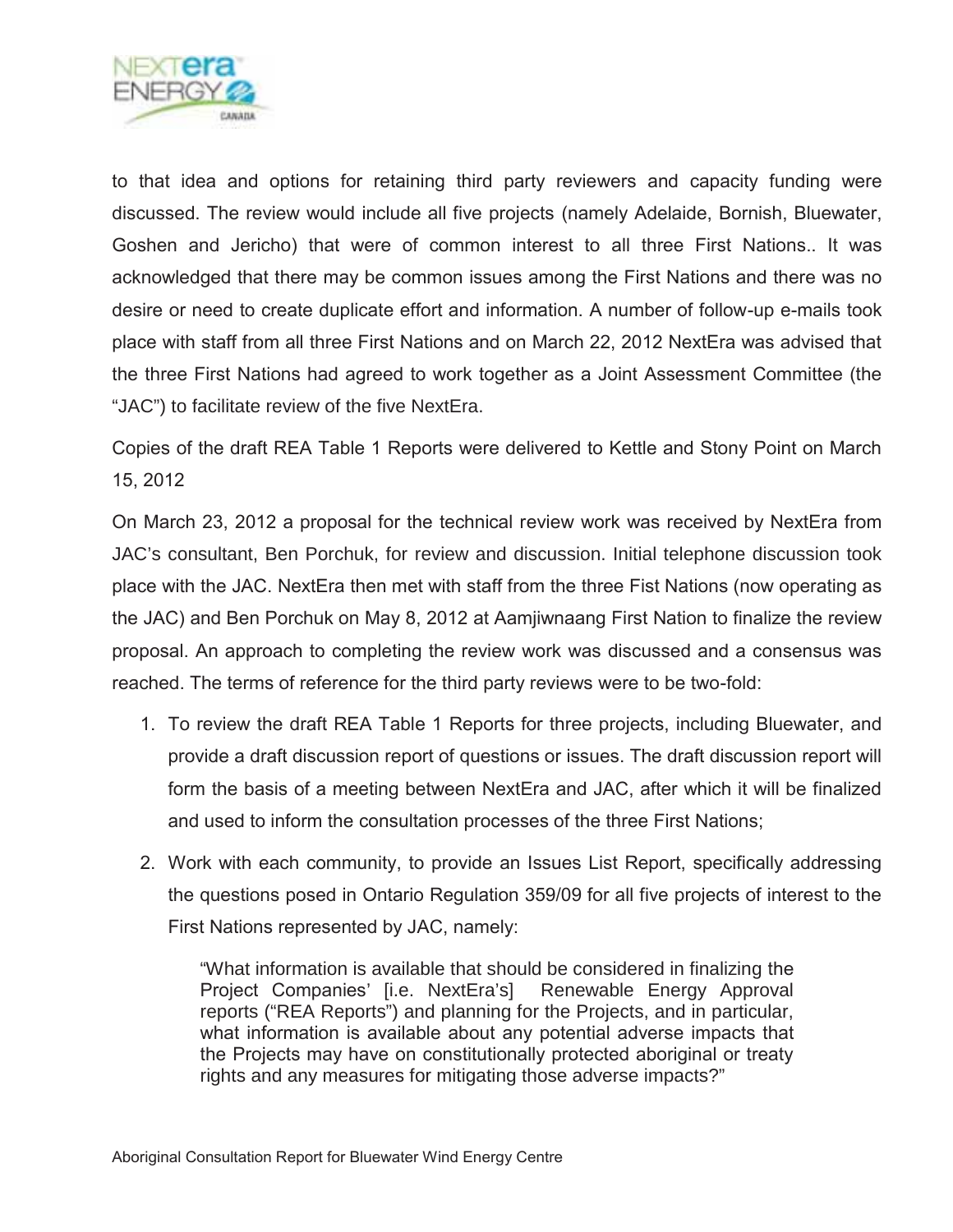

Work on the REA Review report and Issues List report have begun but were not yet available as of the writing of this report. It is anticipated that the both reports will form the basis of a meeting and further dialogue between the three First Nations and NextEra that will focus on the issues raised and potential solutions, including (if necessary) appropriate mitigation and accommodations.

As of the writing of this report, an offer has been made to negotiate capacity funding budgets that will facilitate completion of Kettle and Stony Point's Consultation process (as well as the other two First Nations' processes).

As more fully explained in section 1.5, above, NextEra is confident that no adverse impacts to Constitutionally protected Aboriginal or treaty rights of Kettle and Stony Point, or significant negative environmental effects will result from approval of the Project. Consultation with Kettle and Stony Point is ongoing. NextEra will continue to work with Kettle and Stony Point using the results of the JAC review process to inform Kettle and Stony Point's Consultation Protocol, and will work directly with them to follow through on their Consultation Protocol process. All results from the JAC process and Kettle and Stony Point Consultation Protocol process will be fully considered and where appropriate will inform and influence the implementation of the Project. Additionally, NextEra will implement all mitigation and monitoring as described in the Project REA Table 1 Reports. Finally, NextEra will implement the systems to receive and resolve issues that may be raised during construction and operation of the Project as described in Section 6, "Next Steps", below.

#### *4.2 Chippewas of the Thames*

Communications and information sharing with Chippewas of the Thames First Nation ("COTTFN") began in 2007 for the Bluewater project. While many attempts to follow-up and engage with COTTFN have taken place since then for five of NextEra's Ontario FIT Projects, community capacity limitations have meant that substantive engagement was only able to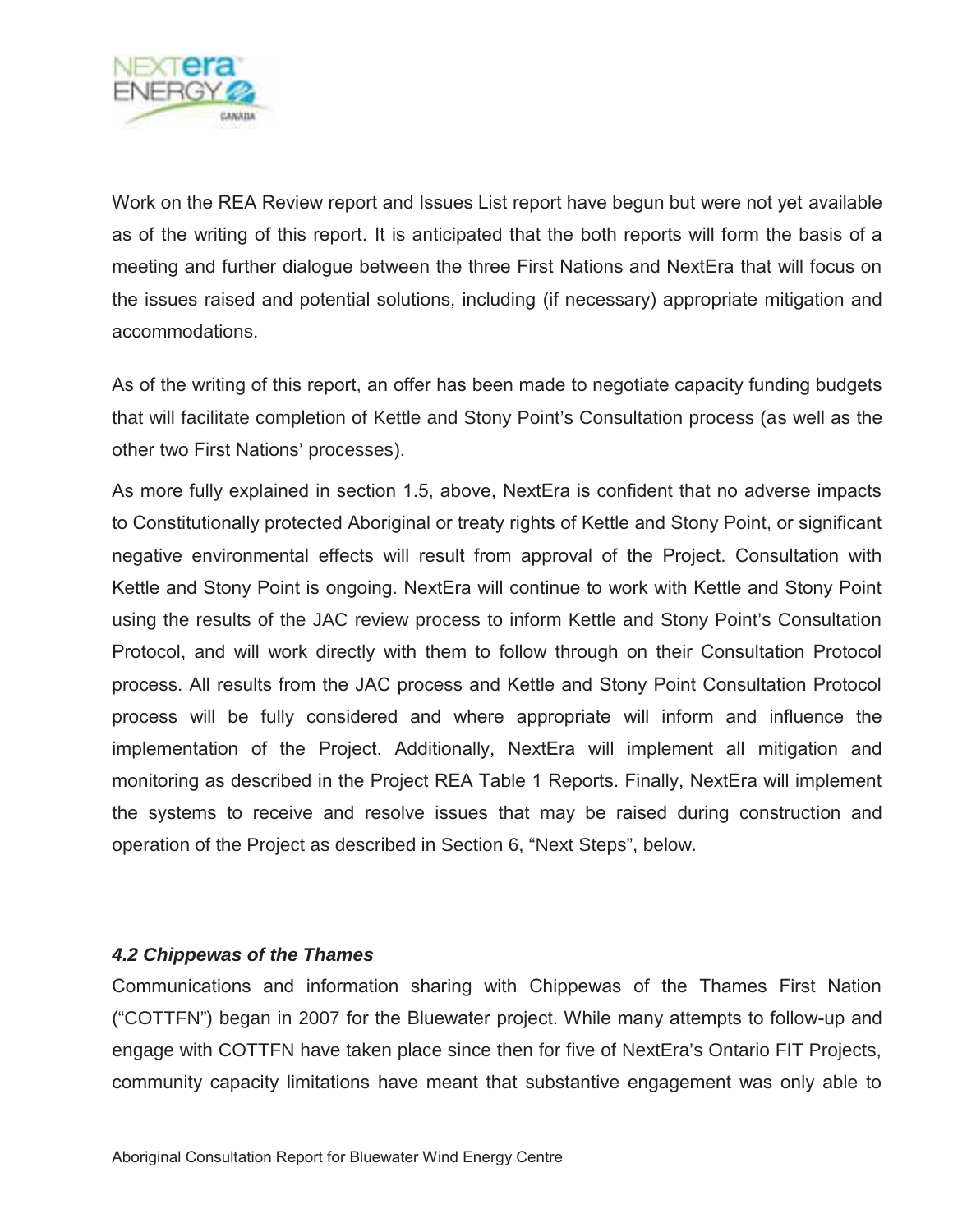

begin more recently. Please see Appendix H.6 for a complete chronology of all communications concerning the five projects of interest to COTTFN, including Bluewater.

All requisite delivery of REA notices and information has been completed, as set out in Table 3.1.1, above.

The Bluewater project was first specifically identified to COTTFN in NextEra's first "Community Reference Materials" binder. The binder was developed as a handy reference guide for Aboriginal community staff. The binder included the draft Bluewater Project Description report as well as map of all Ontario projects and general industry and company information. This information was delivered to COTTFN staff on June 15, 2010. The binder was updated and delivered to COTTFN staff October 19, 2011. It included the NextEra Spring 2011 "Bluewater, Goshen, Jericho Wind Energy News" and web site address to obtain Project information and draft Project REA Table 1 reports.

NextEra was able to meet directly with COTTFN staff on May 2, 2012, shortly after the formation of a COTTFN consultation team. An overview of all NextEra Ontario FIT projects was provided, together with a chart of key milestone dates for planning, such as anticipated delivery times for draft REA Table 1 Reports and REA filing targets. The NextEra First Nations and Métis Relationship Policy was also discussed; capacity assistance is one component of that Policy. NextEra had previously sent invitations for COTTFN to consider joining the joint review process that had been developed by Walpole, Aamjiwnaang and Kettle and Stony Point First Nations, called the Joint Assessment Committee, or "JAC". (The JAC is fully described in section 4.1, above.) This suggestion was discussed in more detail at the May 2 meeting. COTTFN staff seemed open to the idea, and agreed to speak with the JAC members. NextEra is very supportive of COTTFN joining the JAC.

COTTFN staff raised the following issues at the May 2, 2012 meeting.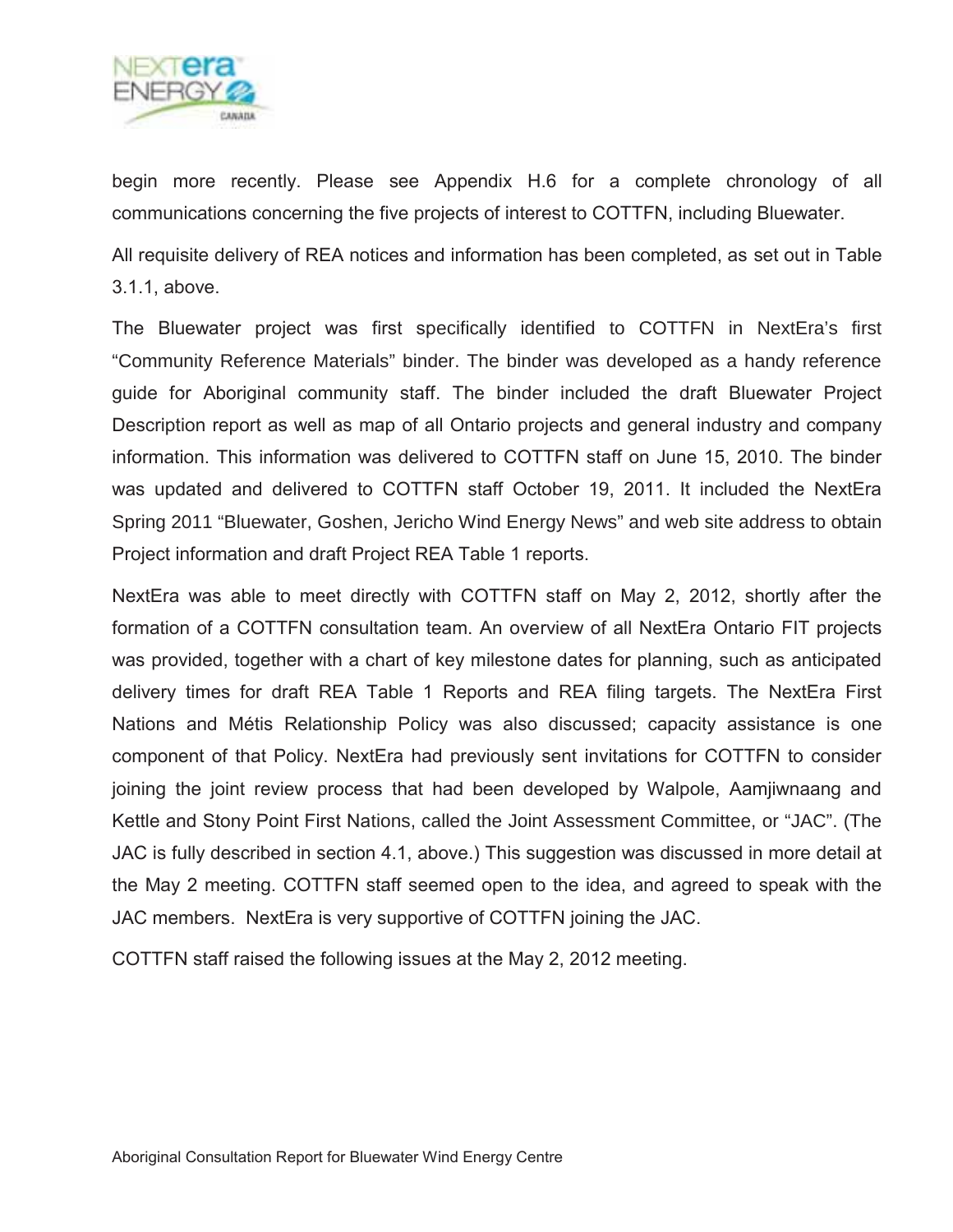

| <b>COTTFN</b><br>uestion Issue                                                                                                                                                                                                                                               | <b>Response Pro ided</b>                                                                                                                                                                                                  |
|------------------------------------------------------------------------------------------------------------------------------------------------------------------------------------------------------------------------------------------------------------------------------|---------------------------------------------------------------------------------------------------------------------------------------------------------------------------------------------------------------------------|
| Does the wind industry and/or Ministry of the<br>Environment anticipate there will be cumulative effects<br>from development of multiple wind farms?                                                                                                                         | Each project is evaluated on its own merits. MOE and<br>MNR will not approve projects unless they are<br>satisfied it will result in no unacceptable impacts.                                                             |
|                                                                                                                                                                                                                                                                              | Monitoring programs are conducted to validate<br>performance forecasts and effectiveness of mitigation;<br>operating conditions may be varied in response to<br>monitoring results.                                       |
|                                                                                                                                                                                                                                                                              | The JAC proposal to NextEra includes some work that<br>may help address this question.                                                                                                                                    |
|                                                                                                                                                                                                                                                                              | NextEra will report COTTFN's question in its<br>Aboriginal consultation report to MOE.                                                                                                                                    |
| COTTFN explained there would be two significant<br>events taking priority in the community in June.<br>Consultations for the June 30, 2012 Big Bear Creek<br>land claim negotiations, and a Truth and<br><b>Reconciliation Event.</b>                                        | NextEra understands and respects COTTFNs<br>community priorities and will cooperate to provide<br>information about the Project in ways that meet<br>COTTFN's needs.                                                      |
| COTTFN explained that subject to additional research,<br>COTFN may have traditional territory that extends<br>from outside the Haldimand Tract to Niagara. Based<br>on project location mapping provided to COTTFN, the<br>Summerhaven project may be of interest to COTTFN. | NextEra advised that Summerhaven was approved<br>2012-03-16 and forwarded a copy of the Director's List<br>for Summerhaven. Arrangements were also made to<br>deliver copies of the Summerhaven REA reports to<br>COTTFN. |

As of the date of this report, NextEra is awaiting COTTFN decision whether to join the JAC process, but is also prepared to meet and develop a COTTFN-specific review process for the Bluewater and other projects in which COTTFN has an interest. On June 6, 2012, NextEra was advised that COTTFN had hired a new Renewable Energy Coordinator to have carriage of this file. NextEra responded the same day, offering to meet and review progress made to date, but as of writing this report, no reply has been received.

NextEra will continue to work with COTTFN, whether through the JAC review process to inform COTTFN's consultation process, and/or directly with them to follow through on their process. All results from the JAC process and/or COTTFN process will be fully considered and where appropriate, will inform and influence the implementation of the Project. Additionally, NextEra will implement all mitigation and monitoring as described in the Project REA Table 1 Reports. Finally, NextEra will implement the systems to receive and resolve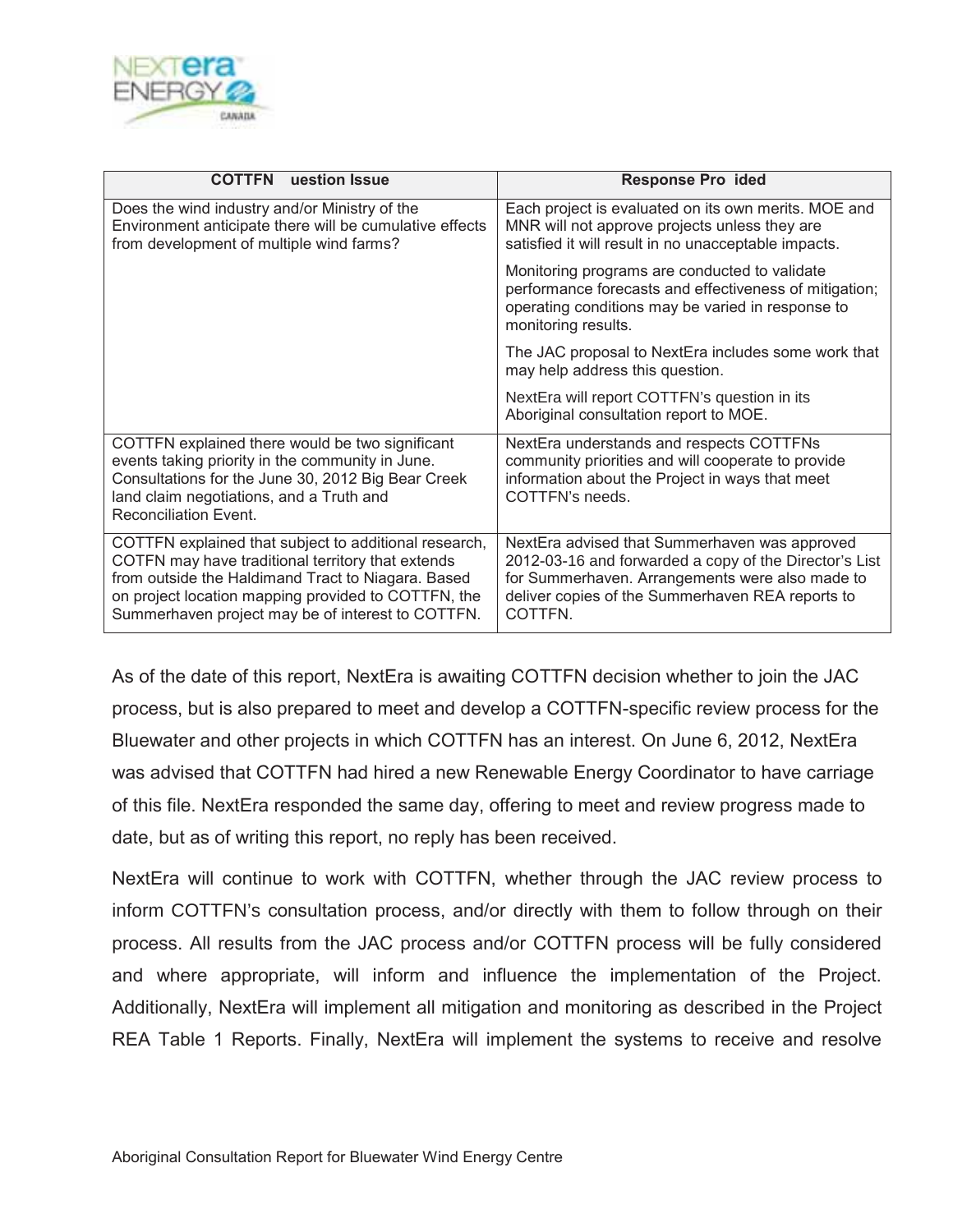

issues that may be raised during construction and operation of the Project as described in Section 6, "Next Steps", below.

#### *4.3 Chippewas of Aamjiwnaang*

Communications and information sharing with Chippewas of Aamjiwnaang First Nation ("Aamjiwnaang") began in 2007 for the Bluewater project. Please see Appendix A.7 for a complete chronology of all communications concerning the five projects of interest to Aamjiwnaang, including Bluewater.

All requisite delivery of REA notices and information has been completed, as more specifically set out in Table 3.1.1, above.

Aamjiwnaang was one of the first Aboriginal communities to work with NextEra to complete a third party review of project REA reports. That review was for the Bornish Wind Energy Centre. It is mentioned here because it was a successful experience and contributed both to Aamjiwnaang's understanding of the Project, and to NextEra's understanding of Aamjiwnaang perspectives. Unfortunately, changes in the Bornish project layout took place after the review, and the REA reports had to be redone. But the experience was invaluable and has helped to lay the groundwork for the Bluewater project consultation and the JAC process described in Section 4.1.

The Bluewater project was specifically identified to Aamjiwnaang in NextEra's first "Community Reference Materials" binder. The binder was developed as a handy reference guide for Aboriginal community staff. It included the draft Bluewater Project Description report as well as map of all Ontario projects and general industry and company information. This information was delivered at a meeting with Aamjiwnaang staff on June 15, 2010. The binder was updated and delivered to Aamjiwnaang staff November 10, 2011. It included the NextEra Spring 2011 "Bluewater, Goshen, Jericho Wind Energy News" and web site address to obtain Project information and draft Project REA Table 1 reports.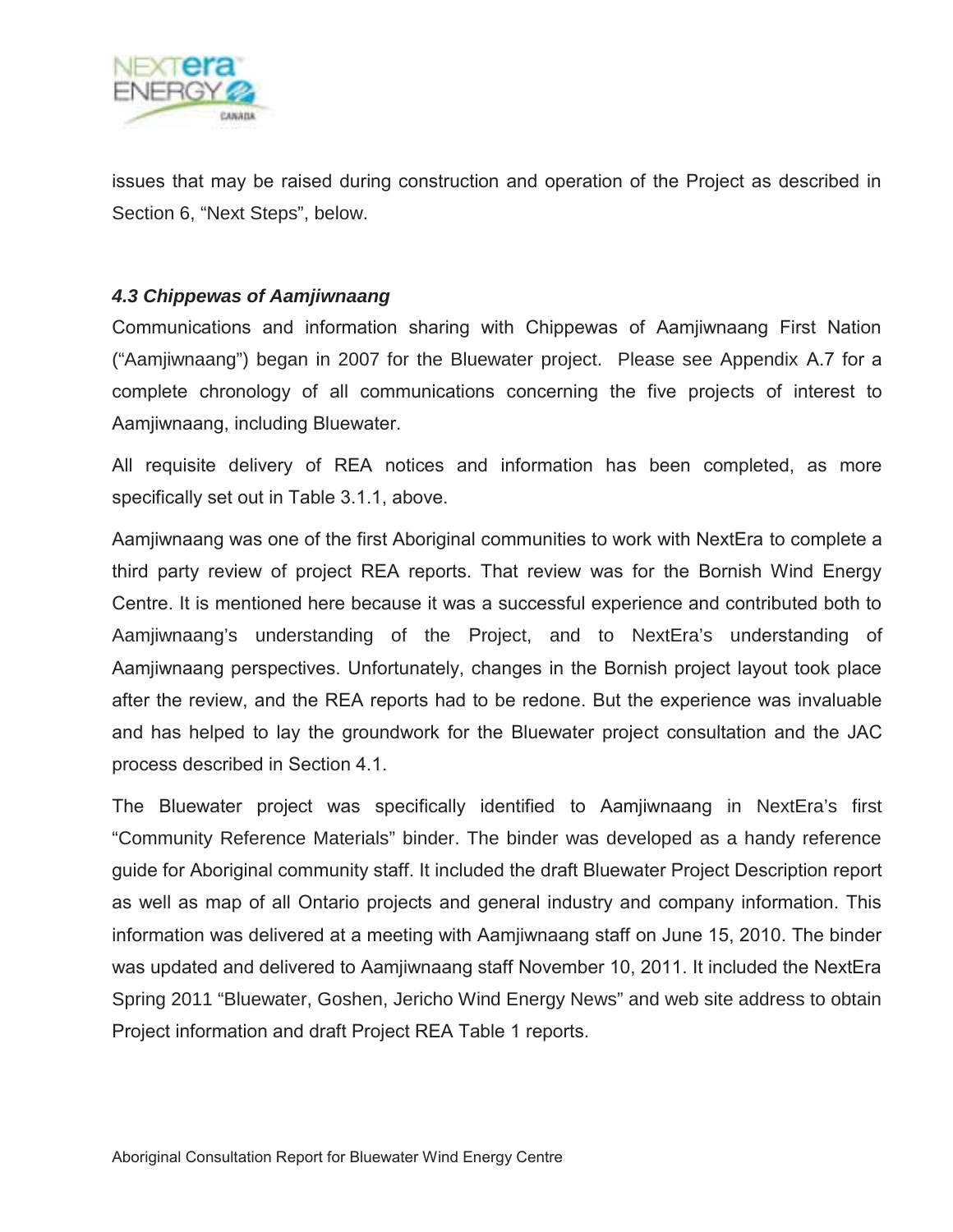

At the June 15, 2010 meeting, a request for information about Aboriginal values to be considered in preparing the Project REA Table 1 reports was made, but information was not available at that time. A subsequent request was made November 3, 2011 but information was not available.

At the June 15<sup>th</sup> meeting, Aamjiwnaang staff put forward the idea of hosting an archaeology fieldwork orientation meeting, prior to work beginning. This suggestion was accepted and extending such an invitation to all First Nations communities became a feature of NextEra's archaeological communiqué process.

In addition to staff contacts, NextEra met with the Aamjiwnaang Health and Environment Committee of Council on July 7, 2011. This was an information-sharing meeting requested by the Committee concerning Adelaide, Bornish, Bluewater, Goshen and Jericho wind energy centre projects; the five projects of interest to Aamjiwnaang. At the meeting, NextEra provided an overview of its Ontario projects including Bluewater. The current schedule and the purpose and process for the draft Project REA Table 1 reports were explained. The following questions and responses were covered in the ensuing discussion:

| uestion Issue<br>Aa<br>naan                                                                                                                   | <b>Response Pro ided</b>                                                                                                                                                                                                                                                                                                                                                           |
|-----------------------------------------------------------------------------------------------------------------------------------------------|------------------------------------------------------------------------------------------------------------------------------------------------------------------------------------------------------------------------------------------------------------------------------------------------------------------------------------------------------------------------------------|
| Are the NHAs an ongoing process or all finished<br>(question posed in relation to Ravenswood project,<br>which is not a NextEra development). | The process required under Ontario Regulation<br>359/09 (510-10) ("REA") is for NHA reports to be<br>submitted, plus a construction and operations report.<br>This will include post-construction monitoring for a<br>three-year period to validate predicted impacts and<br>effectiveness of mitigation.                                                                          |
| Do turbines affect earthworms?                                                                                                                | Not aware of such information from operating wind<br>farms, but a study by Epsilon may help address this<br>question. The study was forwarded to Aamjiwnaang<br>after the meeting.                                                                                                                                                                                                 |
| How do local (non-Aboriginal) communities feel about<br>wind farms?                                                                           | Based on polls completed by industry, the majority of<br>people support renewable energy. There is a very<br>vocal minority who oppose them. The Kent Breeze<br>wind farm approval was appealed to the<br>Environmental Review Tribunal, and the appeal was<br>turned down. NextEra sent location information on<br>Kent Breeze so that Committee members could visit<br>the site. |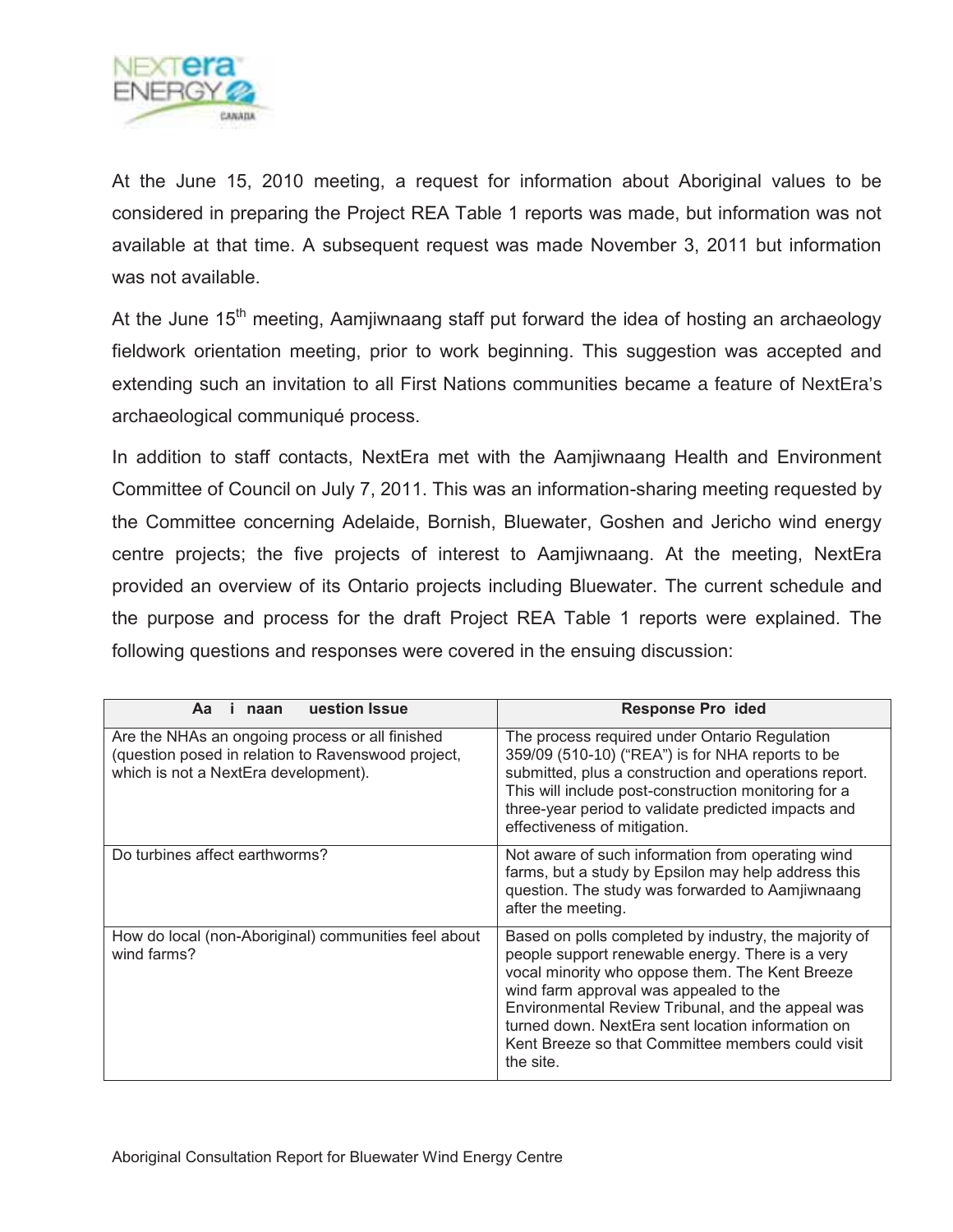

| i naan<br>uestion Issue<br>Aa                                                                                                                                                                                                                                                                                                                                                                                                                                                                                                                                                                                                                   | <b>Response Pro ided</b>                                                                                                                                                                                                                                                                                                                                                                                                                                                                                                                                                                                                                              |  |  |  |
|-------------------------------------------------------------------------------------------------------------------------------------------------------------------------------------------------------------------------------------------------------------------------------------------------------------------------------------------------------------------------------------------------------------------------------------------------------------------------------------------------------------------------------------------------------------------------------------------------------------------------------------------------|-------------------------------------------------------------------------------------------------------------------------------------------------------------------------------------------------------------------------------------------------------------------------------------------------------------------------------------------------------------------------------------------------------------------------------------------------------------------------------------------------------------------------------------------------------------------------------------------------------------------------------------------------------|--|--|--|
| The NextEra presentation used the words "With a<br>good heart" to describe its approach to Aboriginal<br>consultation. To Aboriginal people, this means a<br>binding arrangement. NextEra's presentation states<br>that is a \$23 billion company, but First Nations face<br>huge resource constraints, both in terms of community<br>capacity and access to natural resources that First<br>Nations feel were "stolen" with no compensating<br>benefits to First Nations. Aamjiwnaang will need to<br>know what the benefits of a project are before we say,<br>"OK". In other words, what will we do together to make<br>this a better place? | Some conceptual ideas were put forward at the<br>meeting to start a conversation about what areas to<br>explore for "a better place" noted in bullets below.<br>Additional actions subsequent to the meeting are<br>indicated in underlined italics.<br>NextEra must be prepared to listen and respond to<br>$\bullet$<br>their concerns. For example, the concerns may be<br>those of Aboriginal hunters over impact to harvest<br>species. NextEra will maintain ongoing<br>communications with all Aboriginal communities<br>through the construction and operations phases,<br>and will respond to concerns, as explained in<br>Section 6, below. |  |  |  |
|                                                                                                                                                                                                                                                                                                                                                                                                                                                                                                                                                                                                                                                 | Education for youth and future generations is<br>$\bullet$<br>important. NextEra has developed a First Nation<br>and Métis Relationship Policy that includes such<br><i>initiatives.</i>                                                                                                                                                                                                                                                                                                                                                                                                                                                              |  |  |  |
|                                                                                                                                                                                                                                                                                                                                                                                                                                                                                                                                                                                                                                                 | Access to information about wind farms and the<br>industry is important. NextEra has provided this<br>information in its Community Reference Binders,<br>presentations and web sites. NextEra is<br>developing an Opportunities Outreach initiative to<br>further address this request.                                                                                                                                                                                                                                                                                                                                                               |  |  |  |
|                                                                                                                                                                                                                                                                                                                                                                                                                                                                                                                                                                                                                                                 | Aboriginal involvement in [construction and effects]<br>$\bullet$<br>monitoring should be considered. NextEra is open<br>to Aboriginal monitors during construction and<br>post-construction monitoring. NextEra is<br>developing an "Opportunities Outreach" initiative<br>for construction and operations phases.                                                                                                                                                                                                                                                                                                                                   |  |  |  |
|                                                                                                                                                                                                                                                                                                                                                                                                                                                                                                                                                                                                                                                 | Provide a list of contractors, and the goods and<br>$\bullet$<br>services the projects will need to Economic<br>Development Officers. This will be addressed in<br>the "Opportunities Initiative".                                                                                                                                                                                                                                                                                                                                                                                                                                                    |  |  |  |
|                                                                                                                                                                                                                                                                                                                                                                                                                                                                                                                                                                                                                                                 | Keep dialogue open and ongoing. NextEra is<br>maintaining ongoing dialogue.                                                                                                                                                                                                                                                                                                                                                                                                                                                                                                                                                                           |  |  |  |
|                                                                                                                                                                                                                                                                                                                                                                                                                                                                                                                                                                                                                                                 | In short, "Let us be part of the process." NextEra<br>$\bullet$<br>welcomes active involvement of all Aboriginal<br>communities in planning, constructing and<br>operating its facilities. NextEra's First Nation and<br>Métis Relationship Policy includes specific<br>measures to foster Aboriginal involvement at<br>various levels.                                                                                                                                                                                                                                                                                                               |  |  |  |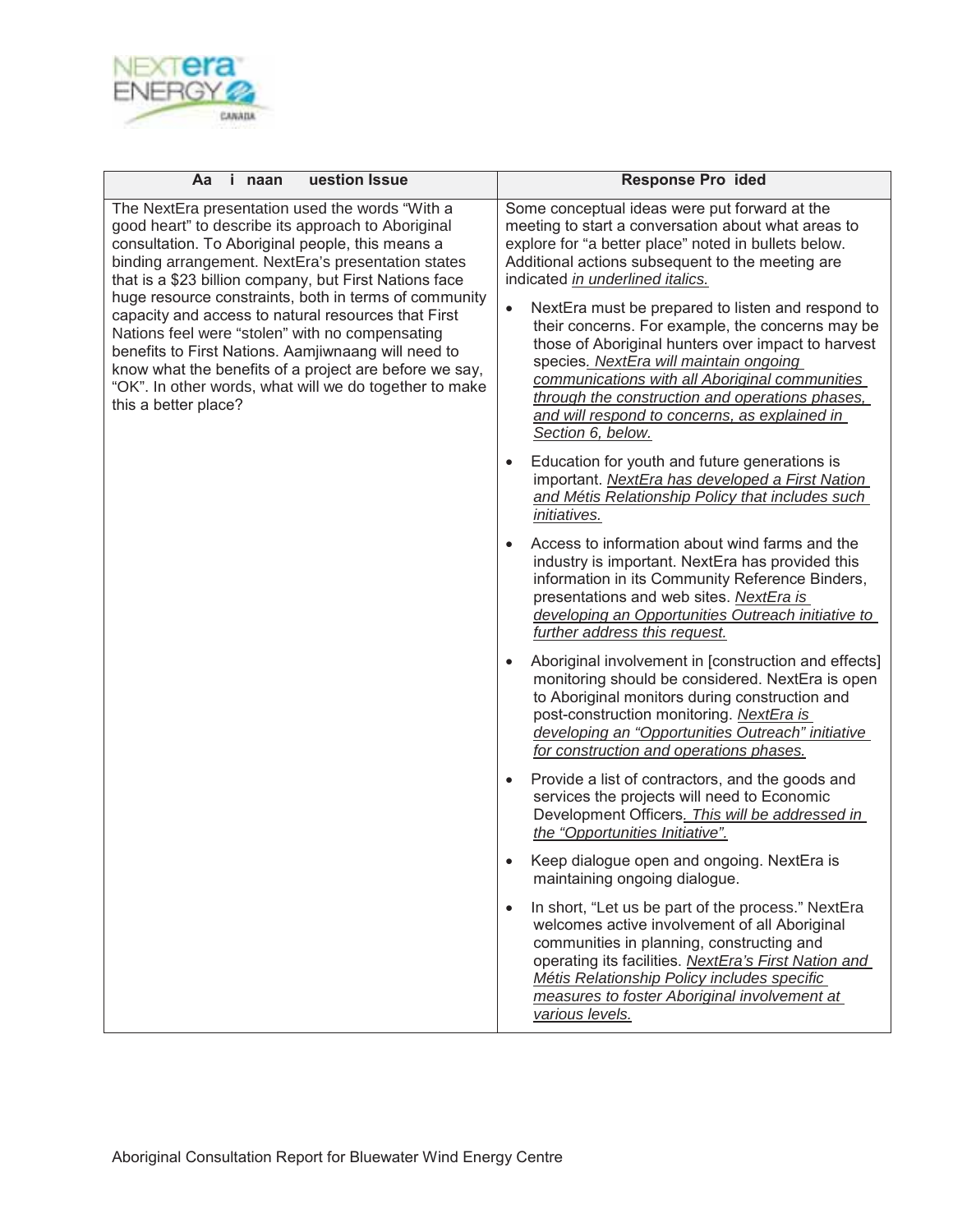

On August 10, 2010, NextEra received Aamjiwnaang's Consultation and Accommodation Protocol, and an updated copy is included in Appendix F.1. In addition to describing important values and principles to guide consultation, and the roles of all parties, the Protocol set clear expectations for provision of relevant information and capacity to inform and support the steps in the consultation process. Developing plans to meet this goal has therefore been the focus on consultation efforts prior to and since the delivery of the draft Project REA Table 1 reports on March 15, 2012.

Aamjiwnaang is participating in the First Nations Joint Assessment Committee ("JAC") with Walpole Island and Kettle and Stony Point First Nations. As of the date of writing this report, NextEra is awaiting receipt of the reports from the JAC process and information from Aamjiwnaang to develop a work plan and budget to implement their consultation process for the Project.

As more fully explained in section 1.5, NextEra is confident that no adverse impacts to Constitutionally protected Aboriginal or treaty rights of Aamjiwnaang First Nation, or significant negative environmental effects will result from approval of the Project. Consultation with Aamjiwnaang is ongoing. NextEra will continue to work with Aamjiwnaang using the results of the JAC review process to inform Aamjiwnaang's Consultation Protocol, and directly with Aamjiwnaang to follow through on their Consultation Protocol. All results from the JAC process and Aamjiwnaang Consultation Protocol process will be fully considered and where appropriate, will inform and influence the implementation of the Project. Additionally, NextEra will implement all mitigation and monitoring as described in the Project REA Table 1 reports. Finally, NextEra will implement the systems to receive and resolve issues that may be raised during construction and operation of the Project as described in Section 6, "Next Steps", below.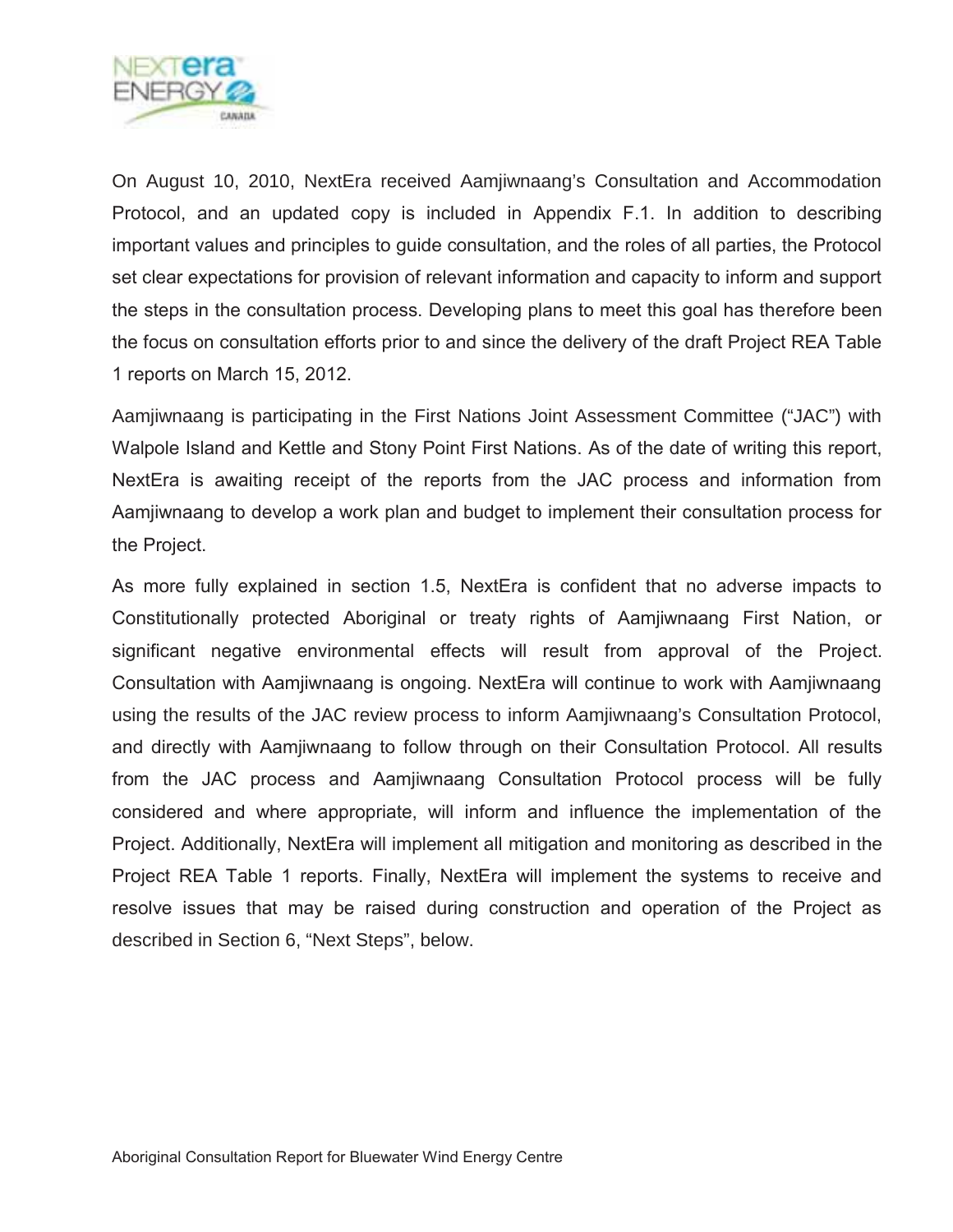

#### *4.4 Walpole Island First Nation*

Communications and information sharing with Walpole Island First Nation ("Walpole") began in 2007 for the Bluewater project. Please see Appendix G.3 for a complete chronology of all communications concerning the five projects of interest to Walpole, including Bluewater.

All requisite delivery of REA notices and information has been completed, as more specifically set out in Table 3.1.1, above.

The Bluewater project was specifically identified to Walpole in NextEra's first "Community Reference Materials" binder developed as a handy reference guide for Aboriginal community staff. The binder included the draft Bluewater Project Description report as well as map of all Ontario projects and general industry and company information. This information was delivered at a meeting with Walpole Heritage Centre and Economic Development Department staff on June 7, 2010. The update included NextEra's Spring 2011 "Bluewater, Goshen, Jericho Wind Energy News" and web site address to obtain Project information and draft Project REA Table 1 reports.

Communications through correspondence, statutory notices, e-mails, telephone and personal meetings with Walpole leadership and staff have been an ongoing and frequent effort, which reflects that five of Next Era's projects are of interest to them. Primary contact and dialogue has been with staff of the Walpole Heritage Centre, which includes a Renewable Energy Coordinator role. Walpole's former wind energy consultant, and staff from Economic Development and Employment and Training have also been involved at various times to discuss questions and issues of specific interest to their mandates.

Walpole staff has been consistent in the general issues they raised during discussions with NextEra. These issues are as applicable to Bluewater as they are to any projects; whether proposed by NextEra, or other wind developers. These issues were provided to NextEra's environmental consultants to be addressed during the preparation of the draft REA Table 1 Reports. A Table of Concordance detailing these issues, NextEra's response and the corresponding cross-reference in the draft REA Table 1 Reports is included in Appendix G.3.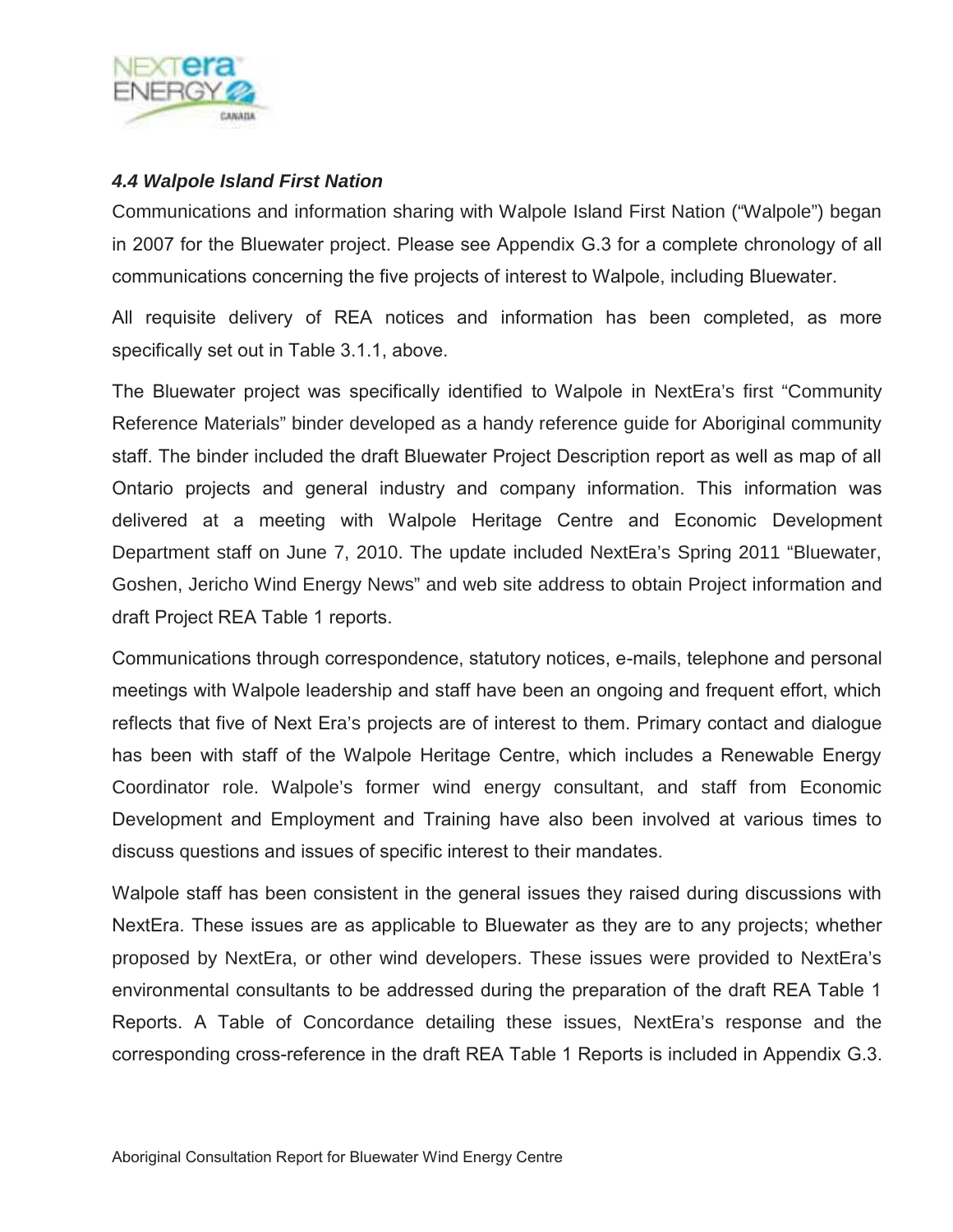

NextEra believes these issues have been addressed in the draft Project REA Table 1 Reports.

Three overarching themes within Walpole's issues and identified values are, as follows:

| uestion Issue<br>Wa po e                                                                                                                             | <b>Response Pro ided</b>                                                                                                                                                                                                                                                                                                                                              |
|------------------------------------------------------------------------------------------------------------------------------------------------------|-----------------------------------------------------------------------------------------------------------------------------------------------------------------------------------------------------------------------------------------------------------------------------------------------------------------------------------------------------------------------|
| Does the wind industry and/or Ministry of the<br>Environment anticipate there will be cumulative effects<br>from development of multiple wind farms? | Although each project is evaluated on its own merits,<br>NextEra does not believe that there are cumulative<br>impacts associated with the development of multiple<br>wind farms. To the extent that Ontario's wind power<br>developments are replacing fossil fuel generation,<br>there may be a net environmental benefit from<br>Ontario's wind power development. |
|                                                                                                                                                      | At the individual project level, MOE and MNR will not<br>approve projects unless they are satisfied it will result<br>in no unacceptable impacts.                                                                                                                                                                                                                     |
|                                                                                                                                                      | Monitoring programs are conducted to validate<br>performance forecasts and effectiveness of mitigation;<br>operating conditions may be varied in response to<br>monitoring results.                                                                                                                                                                                   |
|                                                                                                                                                      | The JAC proposal to NextEra includes some work that<br>may help address this question.                                                                                                                                                                                                                                                                                |
|                                                                                                                                                      | NextEra will report Walpole's question in its Aboriginal<br>consultation report to MOE.                                                                                                                                                                                                                                                                               |
| How will an Aboriginal community be better off, after<br>development of a wind farm, than before?                                                    | NextEra is engaging with Walpole including exploring<br>opportunities for a broader relationship, in accordance<br>with its First Nation and Métis Relationship Policy.                                                                                                                                                                                               |
|                                                                                                                                                      | NextEra is working collaboratively with the First<br>nations "Joint Assessment Committee", of which<br>Walpole is a member, to identify issues of potential<br>interest and explore mutually acceptable solutions.                                                                                                                                                    |
|                                                                                                                                                      | NextEra is initiating an "Opportunities Outreach"<br>program for communities with interests in its projects.<br>The program will provide information on: employment,<br>procurement with NextEra and the industry;<br>scholarship programs; and, steps to pursue them.                                                                                                |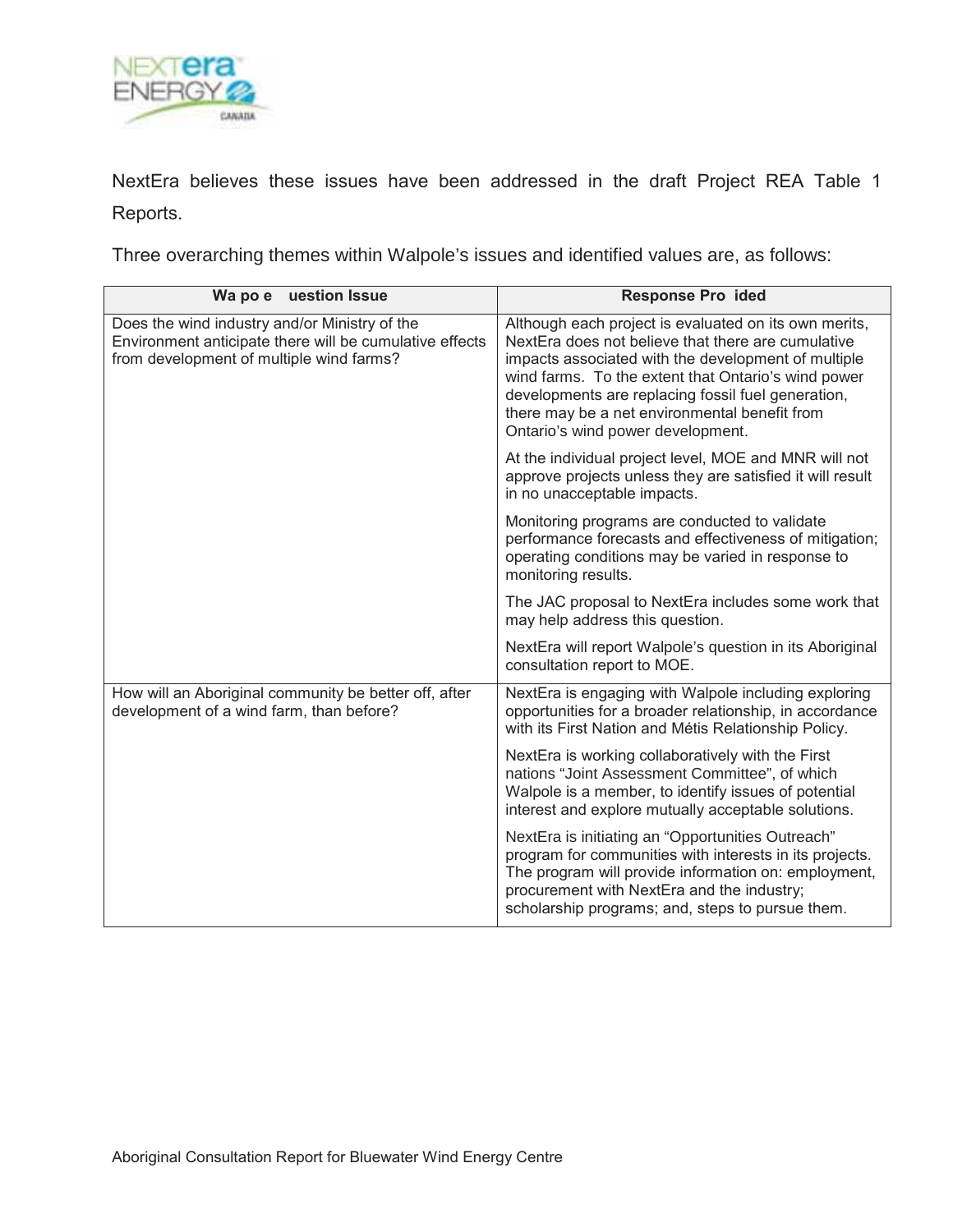

| Wa po e uestion Issue                                                                                                                                                                                                                                               | <b>Response Pro ided</b>                                                                                                                                                                                                                                                                                                                                                                                                                                                                                                                                                                                                                                                                                                                                                                                                                                                                                                                                                                                                                             |
|---------------------------------------------------------------------------------------------------------------------------------------------------------------------------------------------------------------------------------------------------------------------|------------------------------------------------------------------------------------------------------------------------------------------------------------------------------------------------------------------------------------------------------------------------------------------------------------------------------------------------------------------------------------------------------------------------------------------------------------------------------------------------------------------------------------------------------------------------------------------------------------------------------------------------------------------------------------------------------------------------------------------------------------------------------------------------------------------------------------------------------------------------------------------------------------------------------------------------------------------------------------------------------------------------------------------------------|
| Walpole prefers a precautionary and an adaptive<br>management approach to potential environmental<br>impacts. Initiatives to increase habitat, restoring SAAR<br>or adopting new wind energy technology (such as<br>radar) as it is developed should be considered. | NextEra is open to discussing environmental initiatives<br>as part of a broader relationship.<br>NextEra uses information from existing extensive<br>operations to inform planning, design and operations<br>across its system. Any variances from acceptable<br>operating conditions are promptly addressed. NextEra<br>has established technical review committees to<br>monitor and address avian issues and implemented<br>post-construction studies to gather more information<br>on the effects of wind on wildlife, including six<br>independent studies at operating wind farms in 2003-<br>2004. NextEra has also joined a group called the Bat<br>and Wind Energy Cooperative (BWEC). Others in this<br>group include the American Wind Energy Association,<br>Bat Conservation International, the Department of<br>Energy National Renewable Energy Laboratory and<br>the U.S. Fish and Wildlife Service. The goal of this<br>three-year collaborative effort is to develop methods to<br>reduce impacts of wind turbines to bat species. |

Walpole is participating in the First Nations Joint Assessment Committee ("JAC") with Aamjiwnaang and Kettle and Stony Point First Nations. The JAC will jointly review five NextEra projects, including Bluewater, of common interest to the three First Nations. The results of that review will inform each individual First Nation's own Consultation process. NextEra will work with Walpole to follow-through their consultation process. Please see the full explanation of the JAC process and objectives, which is described in the Kettle and Stony Point First Nation summary in section 4.1, above, which is applicable to this Walpole consultation summary.

As of the writing of this report, the plan is to negotiate capacity funding budgets that will facilitate completion of Walpole's Consultation process. Ideally this will be in place when the JAC consultant's review reports are completed. A copy of Walpole's Consultation Protocol is included in Appendix F.2.

As more fully explained in section 1.5, above, NextEra is confident that no adverse impacts to Constitutionally protected Aboriginal or treaty rights of Walpole Island First Nation, or significant negative environmental effects will result from approval of the Project.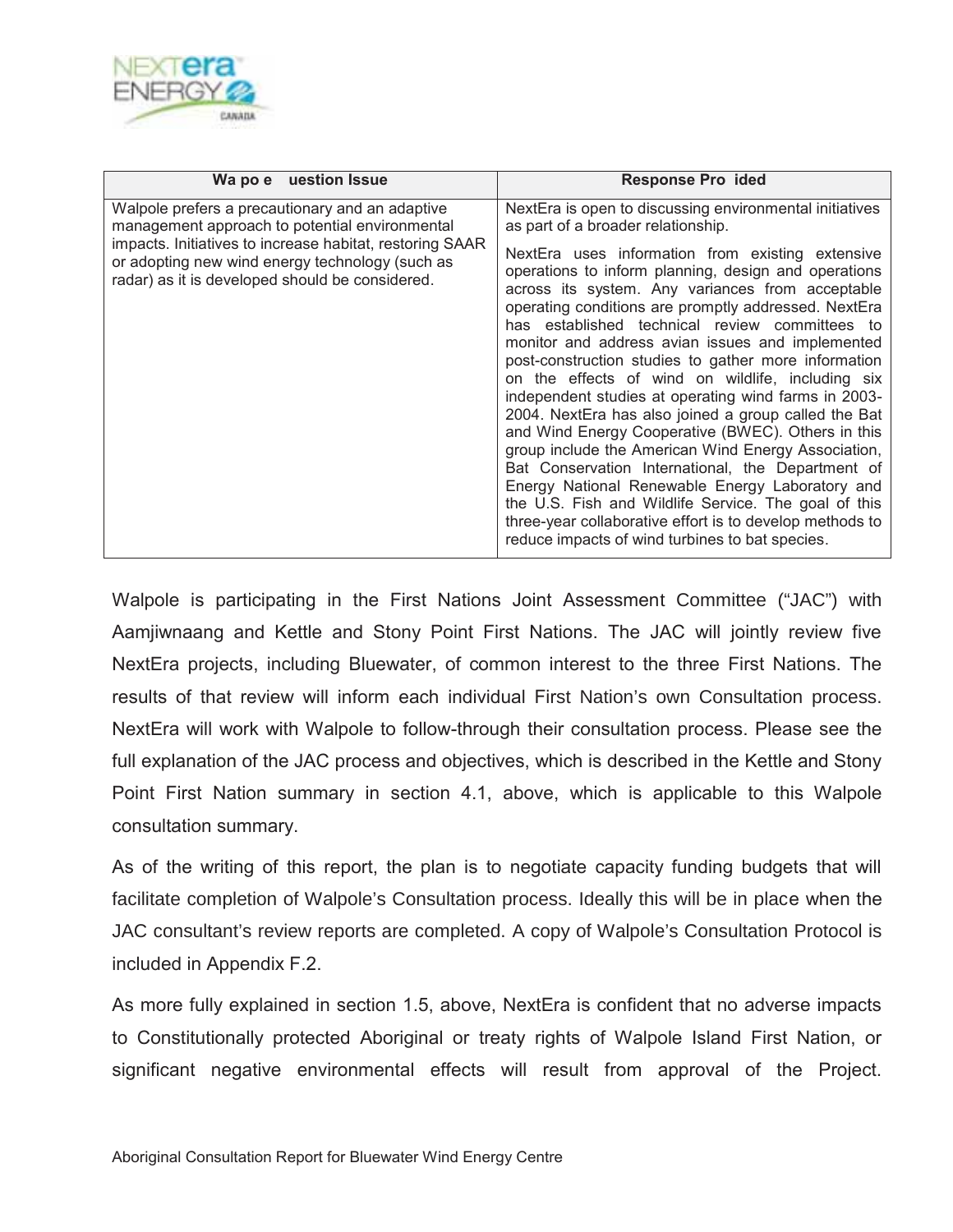

Consultation with Walpole is ongoing. NextEra will continue to work with Walpole using the results of the JAC review process to inform Walpole's Consultation Protocol, and directly with Walpole to follow through on their Consultation Protocol. All results from the JAC process and Aamjiwnaang Consultation Protocol process will be fully considered and where appropriate, will inform and influence the implementation of the Project. Additionally, NextEra will implement all mitigation and monitoring as described in the Project REA Table 1 reports. Finally, NextEra will implement the systems to receive and resolve issues that may be raised during construction and operation of the Project as described in Section 6, "Next Steps", below.

#### *4.5 Oneida Nation of the Thames*

Communications and information sharing with Oneida Nation of the Thames ("Oneida") began in 2007 for the Bluewater project. Please see Appendix H.8 for a complete chronology of all communications concerning the projects of potential interest to Oneida, including Bluewater.

All requisite delivery of REA notices and information have been completed, as more specifically set out in Table 3.1.1, above.

Oneida staff was provided (hand delivered) with NextEra's Community Reference materials binder on June 15, 2010. An updated Community Reference Material Binder was delivered to staff on October 19, 2011, which included a Bluewater project Wind Energy Newsletter.

NextEra has worked with Oneida staff and leadership to understand the protocol for consultation on Bluewater, and on other Ontario projects. Through e-mails and at meetings with Oneida staff and Alfred Day (now Chief Day) of the Oneida Council of Chiefs in 2010, it was established that the Oneida Council of Chiefs would take the lead on consultation matters related to the Bornish and Adelaide projects, not Oneida Nation of the Thames. Oneida Council of Chiefs is also a participant in the Haudenosaunee Development Institute process ("HDI"). HDI have been delegated consultation matters as the staff secretariat to the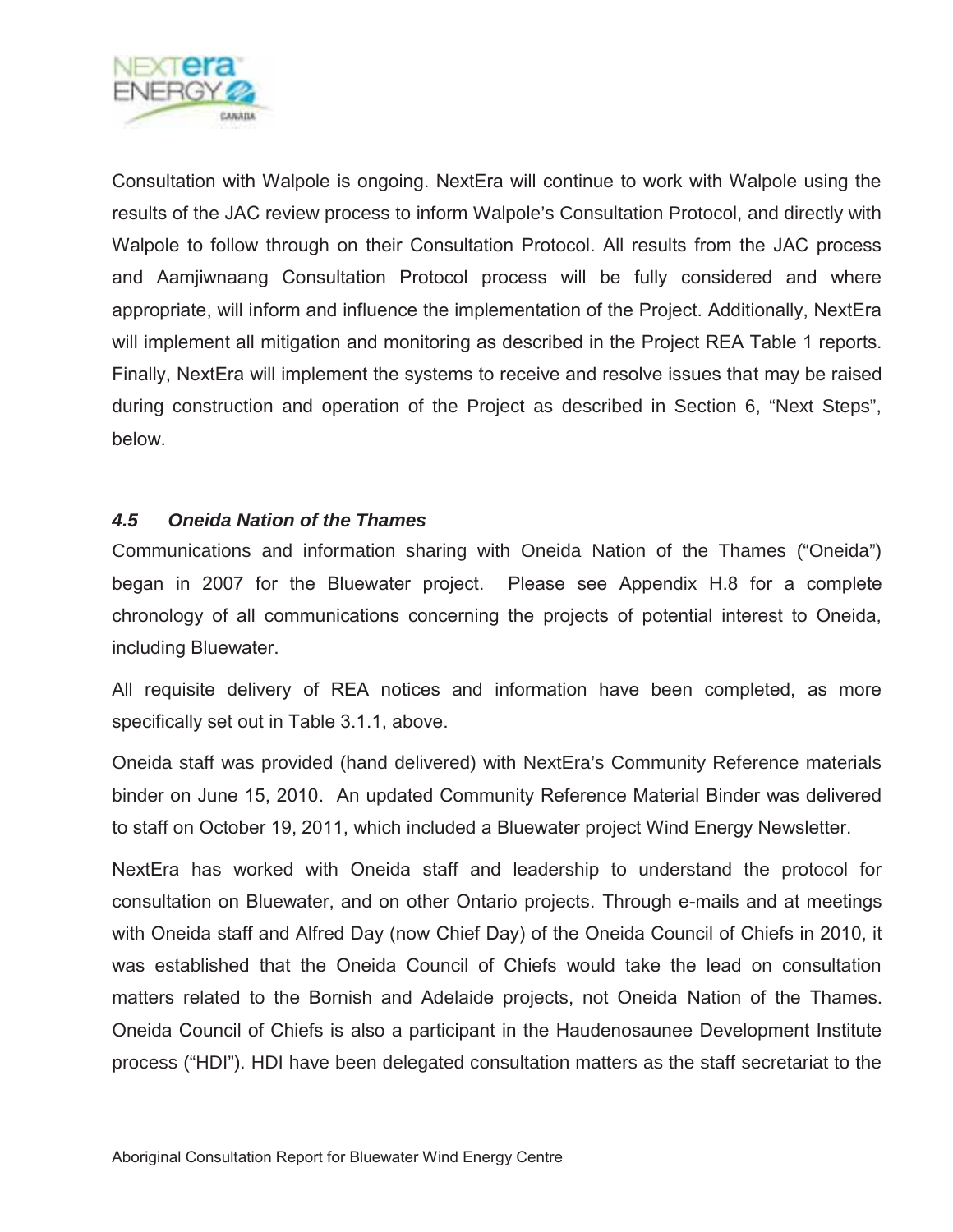

Haudenosaunee Confederacy Council of Chiefs. (See section 4.11, below for Haudenosaunee Confederacy Chiefs Council summary.) Neither Oneida Council of Chiefs, nor Haudenosaunee Confederacy Chiefs Council are included on the Director's Lists for the Project, however, it is NextEra's understanding that both councils assert treaty rights under the 1701 Nanfan Treaty. The nature of these rights was explained in section 1.5 (C) and Table 2.2.1, above. Given the previous advice that Oneida Council of Chiefs would take the lead on certain projects, not Oneida, there has been uncertainty on the nature of Oneida's interest, or role, in regard to the Project. For greater certainty, all required Project correspondence and information required under the REA has been addressed individually to both of the Oneida Council of Chiefs, and Oneida (i.e. Oneida Nation of the Thames).

Clarification of Oneida vs. Oneida Council of Chief's role for the Project was requested from Oneida staff at a meeting of October 19, 2011. Staff's follow-up e-mail of October 26, 2011 confirmed that Oneida wished to meet NextEra about Bluewater and four other projects, and they will require capacity assistance to review the draft REA Table 1 documents. A subsequent November 25, 2011 e-mail was then received indicating that NextEra did not have to meet with Oneida and referring them to the Oneida Council of Chiefs for those projects.

Although e-mail follow-ups, personal meetings and telephone calls have taken place with Oneida staff requesting clarification or confirmation of Oneida's vs. Oneida Council of Chief's role for Bluewater and the other projects, no response has been received.

E-mail follow-ups, personal meetings and telephone calls have also taken place with Oneida staff requesting responses to the Project information and draft Project REA Table 1 Reports that have been delivered. NextEra has offered to discuss capacity assistance for review of Project information in accordance with its First Nation and Métis Relationship Policy. No response has been received to date for those communications either.

No information has been provided from staff or leadership as to any concerns Oneida may have about: potential adverse impacts of the Project to their constitutionally protected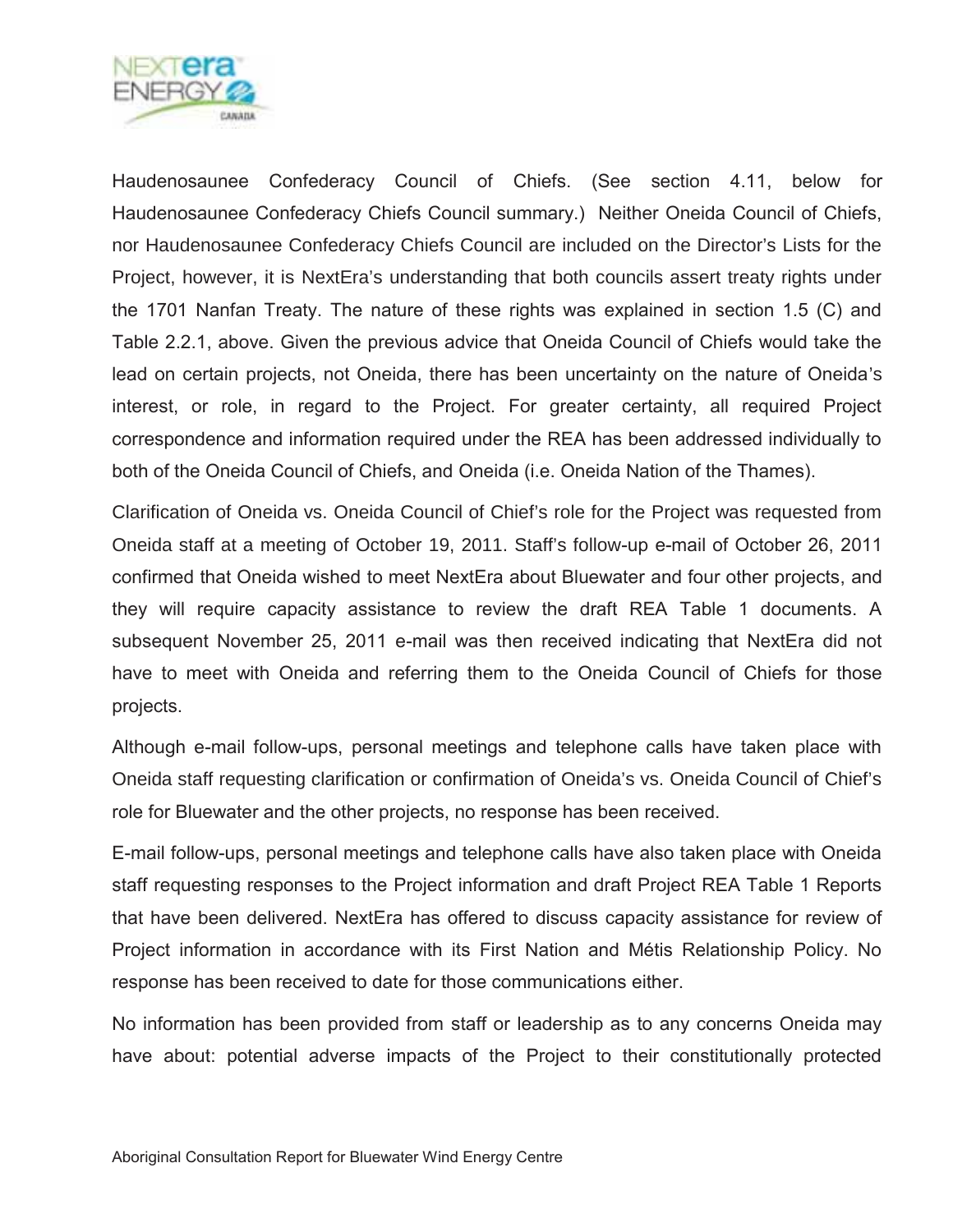

Aboriginal or treaty rights; potential negative impacts to the environment; or, any suggestions to mitigate such impacts.

As more fully explained in section 1.5, above, NextEra is confident that no adverse impacts to Constitutionally protected Aboriginal or treaty rights of Oneida Nation of the Thames, or significant negative environmental effects will result from approval of the Project. NextEra will continue to communicate with Oneida, as with all other communities with potential interests in its projects. Additionally, NextEra will implement all mitigation and monitoring as described in the Project REA Table 1 reports. Finally, NextEra will implement the systems to receive and resolve issues that may be raised during construction and operation of the Project as described in Section 6, "Next Steps", below.

#### *4.6 Historic Saugeen Métis*

Communications and information sharing with Historic Saugeen Métis ("HSM") began in 2009. Please see Appendix H.2 for a complete chronology of all communications concerning the projects of potential interest to HSM, including Bluewater.

All requisite delivery of REA notices and information have been completed, as more specifically set out in Table 3.1.1, above.

HSM was formerly a Community Council of the Métis Nation of Ontario ("MNO"). While MNO assert traditional harvest territory in Ontario, it is generally north of the Bluewater project location. Additionally, recent correspondence from the Office of the federal Interlocutor placed HSM's traditional territory well north of the Project. Since HSM's leaving MNO, however, their traditional territory assertion extends south to the Port Franks area. HSM's asserted traditional harvest territory was recognized by the Province of Ontario in the April 8, 2011 Director's List, and as such is a community to be consulted for the Project.

Throughout the period of consultation with HSM, NextEra has included HSM in all general communications to Aboriginal communities, such as Archaeological Communiqués, and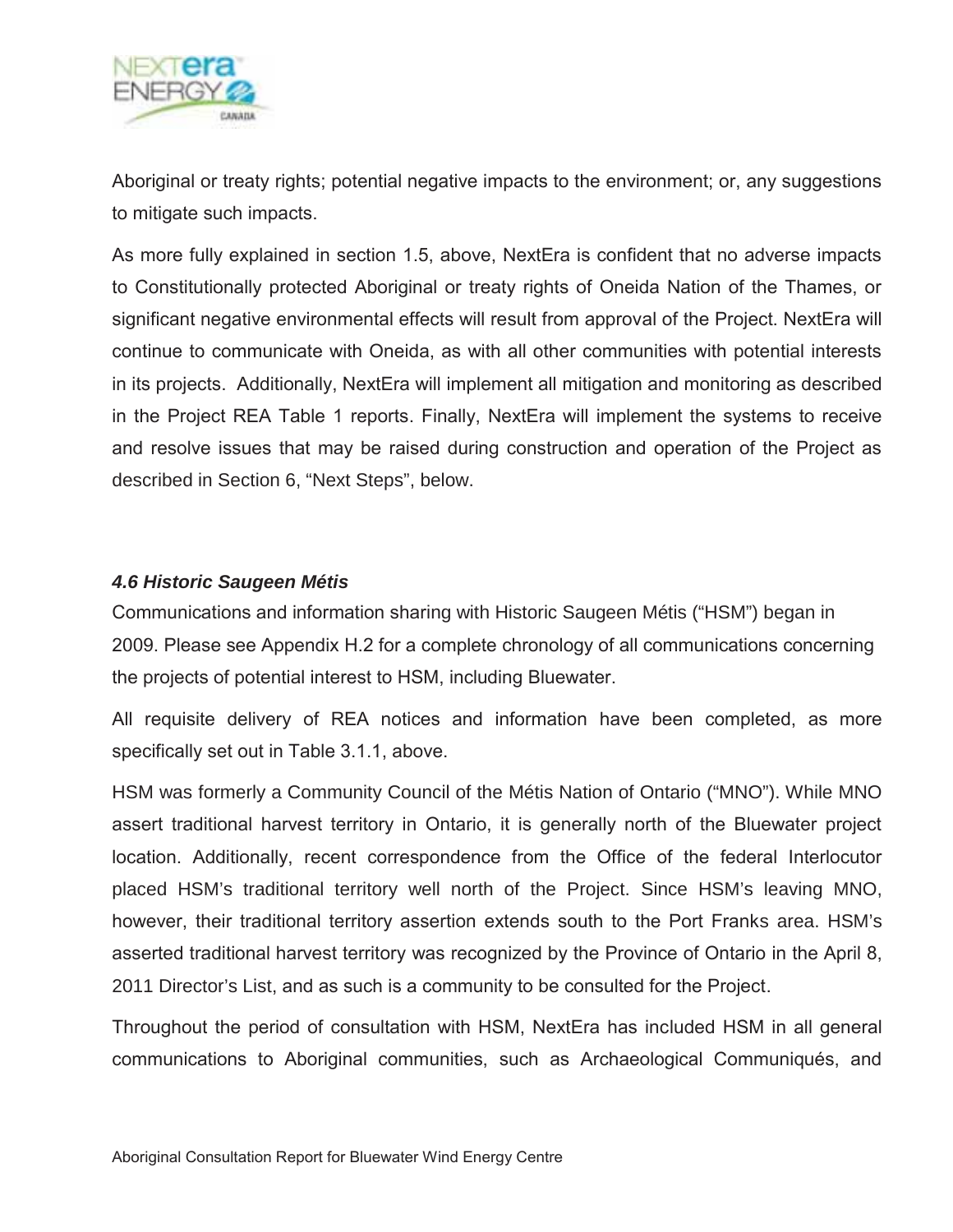

distribution of project schedule milestones for planning purposes. This is in addition to the requisite notices and deliveries required under Ontario Regulation 359/09.

Information-sharing specific to the Bluewater project began in June 2010. HSM was one of three Aboriginal communities that accepted an invitation to be NextEra's guest at a CanWEA seminar in Toronto, titled "Opportunities in the Wind Energy Value Chain". At the meeting, HSM's consultation coordinator was provided with a copy of NextEra's Community Reference materials binder on June 9, 2010, which included: a map of all NextEra FIT projects locations in southern Ontario; general wind technology and industry information; contacts and web site addresses; and, a draft copy of the Bluewater PDR.

At HSM's request, NextEra met with HSM Council and staff on August 11, 2010 to discuss all NextEra projects of interest to HSM in more detail. Bluewater, Goshen, Jericho and East Durham, were still in the pre-REA study phase at that time. HSM outlined their main concern as being any project which has the potential to negatively impact the traditional HSM territory, asserted to be comprised of the Sauble, Saugeen, Maitland, Bayfield and Ausable watersheds from Port Franks to Tobermory. On August 8, 2010 HSM's consultation coordinator followed up with a list of Métis interests that NextEra provided to its environmental consultants to be addressed as part of the draft REA Table 1 Reports, scheduled for 2011-12. This list of issues (or Métis values) is reproduced in Appendix G.2, as a Table of Concordance to demonstrate how NextEra feels the issues have been addressed in the REA studies and to cross-reference the applicable report and section. The schedule for completion of the Project REA studies was explained to HSM's consultation coordinator in an e-mail of September 15, 2010, to provide assurance that the issues would be addressed, at a later time as those studies and reports were developed.

In October 2010, HSM sent a detailed list of questions concerning the Project to NextEra on a privileged and confidential basis. Many questions required additional discussion and clarification from HSM, which was sought at a meeting held February 18, 2011. NextEra's environmental consultant, AECOM, attended the meeting to provide additional input. It was decided that HSM would restate some questions for clarity and NextEra was to address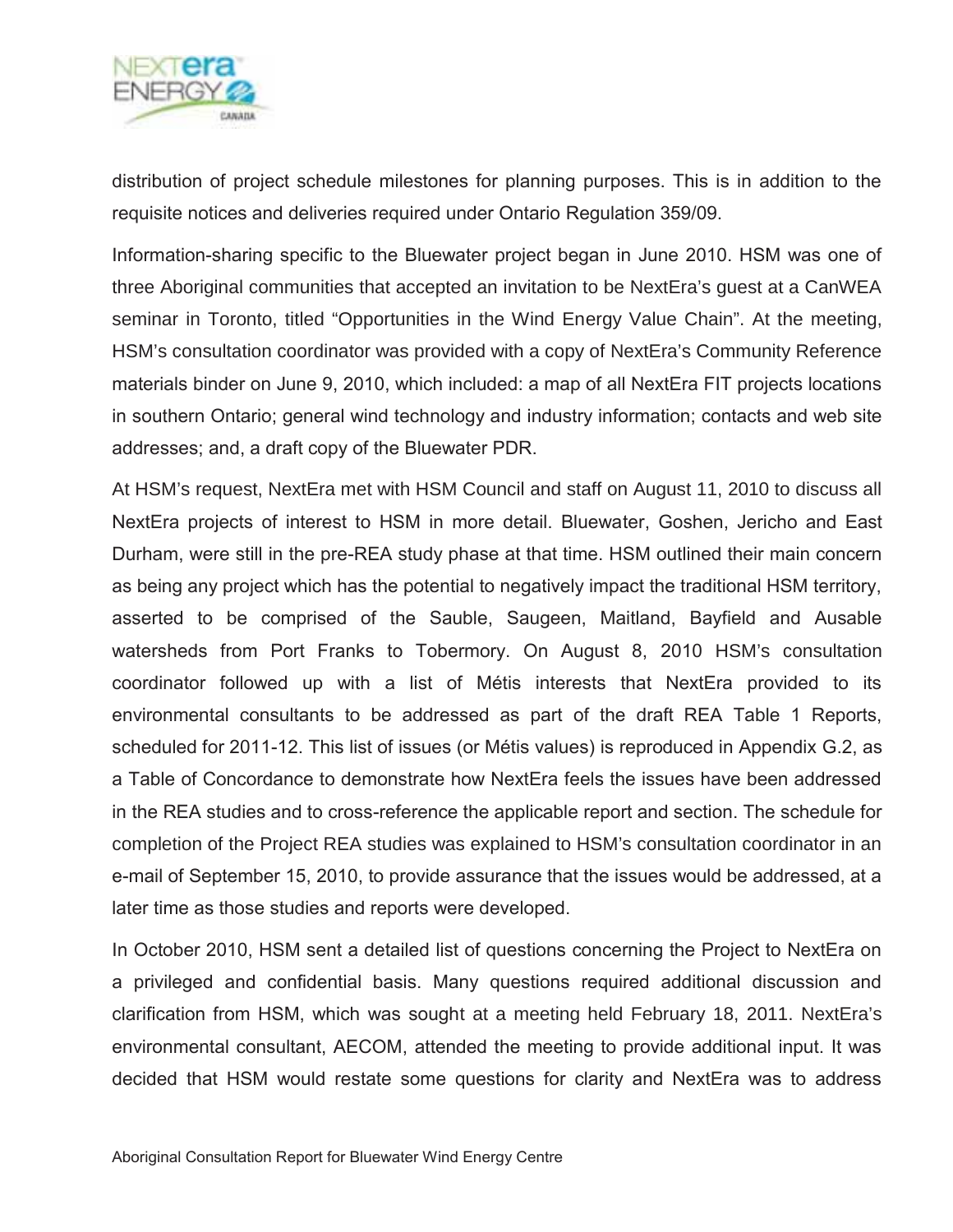

those that it could as information became available during the REA Table 1 Report process. HSM provided further clarification regarding some of its issues on February 22, 2011 and these were also forwarded to the environmental consultant, and addressed as set out in Appendix G.2 Table of Concordance. NextEra feels it has now responded to most of the HSM "Bluewater questions" in its draft Project REA Table 1 Reports, except those for which a clarification was not received from HSM. Further discussion and resolution of these questions is considered to be part of the ongoing consultation process planned with HSM.

HSM has also sought to enter into a long-term relationship agreement and Memorandum of Understanding ("MOU") for project reviews with NextEra. NextEra received a draft MOU from HSM, including long-term relationship commitments, on July 29, 2011 and a proposed supporting budget was received from HSM on February 17, 2012. NextEra has provided HSM with a copy of its First Nation and Métis Relationship Policy, as it addresses both the relationship and capacity assistance aspect of HSM's documents. Negotiations have taken place with much progress towards reaching agreement on consultation process and capacity, but no final agreement has been reached yet. It is NextEra's intention to continue such negotiations seeking a mutually acceptable agreement with HSM, and to complete consultations for the Project.

As more fully explained in section 1.5, above, NextEra is confident that no adverse impacts to Constitutionally protected Aboriginal rights of the Historic Saugeen Métis, or significant negative environmental effects will result from approval of the Project. NextEra will use good faith efforts to complete the final agreement and budget to facilitate HSM's review and engagement for the Project. Any specific concerns will be addressed with HSM and mutually acceptable mitigation explored. Additionally, NextEra will implement all mitigation and monitoring as described in the Project REA Table 1 reports. Finally, NextEra will implement the systems to receive and resolve issues that may be raised during construction and operation of the Project as described in Section 6, "Next Steps", below.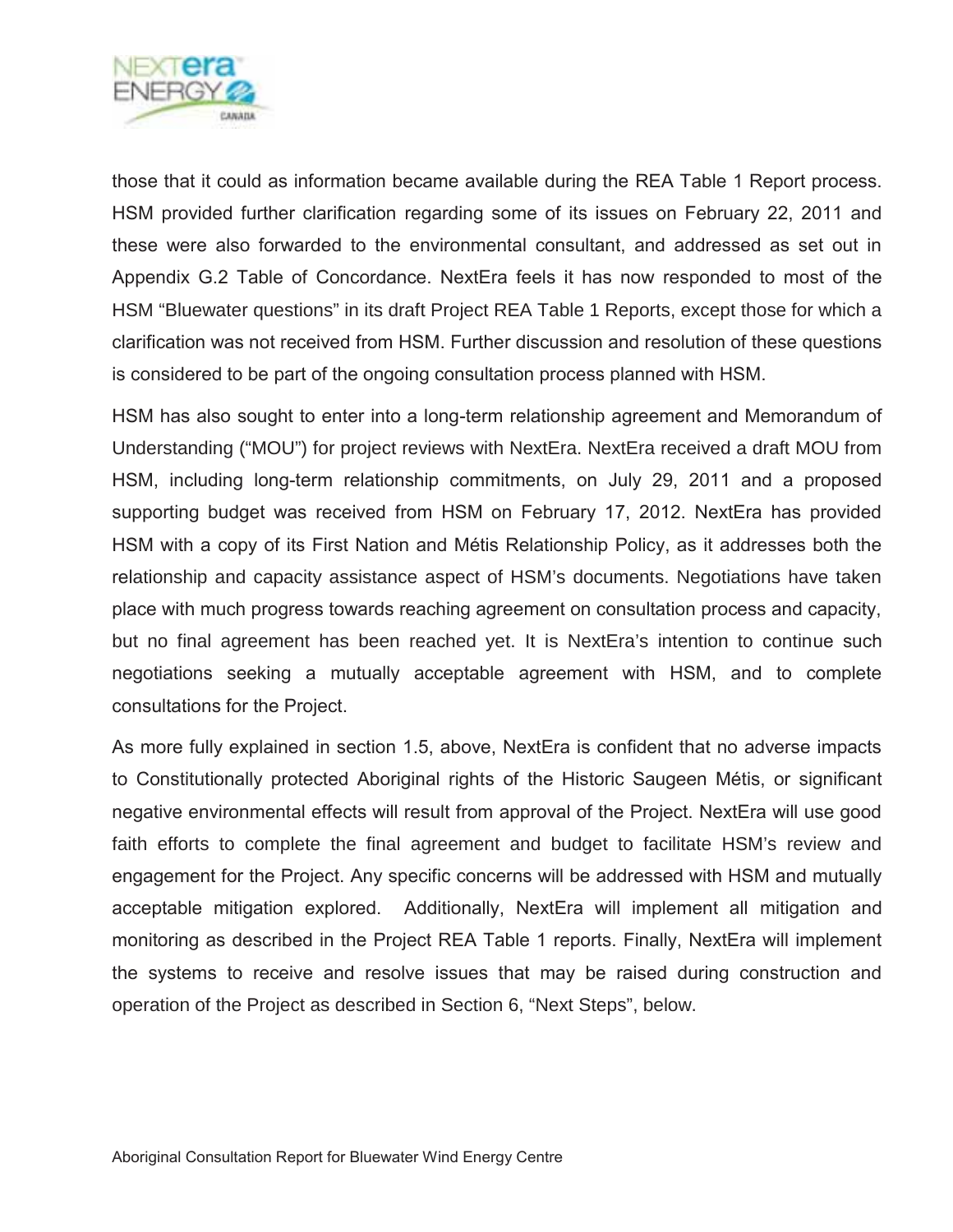

#### *4.7 Munsee–Delaware First Nation*

Communications and information sharing with Munsee-Delaware First Nation ("Munsee") began in 2007 for the Bluewater project. Please see Appendix H.4 for a complete chronology of all communications concerning the projects of potential interest to Oneida, including Bluewater.

All requisite delivery of REA notices and information have been completed, as more specifically set out in Table 3.1.1, above.

Chief Patrick Waddilove was provided (hand delivered) with NextEra's Community Reference materials binder on July 20, 2010. An updated Community Reference Material Binder was delivered to the First Nation Manager on October 19, 2011.

At the July 20, 2010 meeting, NextEra requested and was provided with information on issues that would be of concern to Munsee in the development of a wind farm. The issues included specific species, activities and values that would be of importance to Munsee members within their traditional territory. NextEra provided a summary of these issues to its environmental consultant, to be addressed in preparation of the draft REA Table 1 Reports. This information is included in the Munsee-Delaware "Table of Concordance" in Appendix G.4. The table lists the issues, NextEra's response and a cross-reference to the relevant section in the draft REA Table 1 reports.

Ongoing communications have taken place with Munsee in person, by e-mail and through delivery of the requisite REA notices and reports. An offer was made to discuss capacity assistance for review of all project reports, including Bluewater.

No responses have been provided from staff or leadership as to any concerns Munsee may have about: potential adverse impacts of the Project to their constitutionally protected Aboriginal rights; potential negative impacts to the environment; or, any suggestions to mitigate such impacts.

As more fully explained in section 1.5, above, NextEra is confident that no adverse impacts to Constitutionally protected Aboriginal or treaty rights of Munsee-Delaware First Nation, or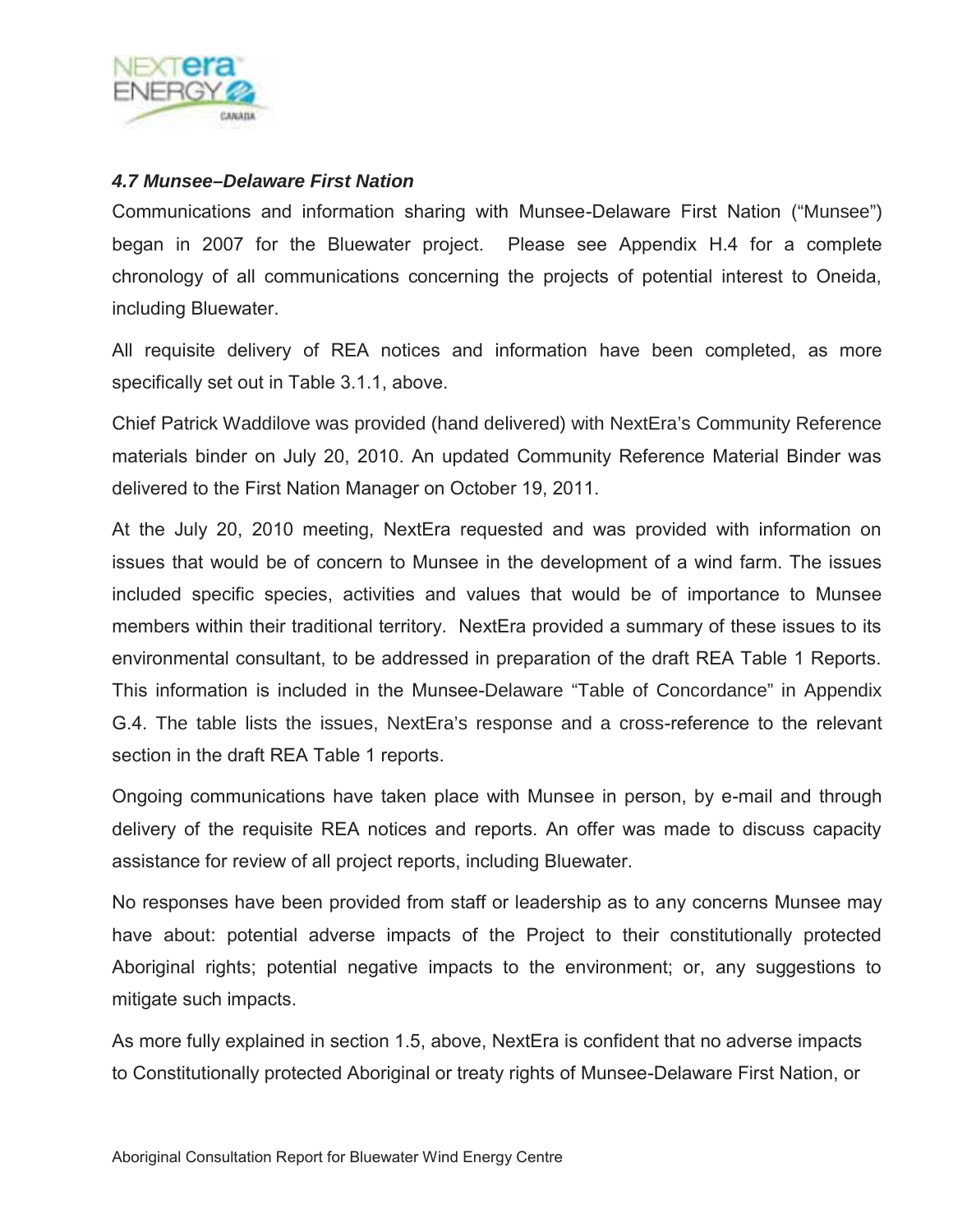

significant negative environmental effects will result from approval of the Project. NextEra will continue to communicate with Munsee, as with all other communities with potential interests in its projects. Additionally, NextEra will implement all mitigation and monitoring as described in the Project REA Table 1 reports. Finally, NextEra will implement the systems to receive and resolve issues that may be raised during construction and operation of the Project as described in Section 6, "Next Steps", below.

#### *4.8 Moravian of the Thames Delaware First Nation*

Communications and information sharing with Moravian of the Thames Delaware First Nation ("Moravian") began in 2007 for the Bluewater project. Please see Appendix H.9 for a complete chronology of all communications concerning the projects of potential interest to Moravian, including Bluewater.

All requisite delivery of REA notices and information have been completed, as more specifically set out in Table 3.1.1, above.

On February 18, 2010, NextEra made contact with Chief Gregory Peters, in regard to another project, the Bornish Wind Energy Centre. Chief Peters stated that project was not within Moravian's traditional territory, and so long as there were no impacts to the Thames River, Moravian would have no concerns. The Bornish project is located closer to Moravian than Bluewater.

On June 14, 2010, NextEra contacted Chief Gregory Peters by telephone, to seek clarification on Moravian's interests in the remaining NextEra Ontario FIT projects, including Bluewater. Chief Peters described the Moravian Traditional Territory as being about 58,000 acres, "town line to town line" extending northward into Zone Township and most of Orford Township, south to Highway 3. Zone Township is south of all NextEra Ontario FIT projects.

A written confirmation of the Moravian Traditional Territory has been requested many times, as recorded in the Chronology of Communications in Appendix H.9, but no reply has been received. Absent such a confirmation, NextEra has made sure that Moravian receives all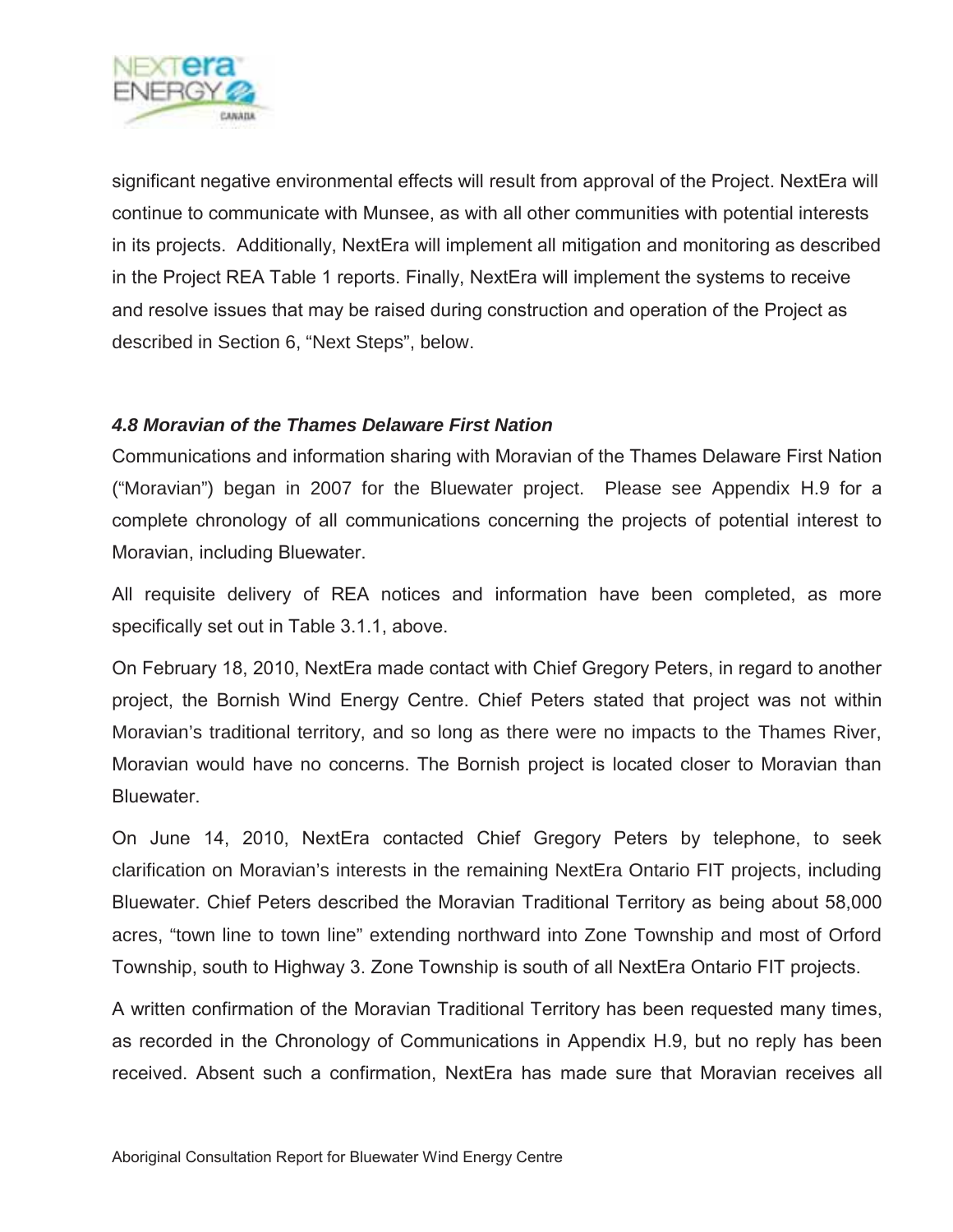

requisite correspondence and notices required under Ontario Regulation 359/09, and any additional general communications from the company. For example, Moravian received the NextEra Community Reference Binder (which included the Bluewater draft PDR) and update, as well as the Archaeological Communiqués. No response to any of the required or additional communications has been received from Moravian of the Thames Delaware First Nation.

Should Moravian subsequently decide it has an interest in the Project, as more fully explained in section 1.5, above, NextEra is confident that no adverse impacts to Constitutionally protected Aboriginal or treaty rights of Moravian of the Thames Delaware First Nation, or significant negative environmental effects will result from approval of the Project. NextEra will continue to communicate with Moravian, as with all other communities with potential interests in its projects. Additionally, NextEra will implement all mitigation and monitoring as described in the Project REA Table 1 reports. Finally, NextEra will implement the systems to receive and resolve issues that may be raised during construction and operation of the Project as described in Section 6, "Next Steps", below.

#### *4.9 Saugeen Ojibway Nations (Chippewas of Saugeen, Chippewas of Nawash Unceeded First Nation)*

Neither Chippewas of Saugeen, nor Chippewas of Nawash Unceeded First Nations are included on the Director's List for Bluewater, but NextEra has engaged with them for the Project, as explained below.

Communications and information sharing with Saugeen Ojibway Nations ("SON") began in 2009 with the offer of holding a community open house about NextEra's southwestern Ontario projects. Please see Appendix H.10 for a complete chronology of all communications concerning the projects of potential interest to SON, including Bluewater.

All requisite delivery of REA notices and information have been completed, as more specifically set out in Table 3.1.1, above.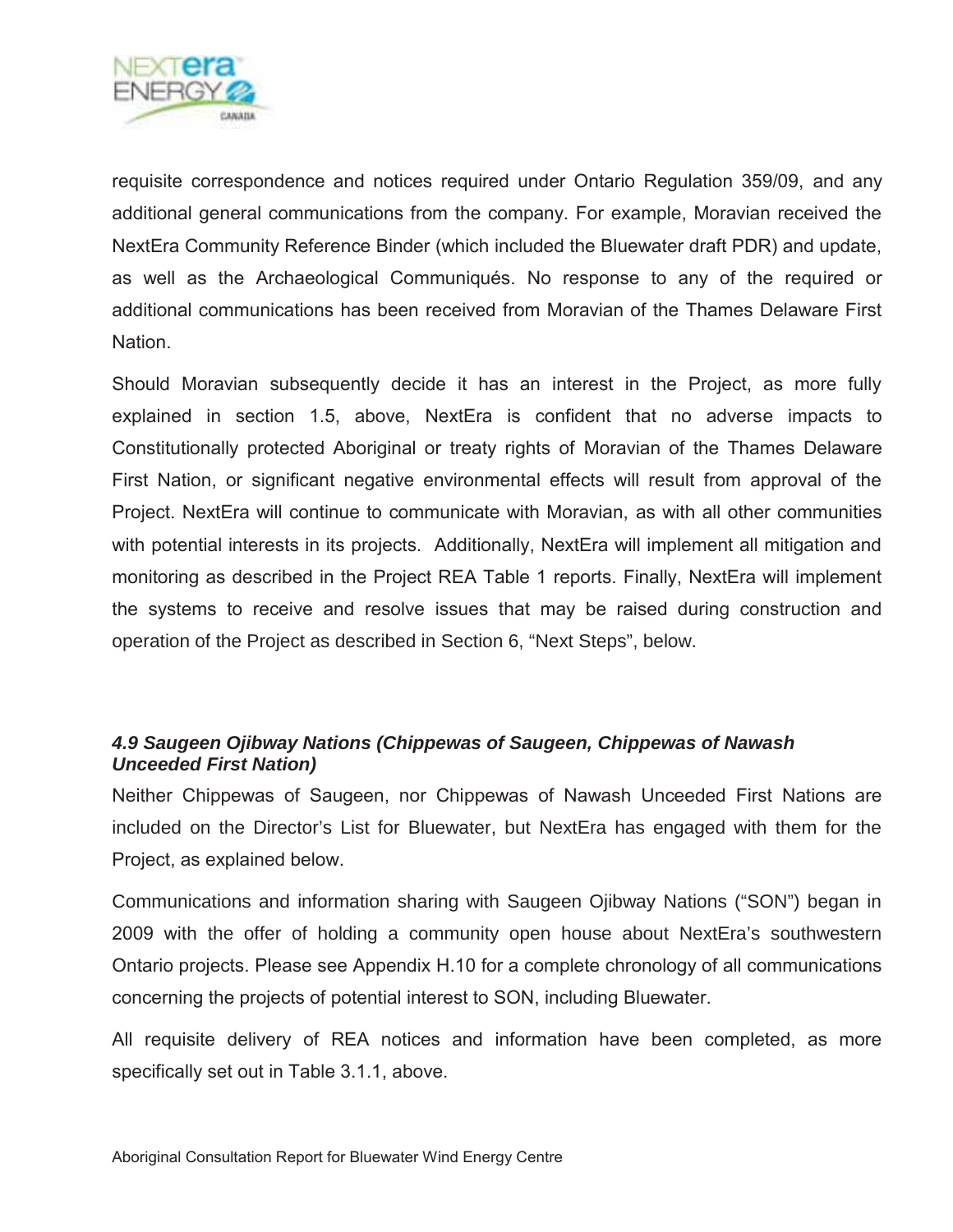

In December 2010, SON Environment Office ("EO") staff provided a copy of the SON "Principles for Proponents working in the Traditional Territories of the Saugeen Ojibway Nations" (see Appendix F.3). The principles identify values and expectations that are important to SON in consulting with project proponents and NextEra has had regard to them in its engagement with SON.

At the December 2010 meeting, SON also provided a traditional territory map (illustrated on Map 2.1.1, above). Although the Project is south of the traditional territory of the SON, NextEra appreciates SON's interest in potential impacts to the environment that may connect with their Traditional Territory through pathways such as migratory routes, for example. As a result NextEra has been working with SON for the Bluewater project, as well as the other two NextEra projects that are within their Traditional Territory.

SON EO staff received (hand delivered) NextEra's Community Reference materials binder on June 10, 2010, which included a copy of the first Bluewater draft Project Description Report. SON staff received an updated Binder on June 1, 2012 including the Bluewater Wind Energy News newsletter.

SON also receives all Archaeological Communiqués, which include information on the Project. Additionally, SON has access to the reports produced by the independent First Nations archaeological monitor for Bluewater, Bandy George Archaeological Research, Inc., but conducts its own independent review of the archaeological studies. Finally, SON has been provided with all draft REA Table 1 Reports for the Project.

At the time of writing this report, NextEra and SON had begun negotiations to establish an overall work plan and capacity budget for SON participation in all three NextEra projects of interest to them, including Bluewater. NextEra and SON have already had a significant amount of experience working together for review of draft REA Table 1 documents in regard to the Conestogo project. It is expected that lessons learned from that project will inform the development of the overall work plan and budget, including the planning, construction and post-construction monitoring stages. It is also expected that discussions will include exploring a broader relationship between SON and NextEra. This is in accordance with NextEra's First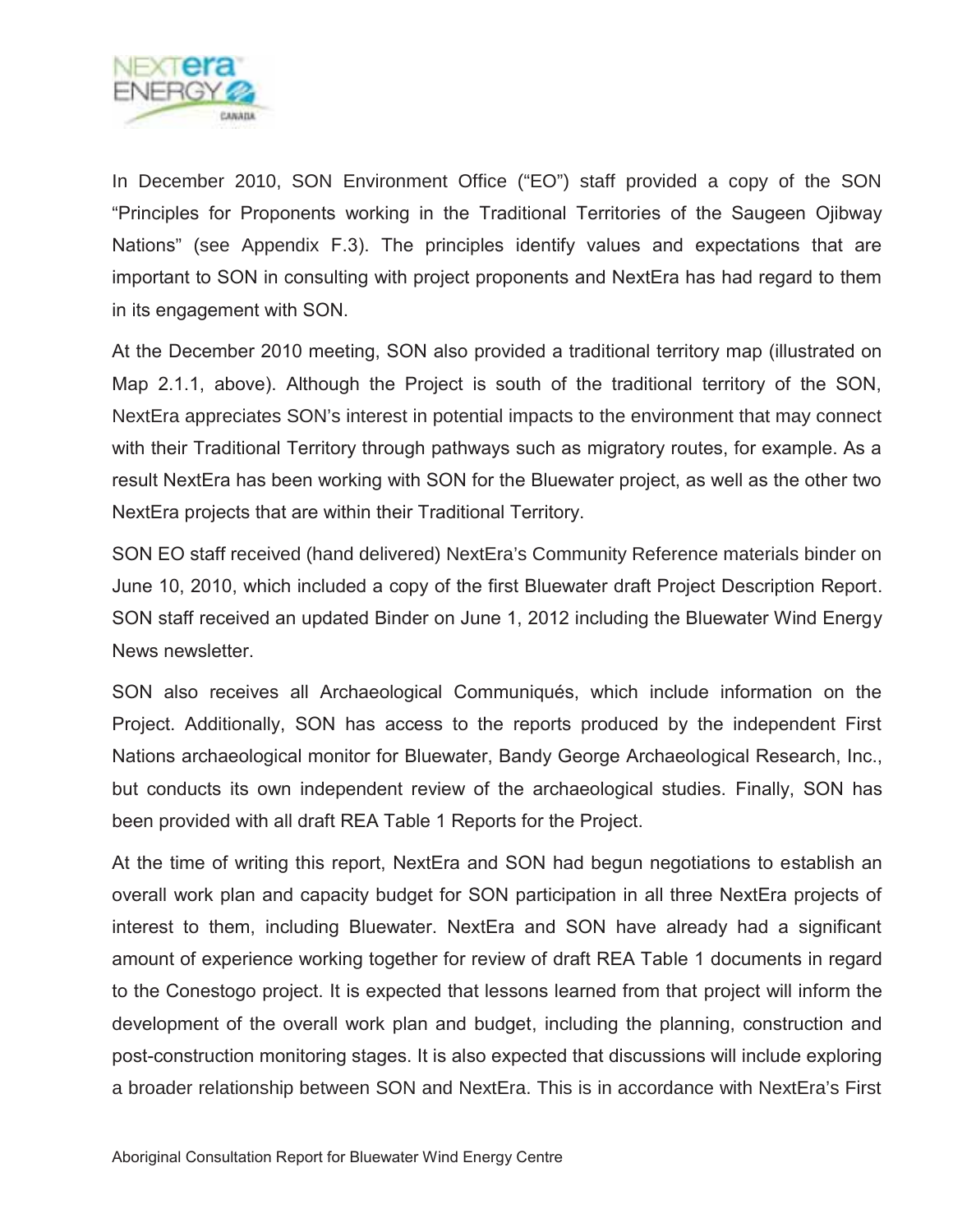

Nations and Métis Relationship Policy and consistent with the approach taken with other First Nation and Métis governments who wish to be involved in NextEra projects.

As more fully explained in section 1.5, above, NextEra is confident that no adverse impacts to Constitutionally protected Aboriginal or treaty rights of the Saugeen Ojibway Nations, or significant negative environmental effects will result from approval of the Project. NextEra will use good faith efforts to complete the work plan and budget to facilitate SON's review and engagement for the Project. Any specific concerns will be addressed with SON and mutually acceptable mitigation explored. Additionally, NextEra will implement all mitigation and monitoring as described in the Project REA Table 1 reports. Finally, NextEra will implement the systems to receive and resolve issues that may be raised during construction and operation of the Project as described in Section 6, "Next Steps", below.

#### *4.10 Six Nations of the Grand River Elected Council*

Six Nations of the Grand River Elected Council ("SNEC") are not included on the Director's List for Bluewater, but NextEra has engaged with them as explained below.

Communications and information sharing with SNEC began in 2007 with the offer of holding a community open house about NextEra's southwestern Ontario projects. Please see Appendix H.12 for a complete chronology of all communications concerning the projects of potential interest to SNEC, including Bluewater.

All requisite delivery of REA notices and information have been completed, as more specifically set out in Table 3.1.1, above.

In January 2008, NextEra made a presentation to SNEC on its southwestern Ontario FIT projects, including Bluewater. While the focus on most communications with SNEC from 2008 through 2011 was on Conestogo (west of Haldimand Tract), Summerhaven (west of Halidmand Tract and closest to Six Nations of the Grand River community), Adelaide and Bornish, SNEC assert their responsibility to protect the air, land and waters within the 1701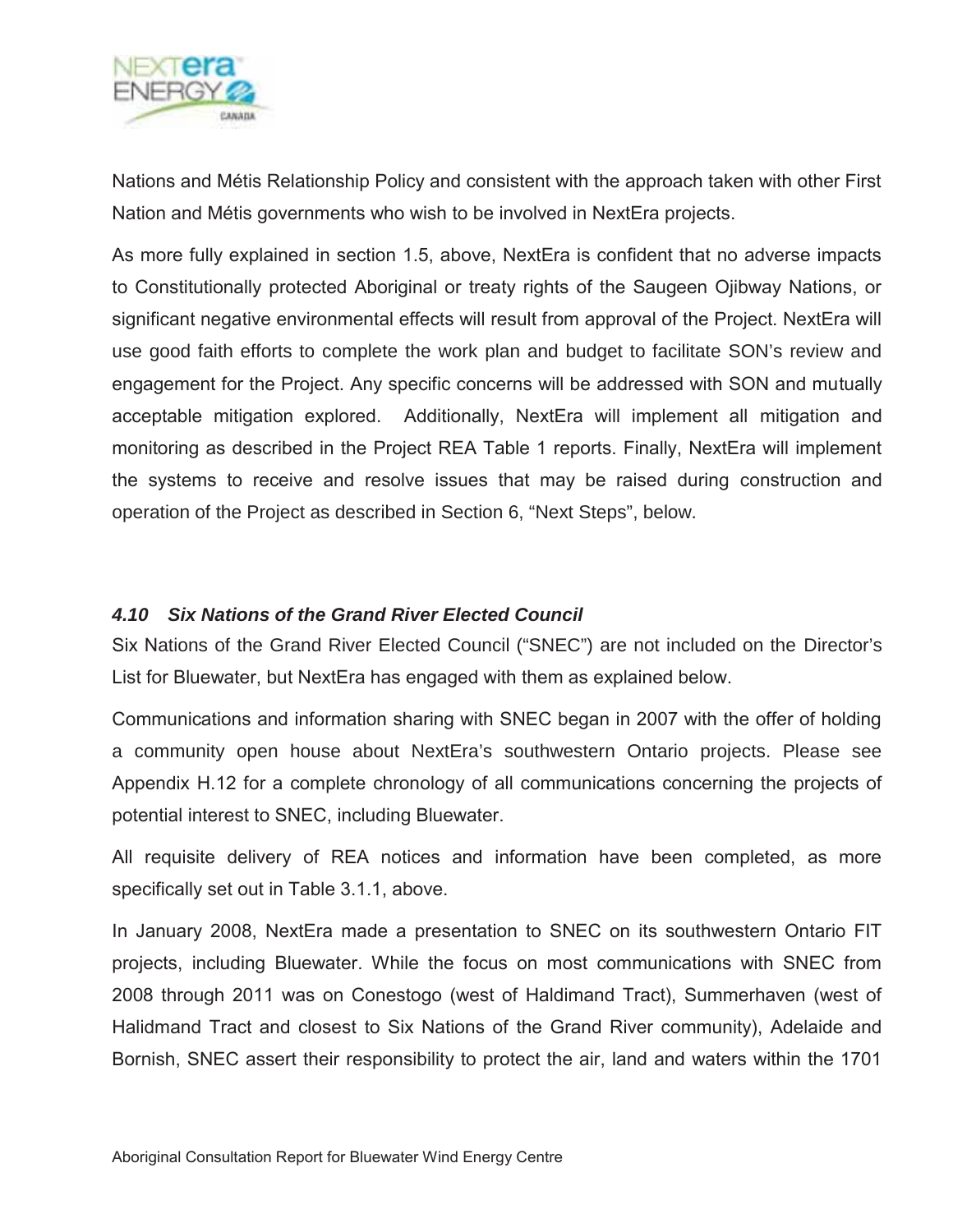

Nanfan Treaty area, which encompasses all NextEra projects. This assertion is made in the Six Nations Elected Council Consultation and Accommodation Policy, which can be found in Appendix F.4.

Wind power projects are considered "special projects" within the SNEC Policy and as a result SNEC follows a process that includes both consultation and accommodation. Since the SNEC Policy was new in 2010, there was some discussion in June of that year as to whether, and how NextEra's projects would fall under the Policy. In September 2010 SNEC determined that it wished to review available REA reports for the NextEra projects and in November 2010 SNEC was provided with capacity funding they requested to complete reviews of the four projects, which had been their main focus. This approach has set a template to follow for review of Bluewater by SNEC.

SNEC first received the Project draft Project Description Report on June 23, 2010, as part of NextEra's Community Reference materials binder. An updated Community Reference Material Binder was delivered to SNEC Consultation and Accommodation Process Team ("CAP Team") staff at a meeting on October 17, 2011. Another presentation on all NextEra Ontario FIT Projects was given at that meeting, which detailed current status of each project.

NextEra also provided a project "booth" at the Six Nations of the Grand River Community Awareness Day in 2010 and 2011. Information on current projects was made available in 2010, and the 2011 information focused on archaeology work for the Summerhaven project, which is the closest NextEra project location to Six Nations of the Grand River.

In January 2012, NextEra received draft proposed Capacity Funding Agreements from SNEC for the four project mentioned above, namely: Summerhaven, Conestogo, Adelaide and Bornish. NextEra responded on January 31, 2012, with a copy of its First Nations and Métis Relationship Policy because much of the policy spoke to the same issues dealt with in the proposed capacity funding agreements. NextEra's preference was, however, to approach all projects of stated interest to SNEC on a comprehensive basis. An initial meeting took place at Ohsweken with the SNEC CAP Team on February 1, 2012 to discuss the capacity funding agreements and NextEra's proposed approach. A proposed process agreement was shared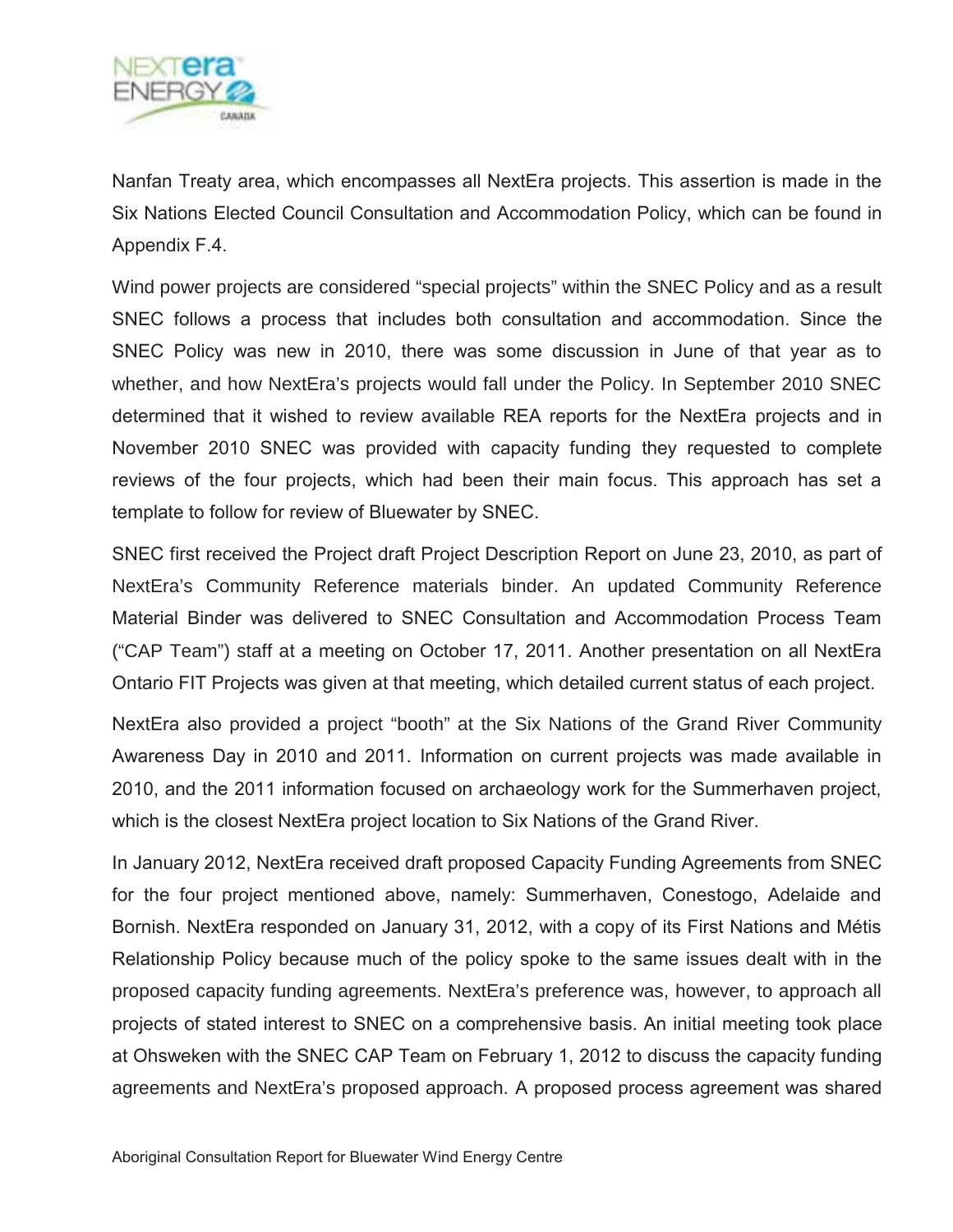

with SNEC after the meeting and suggested as a basis for working together on all projects through their planning, construction and post-construction monitoring stages. While this agreement was rejected by SNEC, NextEra has continued to engage with SNEC CAP Team to develop a mutually acceptable process agreement to operationalize the proposed capacity budget for SNEC's review and engagement in the projects of their stated interest, including Bluewater.

Due to SNEC CAP Team priorities with a more immediate and proximate large-scale renewable energy development, a follow-up meeting was not possible until May 7, 2012. Meetings on may 24 and June 19 2012 aimed at reaching agreement on a work plan, budget and broader relations for all NextEra projects have taken place. As of writing this report, these meetings are ongoing.

As more fully explained in section 1.5, above, NextEra is confident that no adverse impacts to Constitutionally protected Aboriginal or treaty rights of the Six Nations of the Grand River, or significant negative environmental effects will result from approval of the Project. NextEra will use good faith efforts to complete the work plan and budget to facilitate SNEC's review and engagement for the Project. Any specific concerns will be addressed with SNEC and mutually acceptable mitigation explored. Additionally, NextEra will implement all mitigation and monitoring as described in the Project REA Table 1 reports. Finally, NextEra will implement the systems to receive and resolve issues that may be raised during construction and operation of the Project as described in Section 6, "Next Steps", below.

#### *4.11 Haudenosaunee Confederacy Chiefs Council (Six Nations Confederacy Council and Oneida Council of Chiefs)*

Haudenosaunee Confederacy Chiefs Council ("HCCC") is not identified on the Director's List for Bluewater. NextEra has engaged with HCCC, in respect to their stated interest in potential negative effects from the Project, which in HCCC's view, could impact asserted treaty rights to hunt.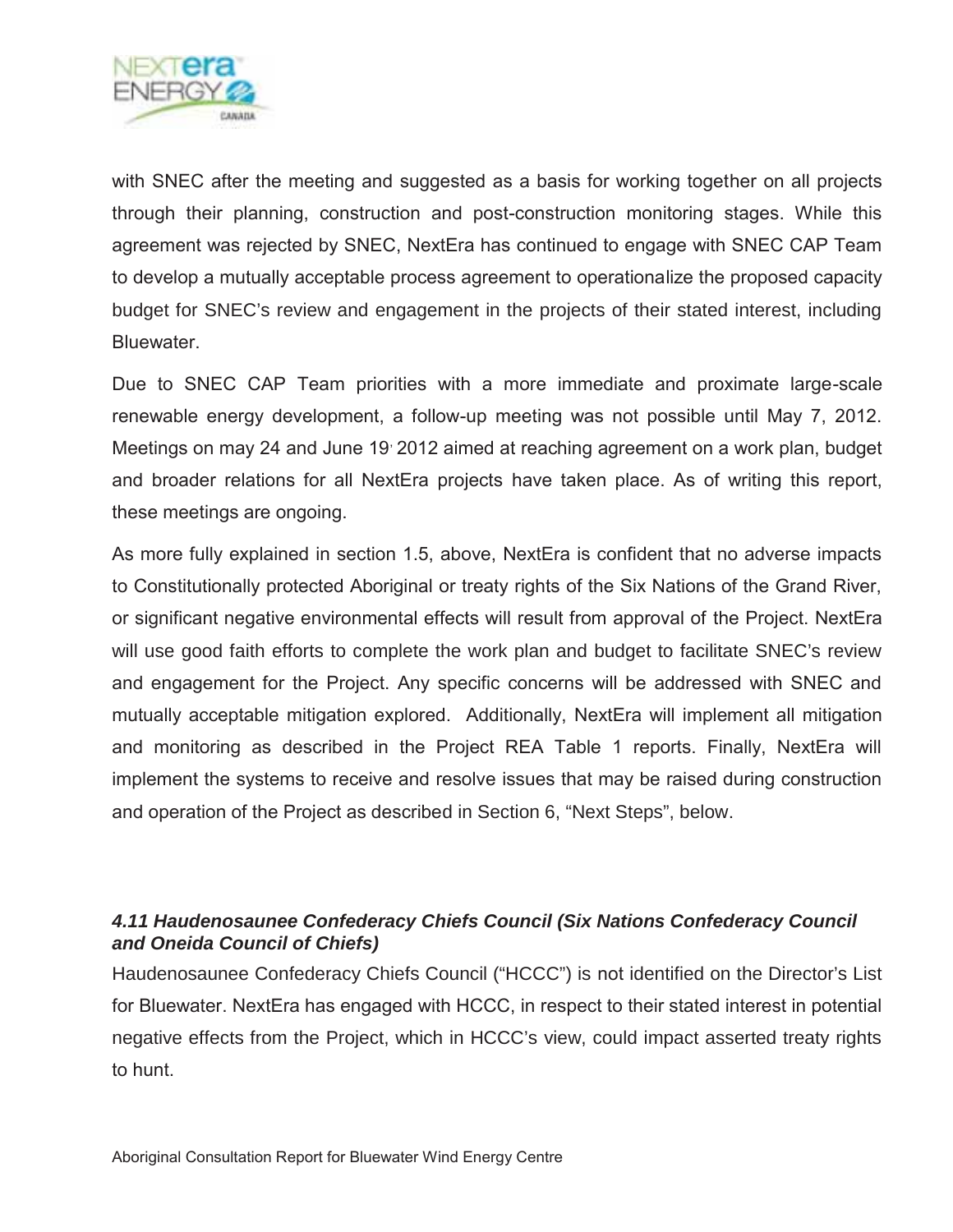

Communications and information sharing with HCCC began in 2007. Please see Appendix H.12 for a complete chronology of all communications concerning the projects of potential interest to SNEC, including Bluewater.

All requisite delivery of REA notices and information have been completed, as more specifically set out in Table 3.1.1, above.

HCCC first received the Project draft PDR in June 2010 (cover letters dated as of June 4, 2010) as part of NextEra's Community Reference materials binder. An updated Community Reference Material Binder was mailed to Hazel Hill, Acting Secretary of the Haudenosaunee Development Institute ("HDI") on October 13, 2011. A chart of all NextEra Ontario Fit projects was also delivered, outlining their capacity, location, timing of development and status.

HCCC is a traditional government representing the six nations within the confederacy. In Canada, the Oneida and Mohawk are represented within HCCC. NextEra has had direct communications with both the Oneida Council of Chiefs (see discussion within Section 4.5 Oneida Nation of the Thames) and the three Mohawk communities in Ontario, the latter as part of the Summerhaven wind energy centre consultations. HCCC has delegated consultation process management to the HDI, and NextEra's engagement with HCCC has been through senior HDI staff and Board members. In correspondence about another NextEra project (the Conestogo Wind Energy Centre) Oneida Council of Chiefs has advised NextEra that it is participating in the HDI process and that all matters should be referred to HDI. The Mohawk communities have never responded, or responded in writing to requests for clarification of their interests in NextEra's Summerhaven project, or whether they defer matters to HDI's management. As a result, NextEra continues to work with HDI and is seeking HDI's confirmation that it will provide comment on the Project on behalf of all Haudenosaunee communities.

NextEra has had ongoing communications with HDI, as illustrated in Appendix H.12. Given HCCC's asserted interest in all NextEra Ontario FIT projects, that engagement has taken place at a general level, with a focus on overarching issues of interest to HCCC. HDI has requested that all matters of discussion with it be treated in confidence. As a result, NextEra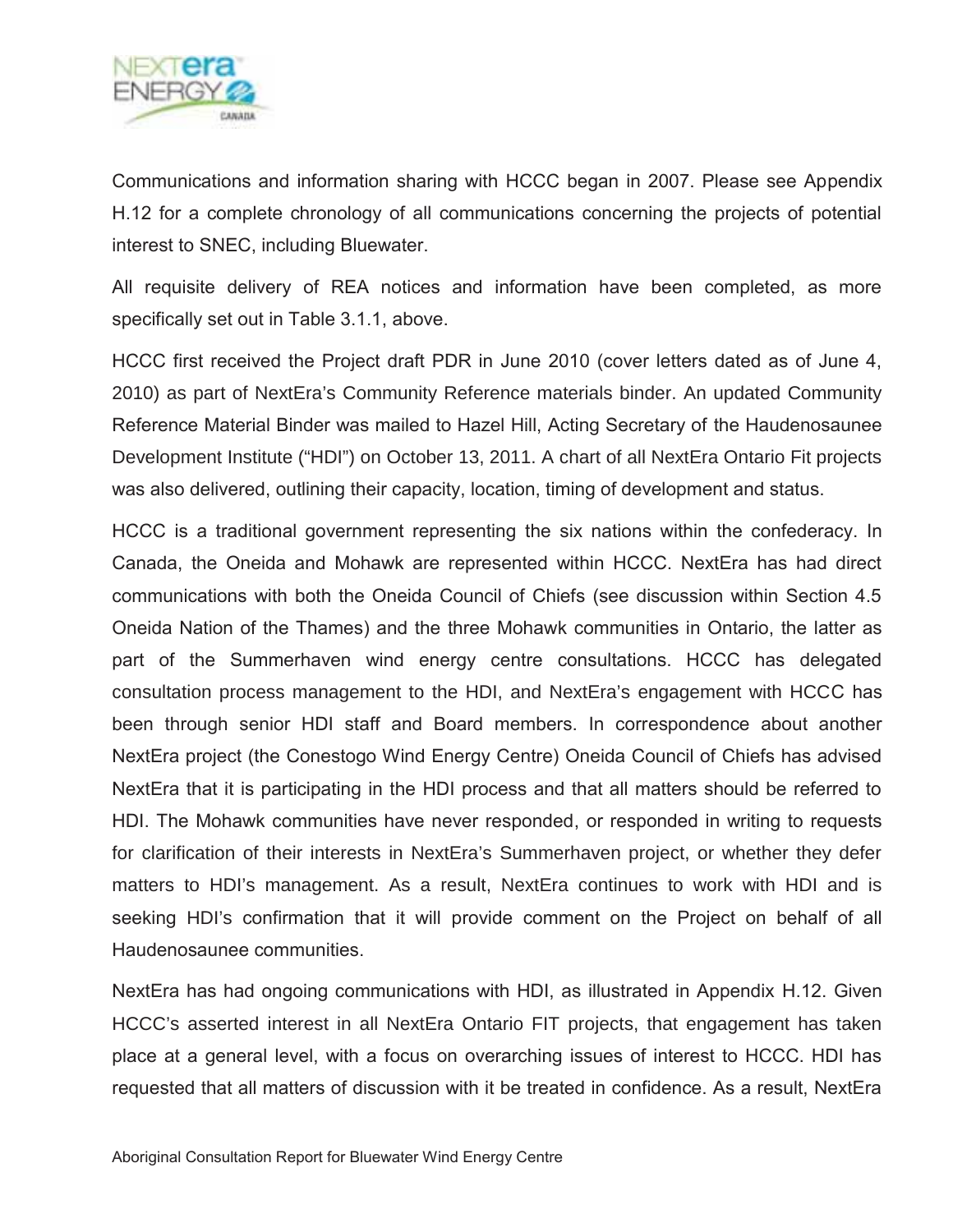

is limited in the extent to which it can report the content, tenor and progress of its consultations with HCCC, except to say that they are ongoing and NextEra is optimistic of their successful and timely conclusion.

As a general conclusion, however, and as more fully explained in section 1.5, above, NextEra is confident that no adverse impacts to asserted Aboriginal or treaty rights of the Haudenosaunee Confederacy Chiefs Council, and the nations it represents, or to environmental features which may form the basis of such rights, will result from approval of the Project. Additionally, NextEra will implement all mitigation and monitoring as described in the Project REA Table 1 Reports. Finally, NextEra will implement the systems to receive and resolve issues that may be raised during construction and operation of the Project as described in Section 6, "Next Steps", below.

#### *4.12 Métis Nation of Ontario*

Métis Nation of Ontario ("MNO") is not included on the Director's List for Bluewater, but NextEra has engaged with them as explained below. Please see Appendix H.5 for a complete chronology of all communications concerning the projects of potential interest to MNO, including Bluewater.

MNO is a province-wide Métis government. Métis communities are regional in nature and expansive. MNO service delivery and governance is done through the provincial Provisional Council of the Métis Nation of Ontario, local Community Councils and Regional Councilors, but Métis Harvest Rights are the focus of Regional Consultation Protocol Committees, which include community, regional and Captain of the Hunt leadership within traditional harvest territory areas (see Map 2.2.1).

The project is located south of, or at the southern extreme of the MNO Georgian Bay Traditional Harvest Territory ("GBTHT"). The GBTHT includes all of MNO Region 7 and a part of MNO Region 9. NextEra appreciates MNO's interest in potential impacts to the environment that may connect with their Traditional Harvest Territory through pathways such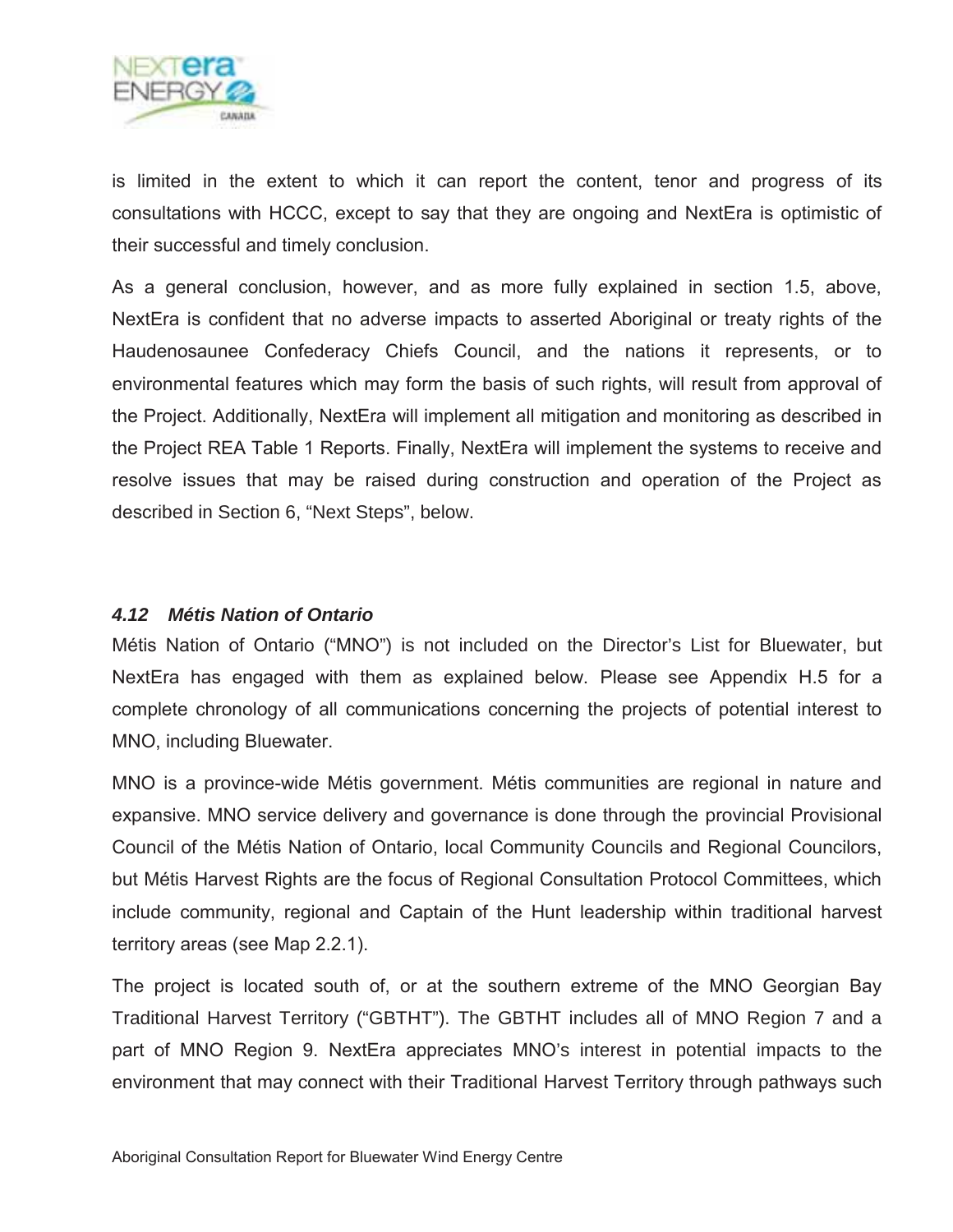

as migratory routes, for example. As a result NextEra has been working with MNO for the Bluewater project.

All requisite delivery of REA notices and information has been completed, as more specifically set out in Table 3.1.1, above.

In 2009, MNO staff provided NextEra with a general list of Métis interests, or values. These issues were sent to NextEra's environmental consultants to be considered as part of their preparation of the draft Project REA Table 1 Reports. A "Table of Concordance" crossreferencing the issues/questions to sections of the relevant reports addressing these questions and issues is set out in Appendix G.5. NextEra believes these issues have been addressed in the draft Project REA Table 1 Reports.

Communications and information sharing with MNO continued in 2009 with a presentation to senior MNO staff about all of NextEra's southwestern Ontario projects. A presentation was made to the Georgian Bay Traditional Harvest Territory Consultation Committee ("GBTHTCC") on November 1, 2010 that covered all NextEra Ontario projects in general, and the Bluewater and Conestogo projects in particular. An overview of all NextEra Ontario projects was given to the Regional Councillor and Community Council Presidents of Region 9 on July 19, 2011.

MNO first received the Project draft Project Description Report on September 3, 2010, as part of NextEra's Community Reference materials binder. An updated Community Reference Material Binder was delivered to MNO staff at a meeting on November 14, 2011.

On February 6, 2012, MNO staff advised that Region 9 would not be commenting on the Bluewater project; Project engagement would be through the GBTHTCC. On February 14, 2012, MNO staff advised that GBTHTCC wished to meet with NextEra but scheduling was not likely until after April 1, 2012. Staff confirmed the process of meeting with GBTHTCC would be the same as the one successfully completed with MNO for NextEra's Conestogo project. After the initial meeting, GBTHTCC would then advise NextEra if the Committee feels further consultation is necessary. NextEra provided a schedule of key milestone dates to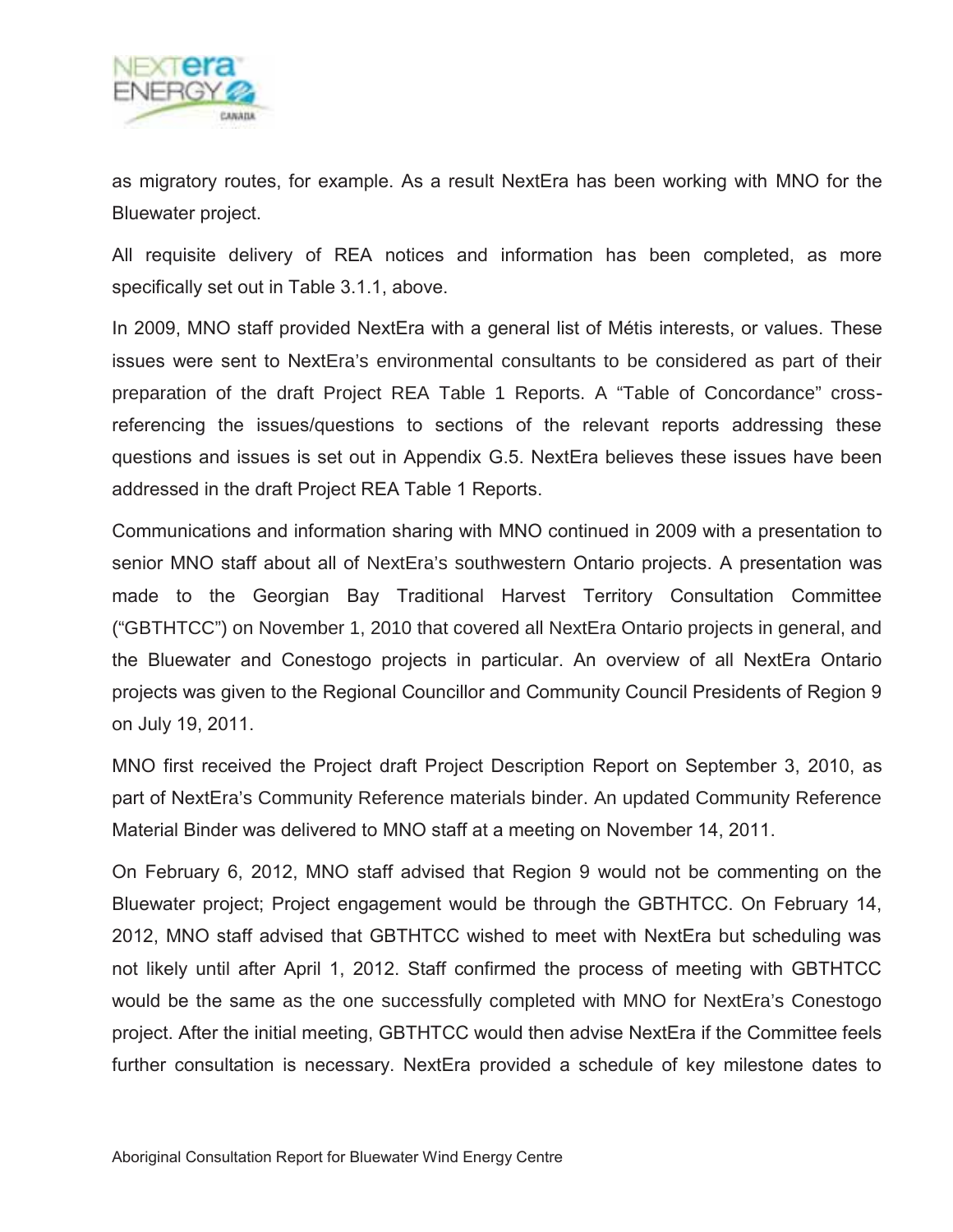

MNO staff on February 23, 2012, including release of the Project draft REA Table 1 Reports and estimated filing date.

The draft Project Table 1 REA Reports were delivered to MNO in accordance with MNO's protocol (i.e. staff of the MNO Consultation Unit) and the GBTHTCC Chair on March 15, 2012.

As of writing this report, a budget to support the initial GBTHTCC meeting has been agreed to in principle. In early April 2012, MNO staff advised they will forward a proposed Memorandum of Understanding ("MOU") that outlines process and capacity issues prior to the meeting, for discussion with NextEra. NextEra has followed up to inquire about the MOU and the meeting with GBTHTCC. Due to workloads and the recent MNO Provisional Council elections, MNO has not yet sent the proposed MOU or proposed meeting dates, but NextEra anticipates receiving them and meeting to discuss the projects of interest to MNO, including Bluewater.

As a general conclusion, however, and as more fully explained in section 1.5, above, NextEra is confident that no adverse impacts to Aboriginal rights of the Métis Nation of Ontario will result from approval of the Project. Additionally, NextEra will implement all mitigation and monitoring as described in the Project REA Table 1 Reports. Finally, NextEra will implement the systems to receive and resolve issues that may be raised during construction and operation of the Project as described in Section 6, "Next Steps", below.

#### *4.13 Summary of changes as a result of consultation activities*

As of the writing of this report, NextEra has received no information from Aboriginal communities concerning potential impacts to constitutionally protected Aboriginal rights, or potential negative impacts to the environment that have required a change in the design or proposed construction and operation of the Project.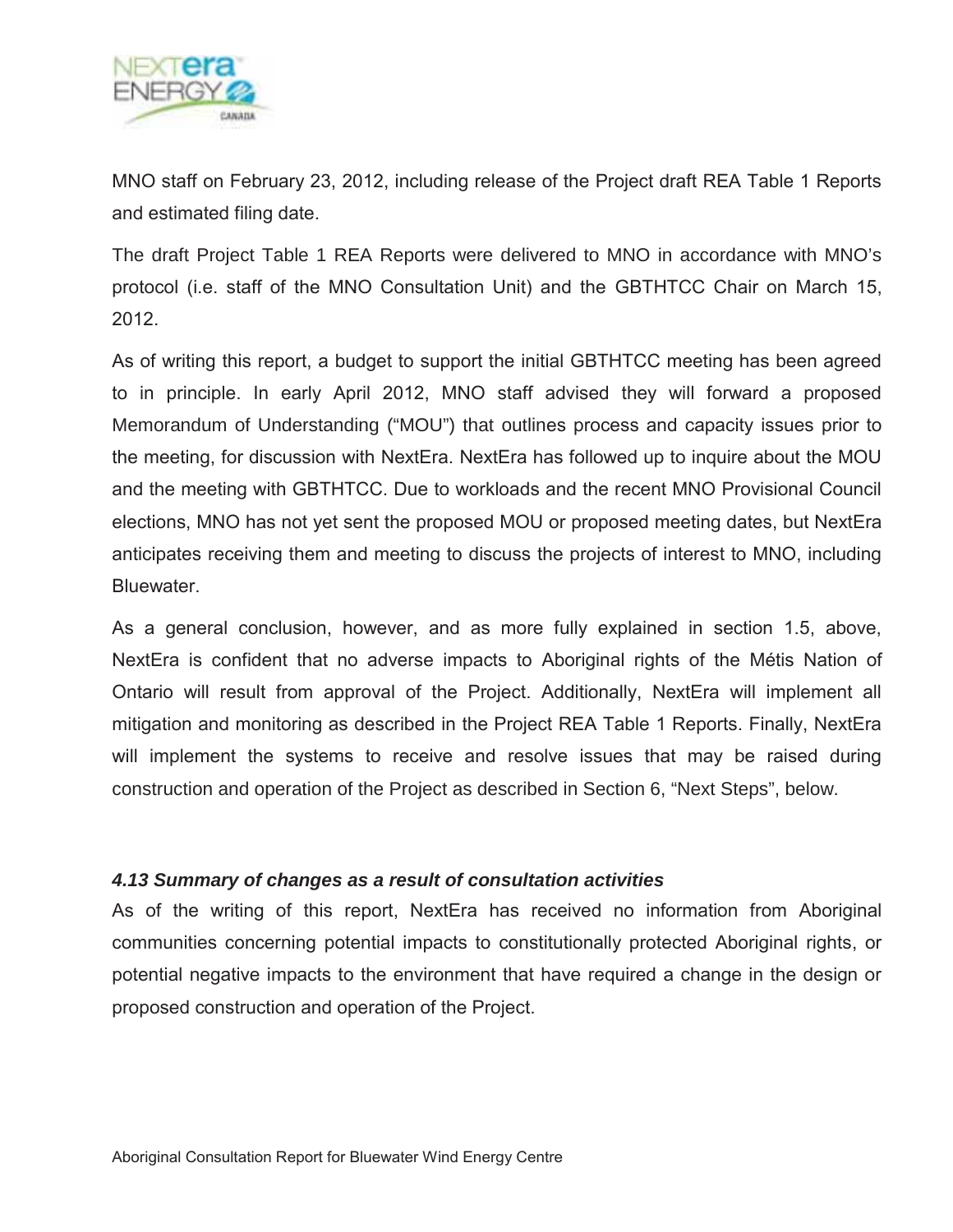

#### *4.14 Summary of Out of Scope Input Received*

While not part of the mandated inquiries set out under Ontario Regulation 359/0, a number of communities brought issues to NextEra's attention during discussions about Bluewater and other projects. In the interest of providing a complete report of the scope of issues raised by communities, NextEra wishes to include the following list of recurring themes raised by Aboriginal communities, although they fall outside the ambit of Ontario Regulation 359/09.

- 1. Will wind farm development have regional or cumulative effects, and is an Ontario Ministry considering this question?
- 2. What are the opportunities for Aboriginal communities to participate in wind projects that will result in economic and business benefits to them?
- 3. Will wind developers entertain or facilitate equity participation by Aboriginal communities, beyond the programs offered through the Ontario Finance Authority?
- 4. Improving educational opportunities and services in Aboriginal communities should be a priority for any benefits that flow from renewable energy projects.

Wherever possible, NextEra responds to these questions directly with Aboriginal communities, within the scope of its First Nation and Métis Relationship Policy.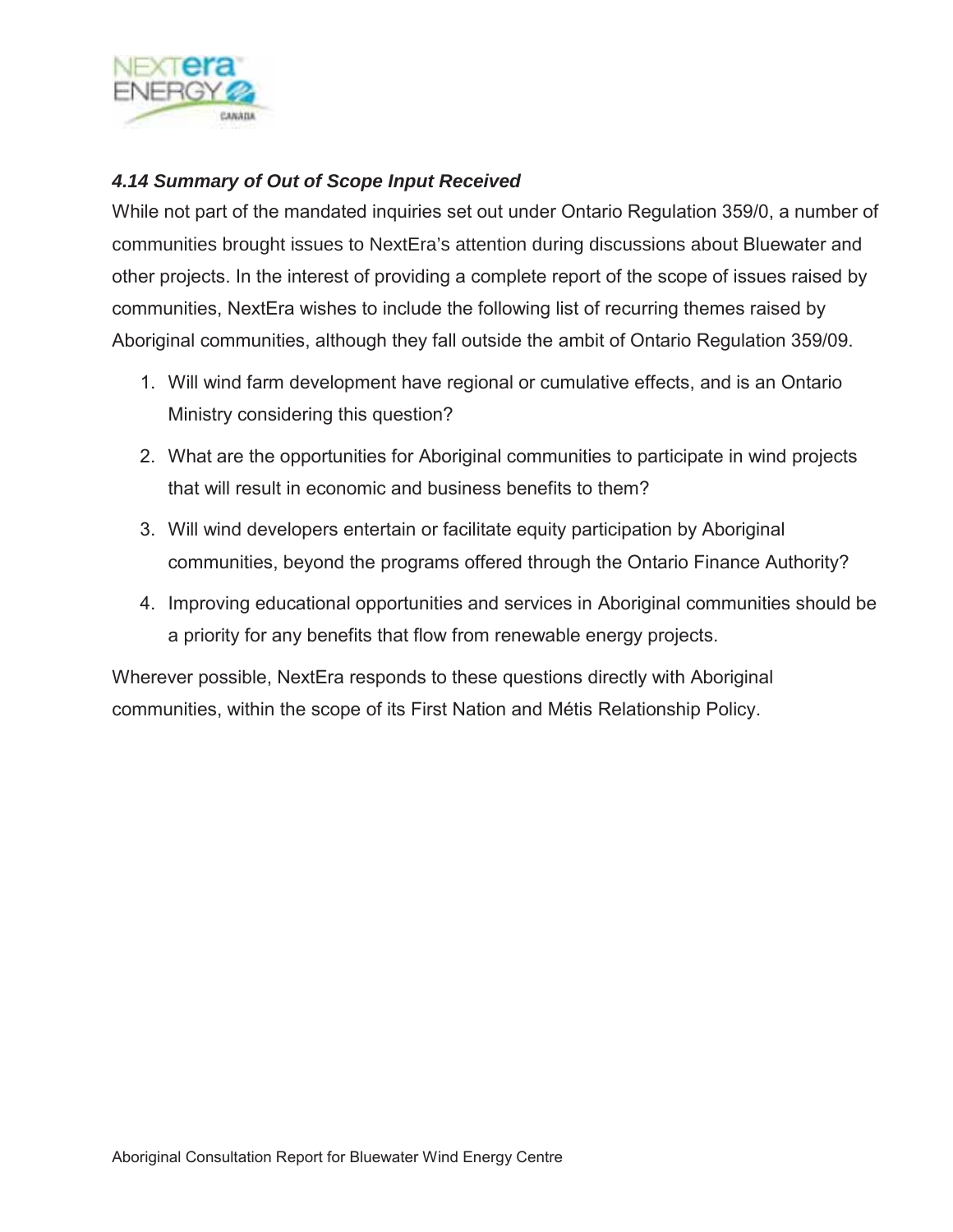

## **5. Conclusion**

NextEra has undertaken a thorough Aboriginal consultation program for the Project and this dialogue is ongoing. The steps and information distribution required under Ontario Regulation 359/09 have been completed as described in this report.

No impacts to constitutionally protected Aboriginal or treaty rights have been brought to NextEra's attention to date that required a change in the design, construction or operation of the Project as proposed. Any other issues of concern raised over potential negative environmental impacts have been, or will be addressed as described in this report or through Project mitigation and monitoring, as explained in section 1.5, above.

NextEra has sited its Project appropriately. This is shown in the results of the Project REA Table 1 Reports and claims analysis which conclude that the Project will not result in any residual environmental impacts that may affect Constitutionally protected Aboriginal or treaty rights or Aboriginal interests in potential environmental effects.

As explained in section 4, NextEra has offered to negotiate capacity arrangements with a number of communities who wish to have involvement or communications during the construction and post-construction monitoring to provide additional assurance of this conclusion.

Other issues brought to the attention of NextEra that fall outside the scope of Ontario Regulation 359/09 are explained in section 4.12, including NextEra's response.

Communication and information exchange with Aboriginal communities will continue through the construction and monitoring phase of the Project, and into operations, as explained in Section 6, "Next Steps". Using the management systems, described therein, for receiving and resolving any unexpected issues of concern, will ensure that Aboriginal interests will continue to be unaffected by the Project.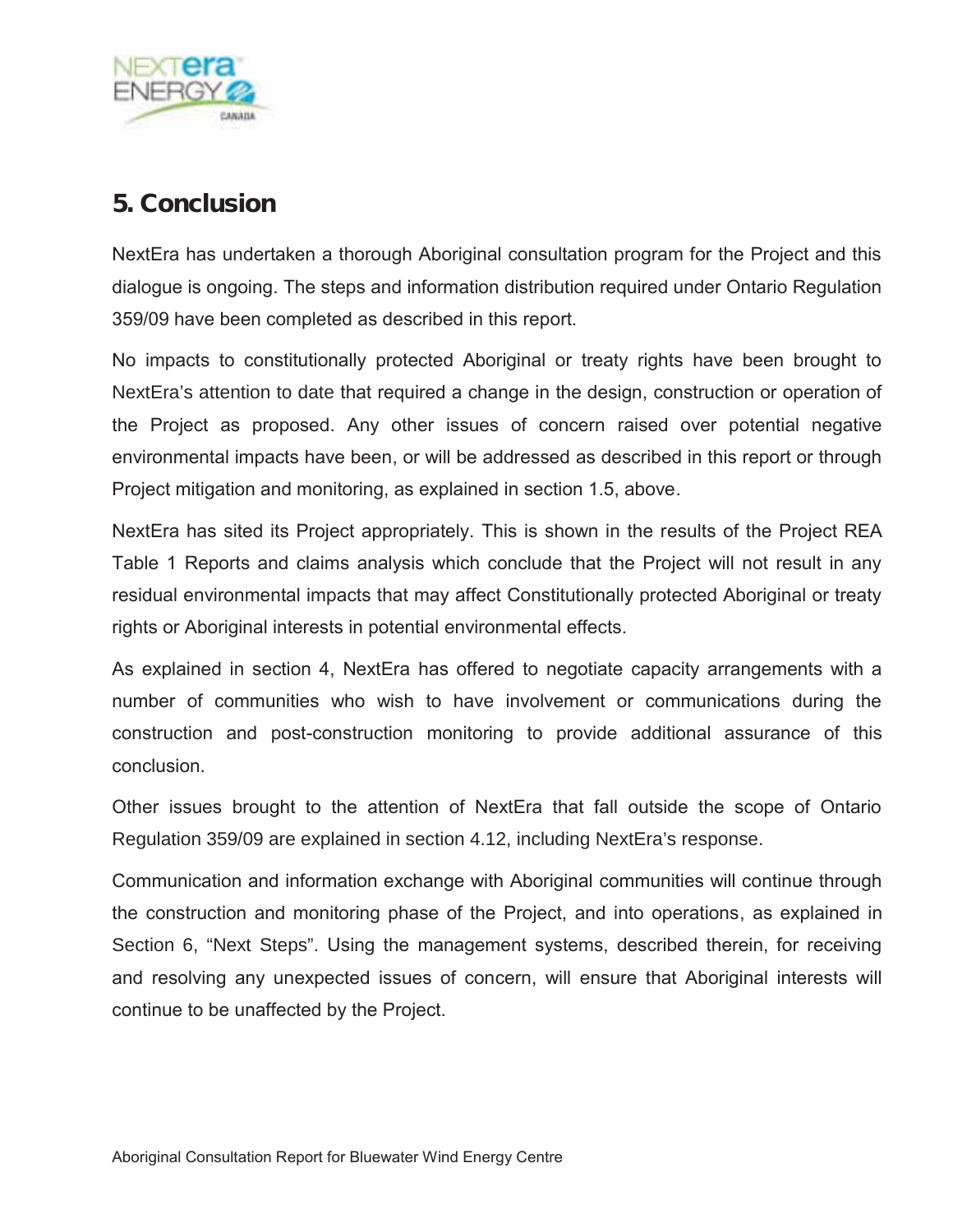

### **6. Ne t Steps**

This section describes NextEra's approach to ensure ongoing communication and dialogue going forward, and its undertakings to ensure no adverse impacts to Aboriginal or treaty rights, or to environmental features of concern to Aboriginal communities will occur during construction and operation of the Project.

- 1. NextEra will implement the construction mitigation as required and as set out in the final Project Table 1 Reports, in particular, the Archaeology reports, Construction Plan Report, Design and Operations Report, the Decommissioning Report and the Natural Heritage Report as submitted to the Director of Renewable Energy Approvals under Ontario Regulation 359/09, including any required monitoring and follow-up.
- 2. NextEra will consider and implement site-specific mitigation that may be mutually agreed to with Aboriginal communities as a result of their review of the draft Project REA Table 1 Reports.
- 3. To provide further assurance to Aboriginal communities in regard to the conclusions reached in the Project REA Table 1 Reports that there will be no significant environmental impacts, NextEra will explore the possibility of Aboriginal environmental field monitors and/or environmental liaison committees that would be a vehicle for ongoing communication during construction and post-construction monitoring. These steps could provide additional certainty to the affected Aboriginal communities that the required mitigation is implemented and effective. This may be through the communities themselves, Aboriginal contractors, or possibly through Provincial Territorial, Tribal Council or another collective organization with an appropriate relationship to the communities for this Project. Discussions of the methodology have already begun with interested communities. The mandate of the monitors or committee would be to view and report on the implementation of mitigation set out in the Project natural heritage study report, and make suggestions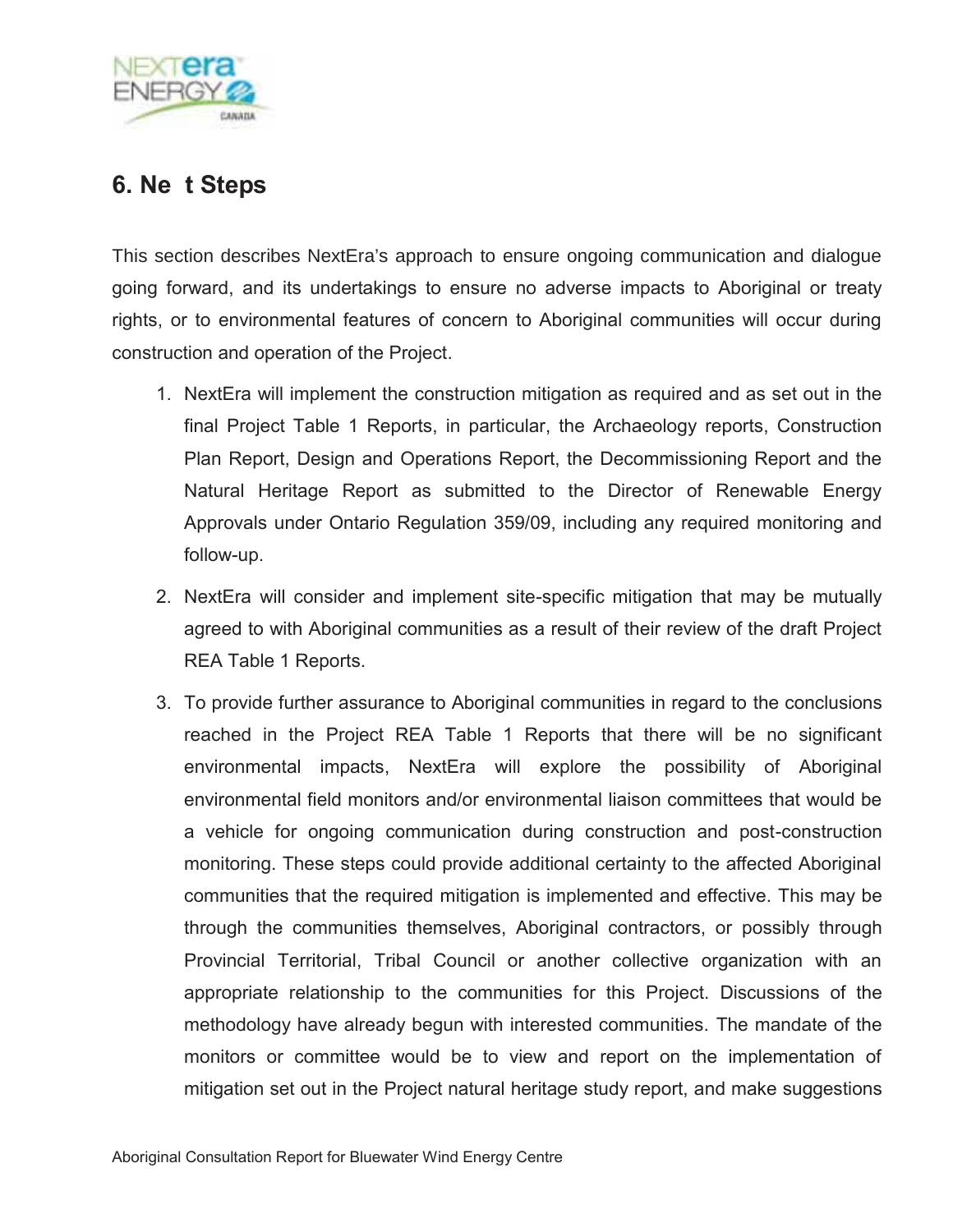

where improvements are possible. This concept will be explored further with those Aboriginal organizations and communities with an interest in the Project.

- 4. To provide further assurance to Aboriginal communities regarding the protection of archaeological resources, NextEra will ensure there is monitoring of construction activities that may be proximate to any Stage 3 or Stage 4 site at the Project, in addition to requiring buffer areas around them. These measures are fully described in the Construction Plan Report, Table 3-1.
- 5. NextEra will operate a management system approach to communicating with and to the tracking and resolving issues of concern brought to the attention of NextEra during construction and operations by Aboriginal communities. Should an Aboriginal community express an issue of concern with the Project activities, NextEra will have a formal system to receive, track and resolve such concerns as is required under Ontario Regulation 359/09, Table 1, section 4. The Design and Operations Report, section 5, (page 15) contains a complete description of the emergency response, ongoing communications plan and complaint resolution process to be implemented for this Project. Information about this system will be shared with Aboriginal communities prior to construction.
- 6. NextEra will maintain ongoing general communications with Aboriginal communities through the construction and operating phase of its project as one element of its ongoing community, municipal and landowner communications program. In addition to contact with leadership and/or key staff, and where practicable, local Aboriginal community newsletters, web sites or other communication vehicles will be used to convey relevant project notices and updates, as may be agreed to by the Aboriginal communities. Anticipated topics may include Project schedule updates, reports on Project activities and on the effectiveness of environmental mitigation. Details of the content of this program, frequency of updates and communication vehicles will be discussed with Aboriginal communities who express interest in receiving such information.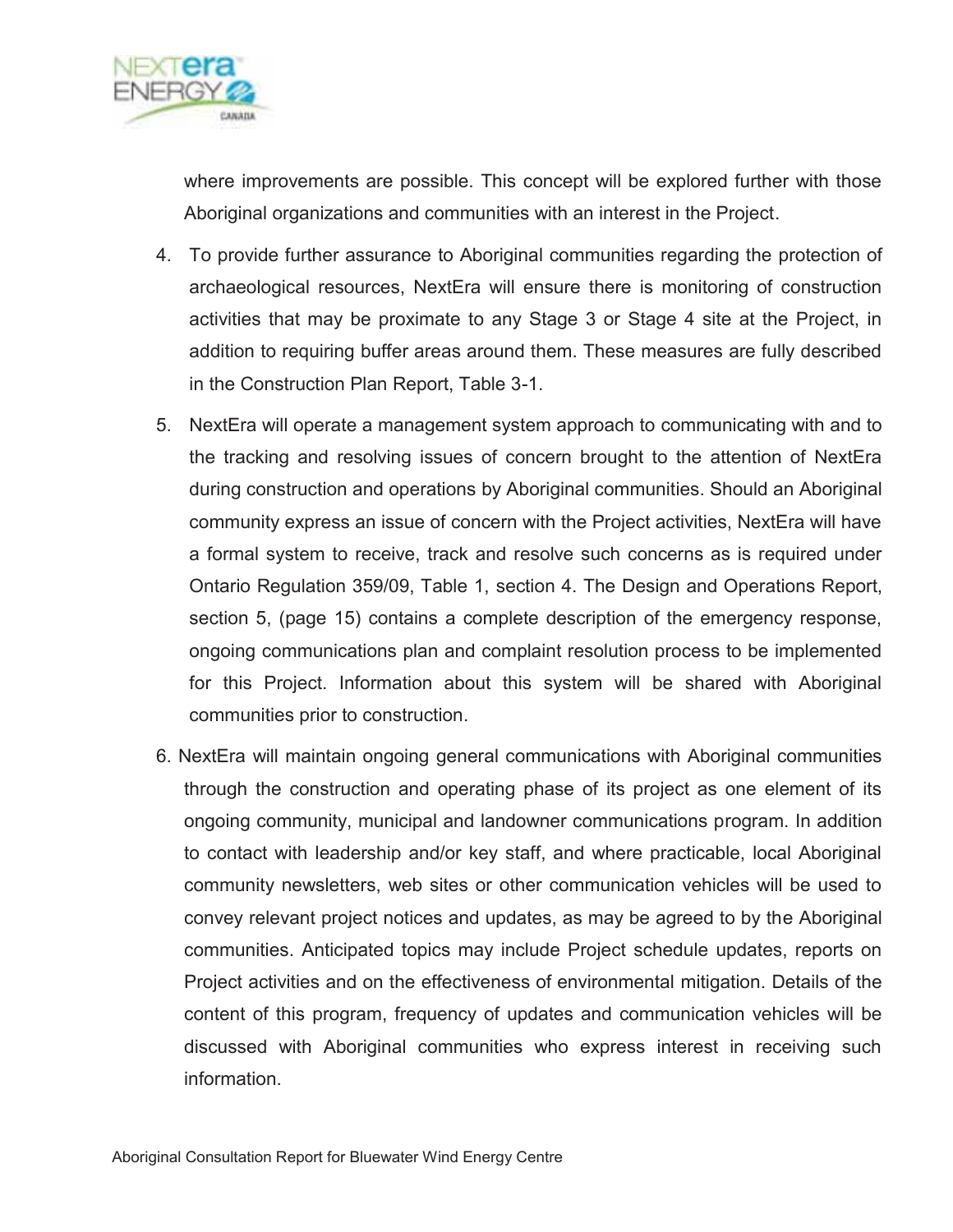

7. It is recognized that some Aboriginal communities have provided no specific information about project-related concerns. NextEra undertakes to implement any necessary mitigation measures identified the final REA documents and Project Table 1 Reports. These measures will result in no significant long-term environmental impacts by the Project, and therefore, no significant long-term impacts to species, habitats or ecosystems that may be of concern to Aboriginal communities.

NextEra feels that these measures will provide additional assurance beyond the conclusions of the draft Project REA Table 1 Reports and consultation to date so that no constitutionally protected Aboriginal or treaty rights, or Aboriginal interests in the environment will be negatively impacted by the Project.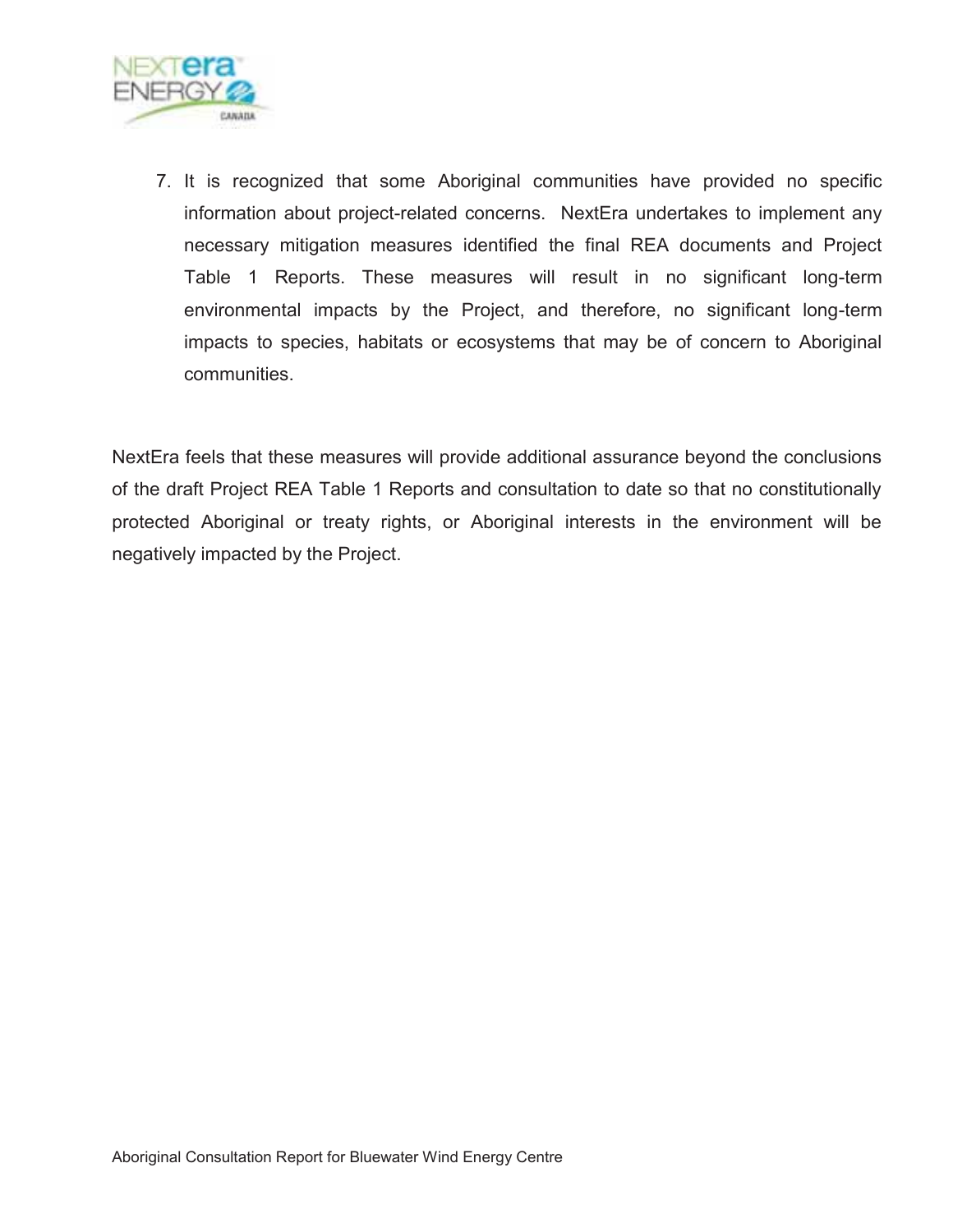

# LIST OF APPENDICES

### **Appendi**

|                                                                         | <b>Appendi</b> |
|-------------------------------------------------------------------------|----------------|
| NextEra Energy Canada, ULC First Nations and Métis Relationship Policy  | A              |
| NextEra Energy Canada, ULC Ontario Project - Archaeological Protocol    | B              |
| <b>Community Reference Materials Binder Index</b>                       | C              |
| List of Projects and Milestone Dates provided to Aboriginal Communities | D              |
| NextEra Energy Canada, ULC Archaeology Communiqué, Spring 2012          | Е              |
| <b>Aboriginal Community Consultation Protocols</b>                      | F              |
| Aamjiwnaang First Nation<br><b>Walpole Island First Nation</b>          | F.1<br>F.2     |
| <b>Saugeen Ojibway Nations</b>                                          | F.3            |
| <b>Six Nations Elected Council</b>                                      | F.4            |
| <b>Tables of Concordance</b>                                            | G              |
| Kettle and Stony Point First Nation                                     | G.1            |
| Historic Saugeen Métis                                                  | G.2            |
| <b>Walpole Island First Nation</b>                                      | G.3            |
| <b>Munsee-Delaware First Nation</b>                                     | G.4            |
| Métis Nation of Ontario                                                 | G.5            |
| Chronologies of Contacts with Aboriginal Communities                    | Н              |
| Kettle and Stony Point First Nation                                     | H.1            |
| Historic Saugeen Métis                                                  | H.2            |
| <b>Walpole Island First Nation</b>                                      | H.3            |